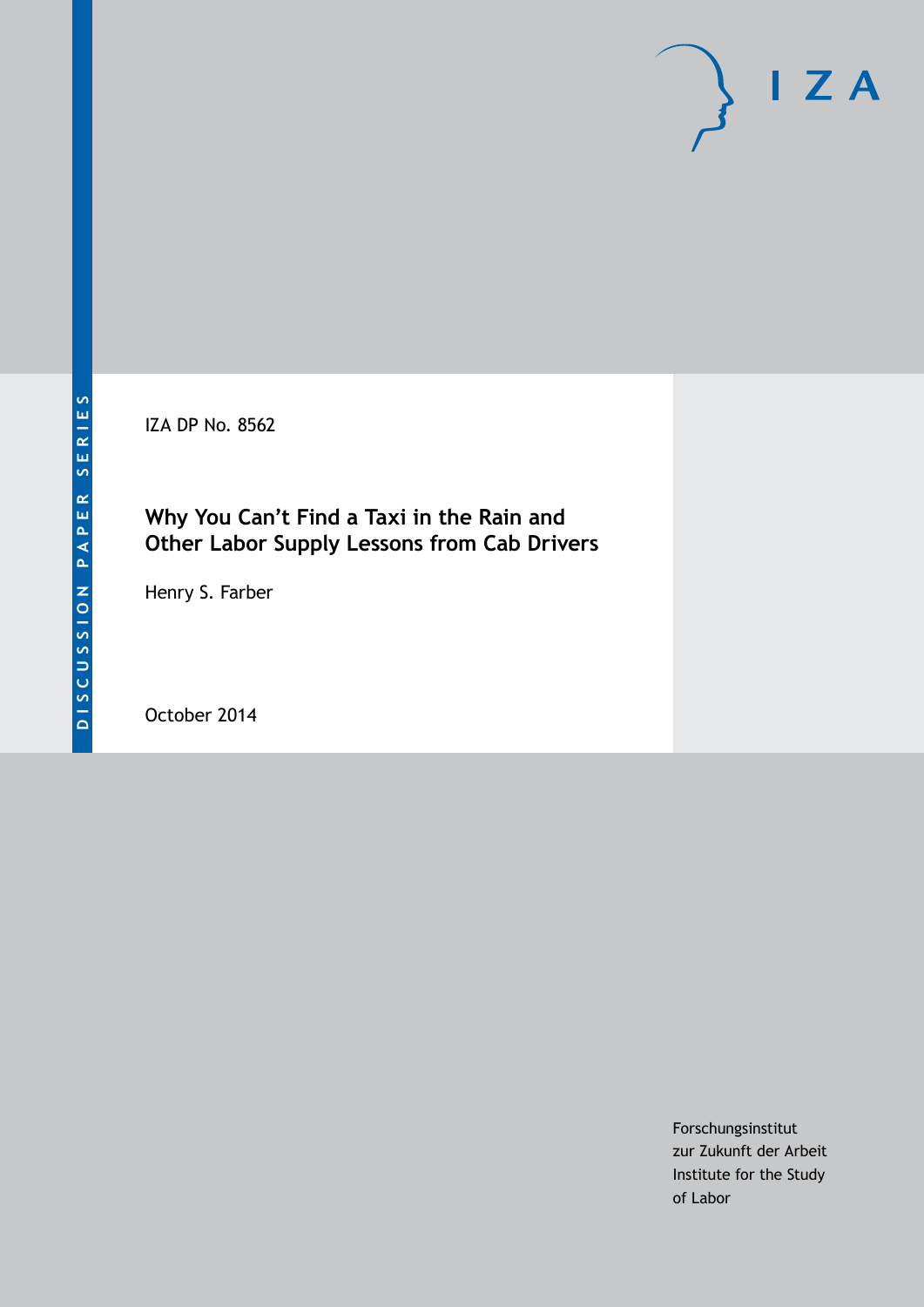# **Why You Can't Find a Taxi in the Rain and Other Labor Supply Lessons from Cab Drivers**

**Henry S. Farber**

*Princeton University and IZA*

Discussion Paper No. 8562 October 2014

IZA

P.O. Box 7240 53072 Bonn Germany

Phone: +49-228-3894-0 Fax: +49-228-3894-180 E-mail: [iza@iza.org](mailto:iza@iza.org)

Any opinions expressed here are those of the author(s) and not those of IZA. Research published in this series may include views on policy, but the institute itself takes no institutional policy positions. The IZA research network is committed to the IZA Guiding Principles of Research Integrity.

The Institute for the Study of Labor (IZA) in Bonn is a local and virtual international research center and a place of communication between science, politics and business. IZA is an independent nonprofit organization supported by Deutsche Post Foundation. The center is associated with the University of Bonn and offers a stimulating research environment through its international network, workshops and conferences, data service, project support, research visits and doctoral program. IZA engages in (i) original and internationally competitive research in all fields of labor economics, (ii) development of policy concepts, and (iii) dissemination of research results and concepts to the interested public.

<span id="page-1-0"></span>IZA Discussion Papers often represent preliminary work and are circulated to encourage discussion. Citation of such a paper should account for its provisional character. A revised version may be available directly from the author.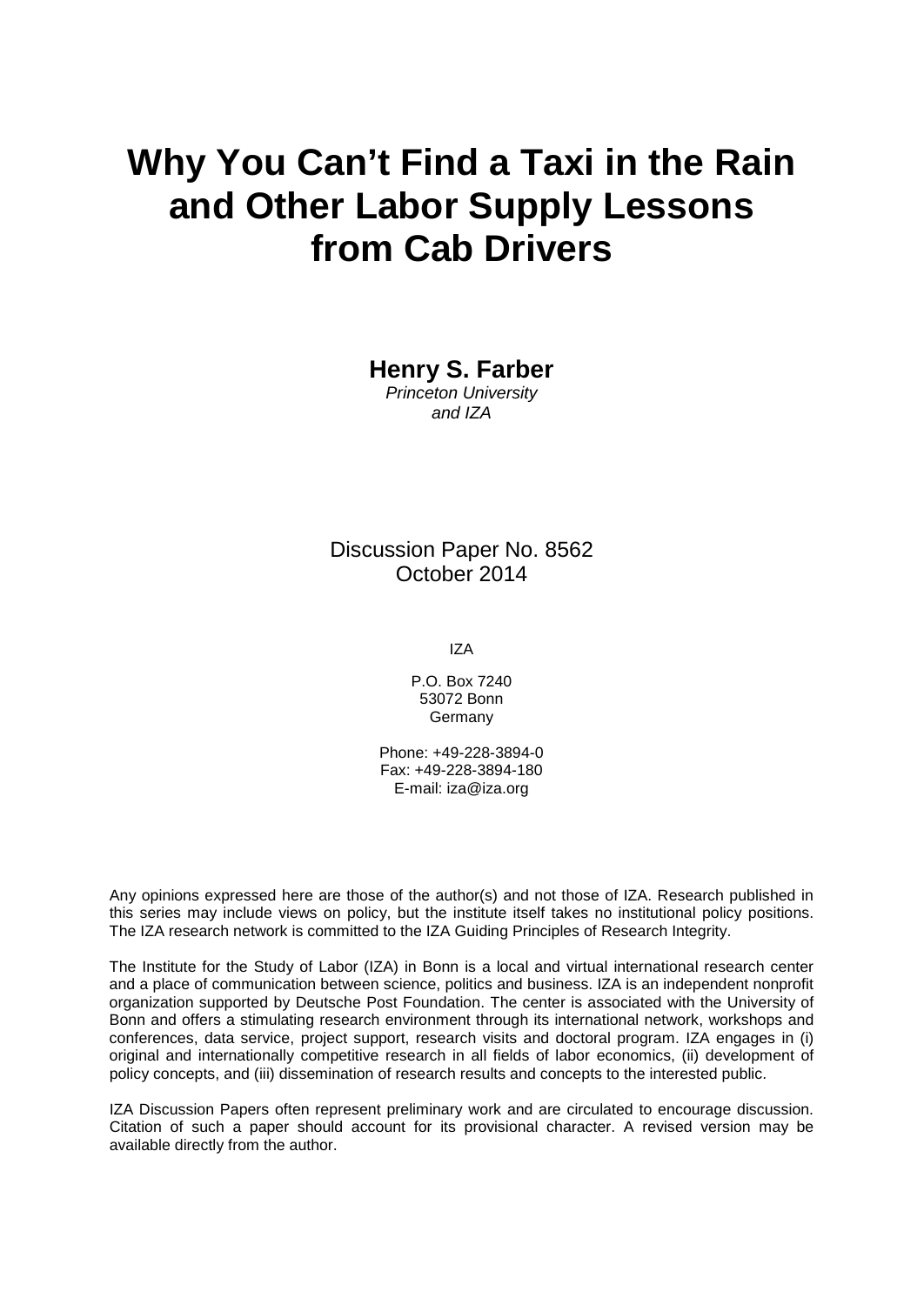IZA Discussion Paper No. 8562 October 2014

## **ABSTRACT**

## **Why You Can't Find a Taxi in the Rain and Other Labor Supply Lessons from Cab Drivers[\\*](#page-1-0)**

In a seminal paper, Camerer, Babcock, Loewenstein, and Thaler (1997) find that the wage elasticity of daily hours of work New York City (NYC) taxi drivers is negative and conclude that their labor supply behavior is consistent with target earning (having reference dependent preferences). I replicate and extend the CBLT analysis using data from all trips taken in all taxi cabs in NYC for the five years from 2009-2013. Using the model of expectations-based reference points of Koszegi and Rabin (2006), I distinguish between anticipated and unanticipated daily wage variation and present evidence that only a small fraction of wage variation (about 1/8) is unanticipated so that reference dependence (which is relevant only in response to unanticipated variation) can, at best, play a limited role in determining labor supply. The overall pattern in my data is clear: drivers tend to respond positively to unanticipated as well as anticipated increases in earnings opportunities. This is consistent with the neoclassical optimizing model of labor supply and does not support the reference dependent preferences model. I explore heterogeneity across drivers in their labor supply elasticities and consider whether new drivers differ from more experienced drivers in their behavior. I find substantial heterogeneity across drivers in their elasticities, but the estimated elasticities are generally positive and only rarely substantially negative. I also find that new drivers with smaller elasticities are more likely to exit the industry while drivers who remain learn quickly to be better optimizers (have positive labor supply elasticities that grow with experience).

JEL Classification: J22, D01, D03

Keywords: labor supply, reference dependent preferences

Corresponding author:

Henry S. Farber Industrial Relations Section Firestone Library Princeton University Princeton, NJ 08544 USA E-mail: [farber@princeton.edu](mailto:farber@princeton.edu)

This paper is based on my Albert Rees Lecture at the annual meeting of the Society of Labor Economists, May 2, 2014, Arlington, VA. The author thanks participants in workshops at the Federal Reserve Bank of Atlanta, Princeton University, MIT, and Harvard University for their helpful comments.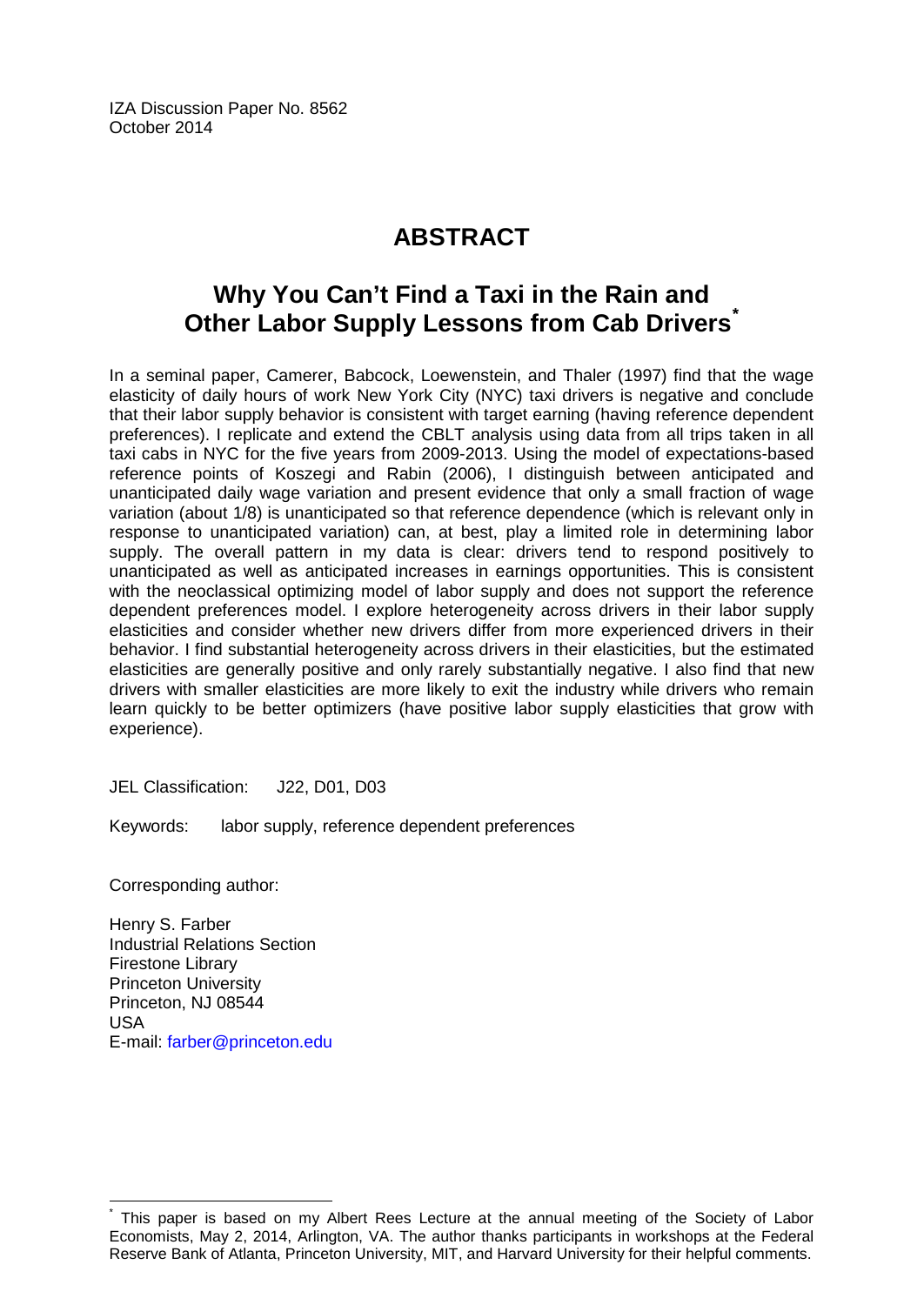## 1 Introduction

That it is difficult to find a taxi in the rain has been a standard complaint in Manhattan for as long as there have been taxis. If asked why this is the case, the answer from an economist 20 years ago would have been that rainy weather increases the demand for taxi rides and there is no or an insufficiently rapid supply response to meet this transitory demand increase. That answer may have changed in the last 15 years. In their seminal work, Camerer, Babcock, Loewenstein, and Thaler (1997), referred to here as CBLT, present evidence, based on a regression of log daily hours on log average hourly earnings, suggesting that the daily labor supply function of taxi drivers is negatively sloped so that a transitory change in the wage results in a reduction in hours worked. On this basis, they characterize taxi drivers as having reference-dependent preferences, which can be summarized simply by saying that workers will set a daily income target and generally work until that target is met. Others have also found that labor supply curves for taxi drivers appear to slope downward, and the consensus of much of this work is that taxi drivers are, in fact, target earners.<sup>1</sup> This suggests an alternative answer to the question of why it is difficult to find a taxi in the rain: To the extent that drivers have a daily income target and a rain-induced increase in demand increases earnings, drivers will reach their targets sooner and quit driving for the day. The new view then is that at least part of the reason you can't find a taxi in the rain is because drivers reach their daily earnings targets quickly and go home so that the demand increase is exacerbated by the resulting decline in supply.<sup>2</sup>

The question of whether reference dependence plays a substantial role in labor supply decisions is important, both intellectually and in designing public tax and transfer policies. In this study, I replicate and extend the CBLT analysis using new data on taxi drivers to revisit the question of whether the daily labor supply function of taxi drivers slopes downward and whether it is reasonable to characterize taxi drivers as having reference dependent preferences. My analysis is based on the complete records of all taxi drivers in New York City over the 5-year period from 2009-2013. This addresses a weakness of much of the earlier work on taxi drivers, including my own, that the analyses are based on very small convenience

<sup>1</sup> See, for example, Chou (2002) and Agarwal, Diao, Pan, and Sing (2013) for estimates of labor supply models for taxi drivers that find a negative slope. Using different approaches, Crawford and Meng (2011) and Doran (2014) also find support for reference-dependent preferences in analyses of labor supply of NYC taxi drivers. Koszegi and Rabin (2006) and Ordonez, Schweitzer, Galinsky, and Bazerman (2009) are examples of how this result has been accepted generally.

<sup>2</sup> See Camerer (1997) and Ordonez, Schweitzer, Galinsky, and Bazerman (2009) for explicit statements that reference-dependent preferences are an explanation for difficulty in finding a taxi in the rain.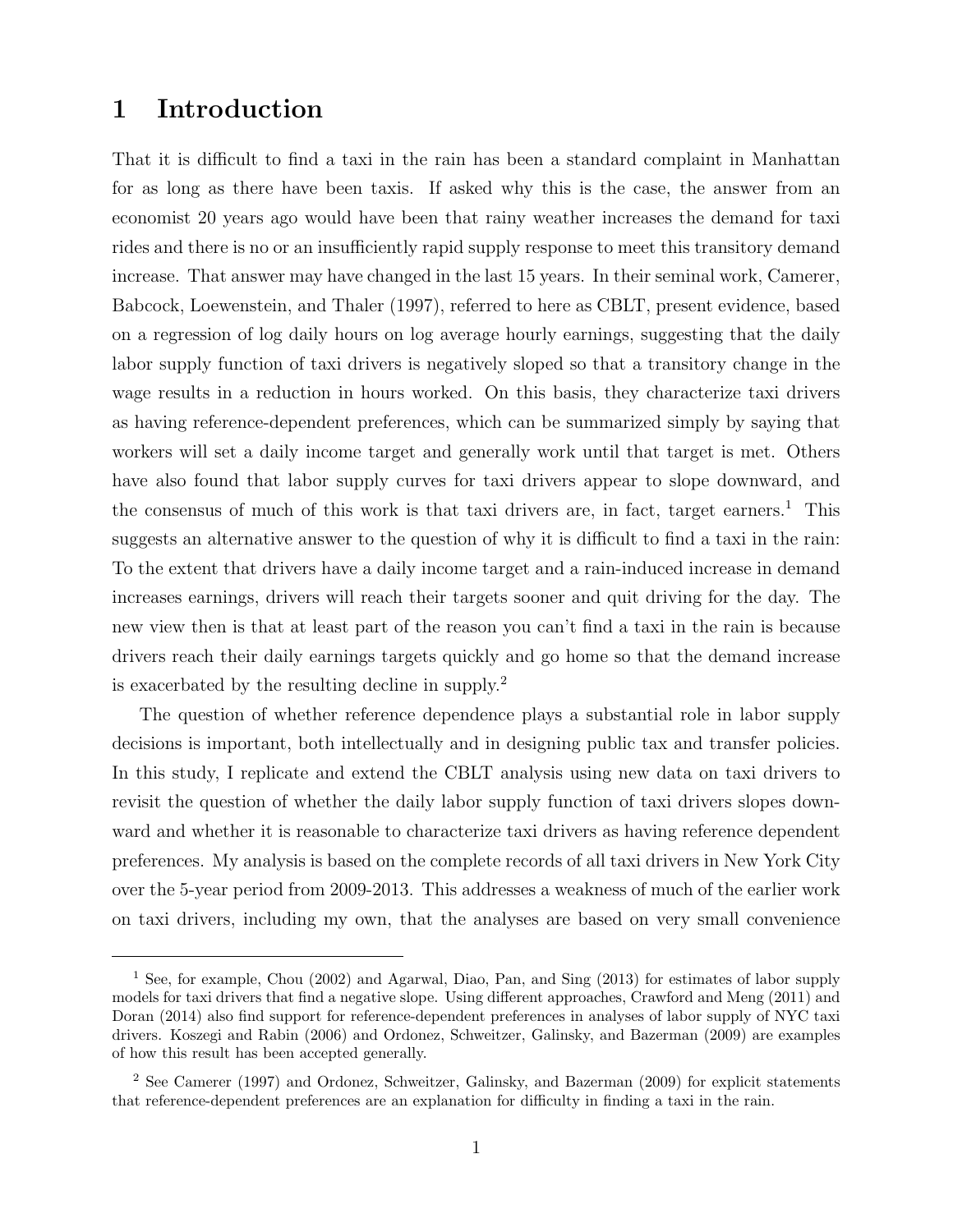samples.

There is a natural tension between the standard neoclassical optimizing model of labor supply and the model based on reference dependent preferences. Setting income targets is an inefficient way to earn money because it implies working less on high wage days and working more on low wage days. The neoclassical model implies the opposite. Clearly, over a period of days, the neoclassical optimizer works fewer hours than the target earner to earn the same income.<sup>3</sup> Given the efficiency advantage of optimizing behavior, after investigating the slope of the labor supply function I investigate whether drivers differ in their labor supply behavior (are some drivers target earners while others are optimizers?). I then investigate whether new drivers learn to be better optimizers and whether drivers who not strong optimizers disproportionately quit the industry.

A continuing focus of this "battle of models" is the daily hours decisions of taxi drivers, and, with some exceptions, the model used is a regression of log daily hours on the log daily wage (the log of daily average hourly earnings). This is why I focus on estimating the slope of the daily hours function here, but this modeling approach is not fully appropriate given that the hourly wage is variable over the day and is uncertain  $ex$  ante. In my earlier work (Farber, 2005, 2008), I took a different empirical approach by modeling the stopping decision of a driver, where the driver decides at the completion of each trip whether to continue driving or to end the shift.<sup>4</sup> Using this approach, I found that taxi driver labor supply is best characterized by the neoclassical model and that there is little evidence in support of reference-dependent preferences.<sup>5</sup> I leave for future work analysis of the stopping model of taxi driver labor supply using the new data.

<sup>&</sup>lt;sup>3</sup> This is the point of the taxi driver example used by Ordonez, Schweitzer, Galinsky, and Bazerman (2009).

<sup>4</sup> This stopping decision may be a function of many things, including accumulated hours, accumulated income, time of day, day of week, location in the city, etc.

<sup>&</sup>lt;sup>5</sup> Crawford and Meng (2011), using the same data on NYC taxi drivers, extend my earlier work with a stopping model that allows for reference points in both daily income and daily hours, and they conclude that the data are consistent with this dual reference point model. The empirical evidence from other settings using a variety of methods is mixed. Oettinger (1999) examines the labor supply of stadium vendors at baseball games and finds evidence that labor supply on the extensive margin (number vendors showing up for games) is consistent with the neoclassical model. Fehr and Goette (2007) run a field experiment varying the piece rate paid to bicycle messengers. Their evidence is generally consistent with the neoclassical model in that messengers work more in months with high piece rates. On the other hand, they interpret evidence that messengers work fewer hours per day on days in months with high piece rates as evidence of referencedependent preferences. See also Nguyen and Leung (2009) for an analysis labor supply in fisheries that finds evidence consistent with reference-dependent preferences. Camerer (2000) presents a nice survey of evidence from the field on loss aversion and reference dependence in a variety of settings.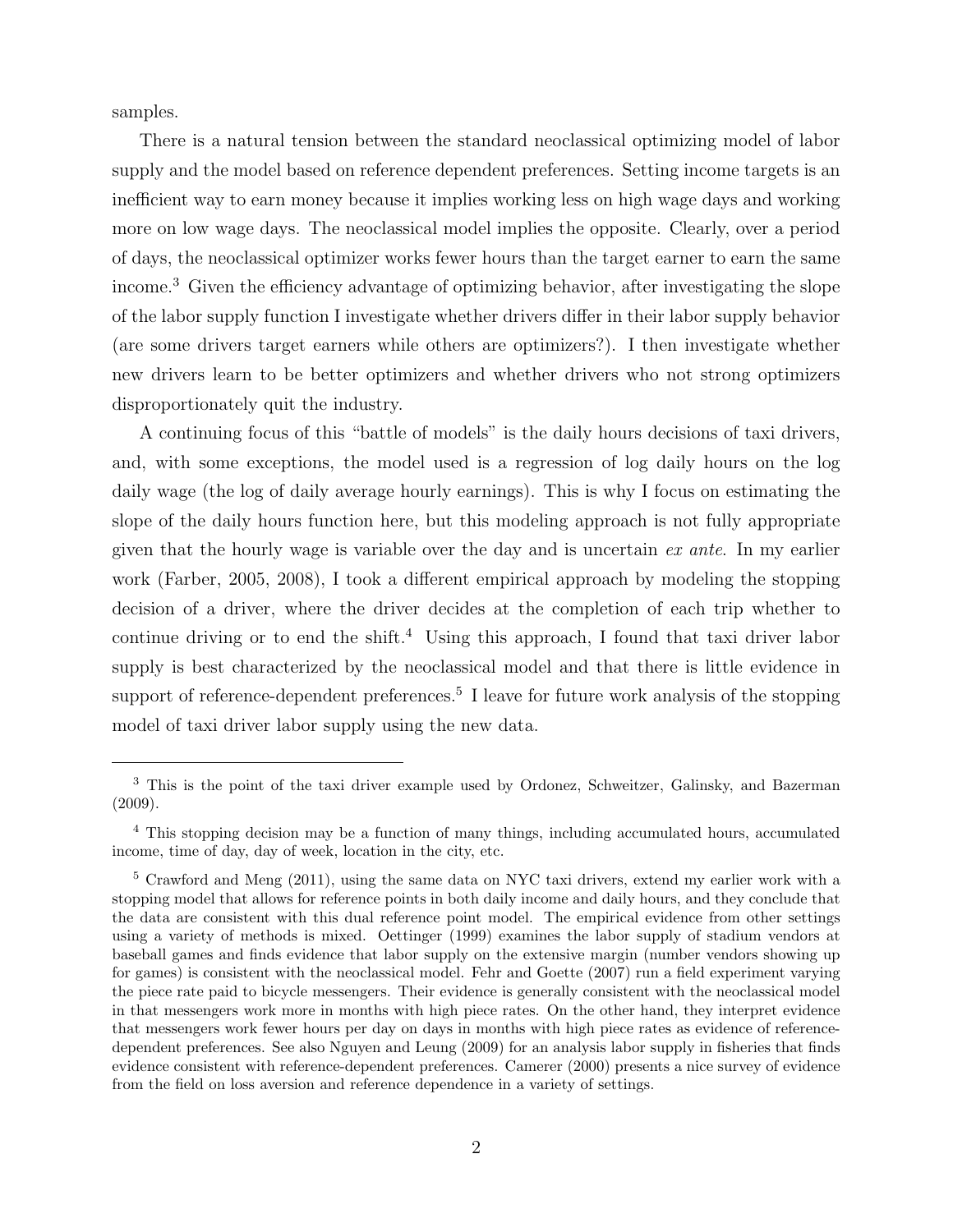I turn now to my replication and extension, based on the new data, of the earlier work estimating the slope of the labor supply function. The next section outlines the competing theories of labor supply, where I rely heavily on the work of Koszegi and Rabin (2006), who provide a clear theoretical analysis of the determination of reference points and a guide to the kind of wage variation that drives reference dependence. In section 3, I present some background information on the taxi industry in New York City and a broad description of the data. Section 4 contains my analysis of the why taxis are hard to find in the rain. In section 5, I describe the construction of the analysis sample and present estimates of the labor supply function, and, in section 6, I investigate how the slope of the labor supply function is related to the deviation of the daily wage from its expected value. Section 7 contains an analysis of the extent to which the elasticity of labor supply and the implied underlying model differs across drivers. In section 8, I investigate whether drivers learn to be better optimizers (develop larger labor supply elasticities), and, in section 9, I ask whether drivers who appear to be weaker optimizers (have smaller labor supply elasticities) at the start of their time as a driver are more likely to exit the industry. Section 10 contains final remarks and conclusions.

## 2 Setting the Stage: Competing Theories of Labor Supply

In the standard neoclassical inter-temporal model of labor supply, individuals work in period t until the shadow value of time (a function of lifetime wealth/income and increasing in hours in a given period) equals the period t wage rate.<sup>6</sup> The model implies that there is intertemporal substitution in labor supply across periods so that a transitory increase in the wage rate in period  $t$  implies an increase in period  $t$  labor supply because the shadow value of time conditional on hours is unaffected. However, a permanent change in the wage will have an offsetting income effect as lifetime wealth increases, increasing the shadow value of time conditional on hours.<sup>7</sup>

The reference dependent model of choice has its roots in the literature on loss-aversion

<sup>6</sup> See MaCurdy (1981) for an early empirical analysis of inter-temporal substitution in labor supply. Blundell and MaCurdy (1999) present a relatively recent survey of the literature on labor supply.

<sup>7</sup> See Ashenfelter, Doran, and Schaller (2010) for an analysis of the effect of two fare increases (1996 and 2004) on the labor supply of NYC taxi drivers. They find an elasticity of -0.2 in response to these permanent fare increases.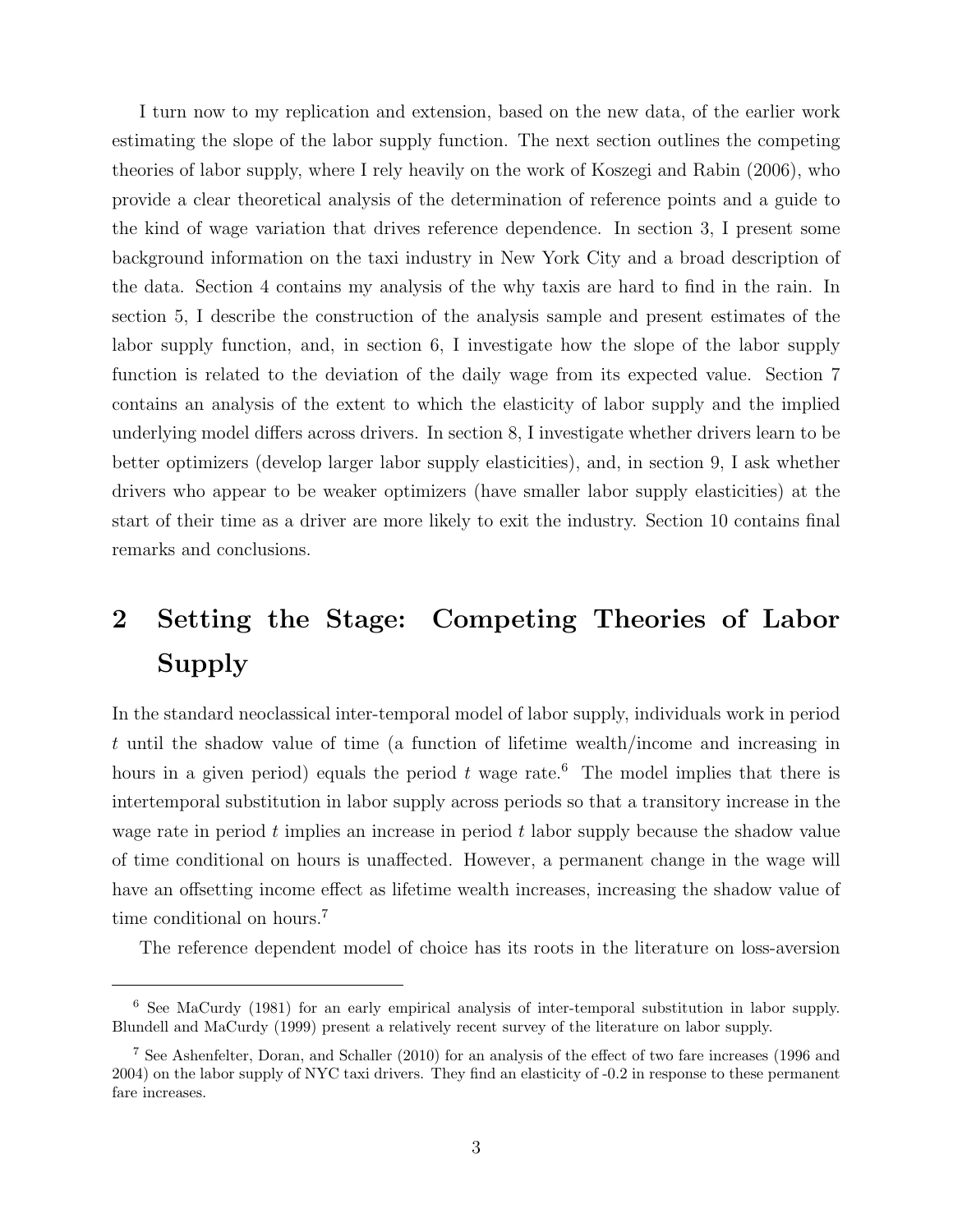(Tversky and Kahneman (1991). In the context of the daily labor supply decisions of taxi drivers, the basic idea of the reference dependent preference model is that a driver has in mind a particular reference level of daily income, and utility as a function of income is evaluated relative to this reference level. The loss in utility from failing to reach the reference income level by some amount exceeds the gain in utility from exceeding the reference income level by the same amount. In other words, the individual is loss averse. There is a kink in the utility function at the reference income level, with higher marginal utility below the kink and lower marginal utility above the kink.

Consider the following simple model of labor supply with reference-dependent preferences. Individuals facing a wage rate W receive utility from income  $(Y = Wh)$  and disutility from hours of work (h). Individuals have a kink in their utility function at some reference level of income  $(T)$ :

$$
U(Y, h) = (1 + \alpha)(Y - T) - \frac{\theta}{1 + \nu}h^{1 + \nu} \qquad Y < T \tag{1}
$$

$$
U(Y, h) = (1 - \alpha)(Y - T) - \frac{\theta}{1 + \nu}h^{1 + \nu} \qquad Y \ge T \qquad (2)
$$

where the parameter  $\alpha > 0$  controls the change in marginal utility at the reference point, θ indexes the disutility of hours, and ν is a parameter related to the elasticity of labor supply. This specification follows the model of Koszegi and Rabin (2006), where utility with reference dependent preferences is additive in the usual "consumption utility" and in a "gain-loss" utility around the reference point. The terms introduced by the parameter  $\alpha$  $(\pm \alpha(Y-T))$  represent the gain-loss utility. The rest is the consumption utility (a function of income and hours).

Maximizing this utility function with respect to hours of work yields three distinct labor supply functions depending on the wage.<sup>8</sup>

• For sufficiently low wages  $(W \langle W^* \rangle)$ , the reference point is not relevant because the hours required to reach the reference point at such a low wage yield sufficient disutility of hours that it is optimal to stop on the high marginal utility section of the utility function (short of the reference point). In this region, the labor supply function is

$$
h = \left(\frac{(1+\alpha)W}{\theta}\right)^{1/\nu} \tag{3}
$$

<sup>&</sup>lt;sup>8</sup> Note that the neoclassical model is the special case where there is no kink  $(\alpha = 0)$ . The labor supply function in this case is  $h = (\frac{W}{\theta})^{1/\nu}$ , and the elasticity of labor supply is  $\frac{1}{\nu}$ .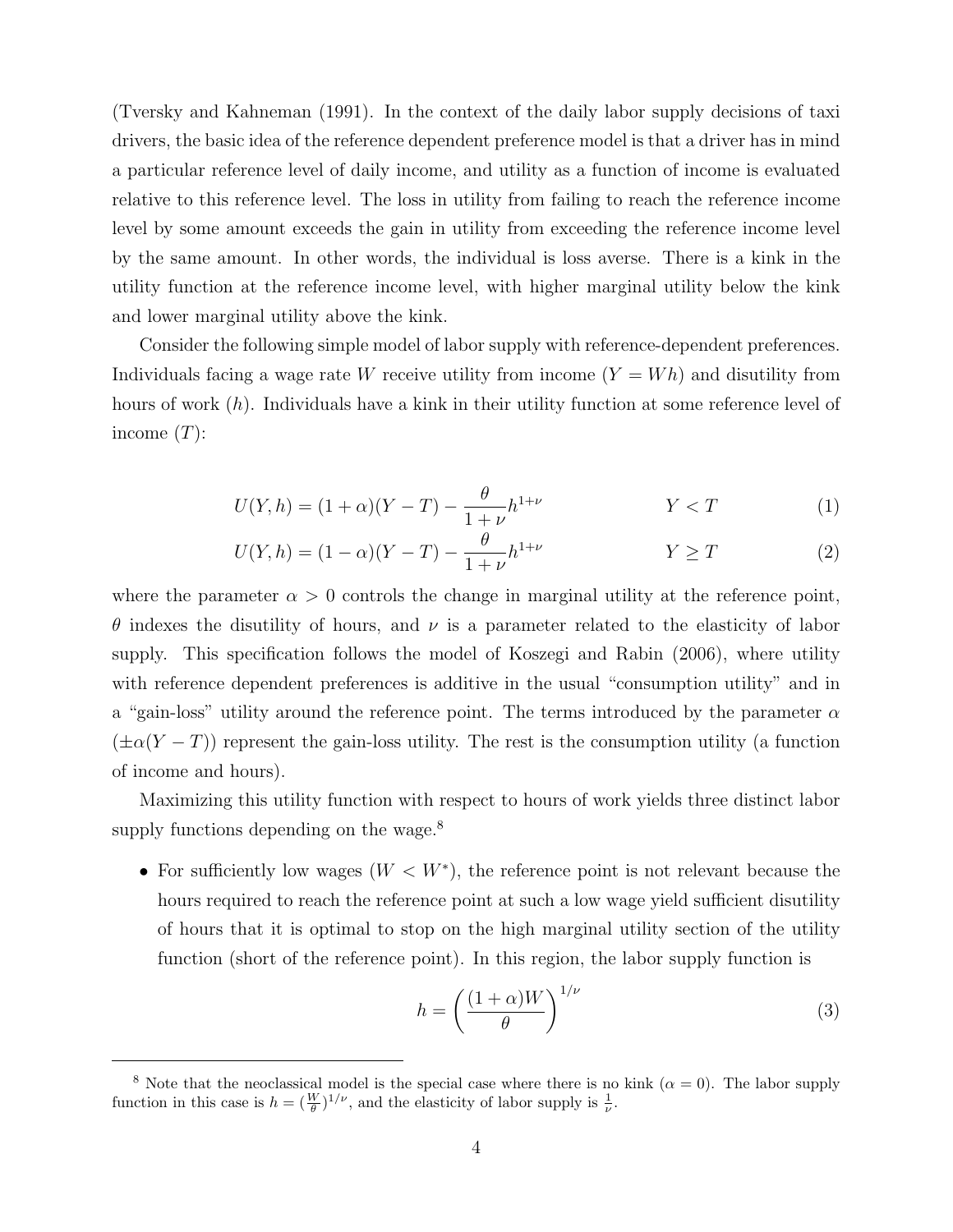with elasticity of labor supply  $1/\nu > 0$ .

• For intermediate wage levels  $(W^* < W < W^{**})$ , it is optimal to stop working upon reaching the reference income level. This is because the wage is in a range that is high enough to reward working when marginal utility is high  $(Y < T)$  but too low to reward working when marginal utility is low  $(Y \geq T)$ . In this region, the individual is a target earner with labor supply function

$$
h = \frac{T}{W} \tag{4}
$$

and elasticity of labor supply is -1.

• For sufficiently high wages  $(W > W^{**})$ , the reference point is not relevant because the wage is sufficiently high that it is optimal to operate on the low marginal utility section of the utility function (beyond the reference point). In this region, the labor supply function is

$$
h = \left(\frac{(1-\alpha)W}{\theta}\right)^{1/\nu} \tag{5}
$$

with elasticity of labor supply  $1/\nu > 0$ .

The bounds of the range where reference-dependent preferences are relevant are derived from the optimizing behaviour of the individuals. Consider first the lower bound, W<sup>∗</sup> . The value of  $W^*$  is defined as the wage at which an individual with the "steep" utility function defined in equation 1 would choose hours so as to earn T. Based on the labor supply function in equation 3, this is

$$
W^* = \left(\frac{\theta}{1+\alpha}\right)^{\frac{1}{1+\nu}} T^{\frac{\nu}{1+\nu}}.
$$
\n
$$
(6)
$$

Consider next the upper bound,  $W^{**}$ . The value of  $W^{**}$  is defined as the wage at which an individual with the "flat" utility function defined in equation 2 would choose hours so as to earn T. Based on the labor supply function in equation 5, this is

$$
W^{**} = \left(\frac{\theta}{1-\alpha}\right)^{\frac{1}{1+\nu}} T^{\frac{\nu}{1+\nu}}.
$$
\n
$$
(7)
$$

The ratio of the upper bound to the lower bound is

$$
\frac{W^{**}}{W^*} = \left(\frac{1+\alpha}{1-\alpha}\right)^{\left(\frac{1}{1+\nu}\right)},\tag{8}
$$

and this is directly related the degree of gain-loss utility (indexed by  $\alpha$ ) and the labor supply elasticity (measured inversely by  $\nu$ ). If  $\alpha$  is close to zero, indicating little gain-loss utility, the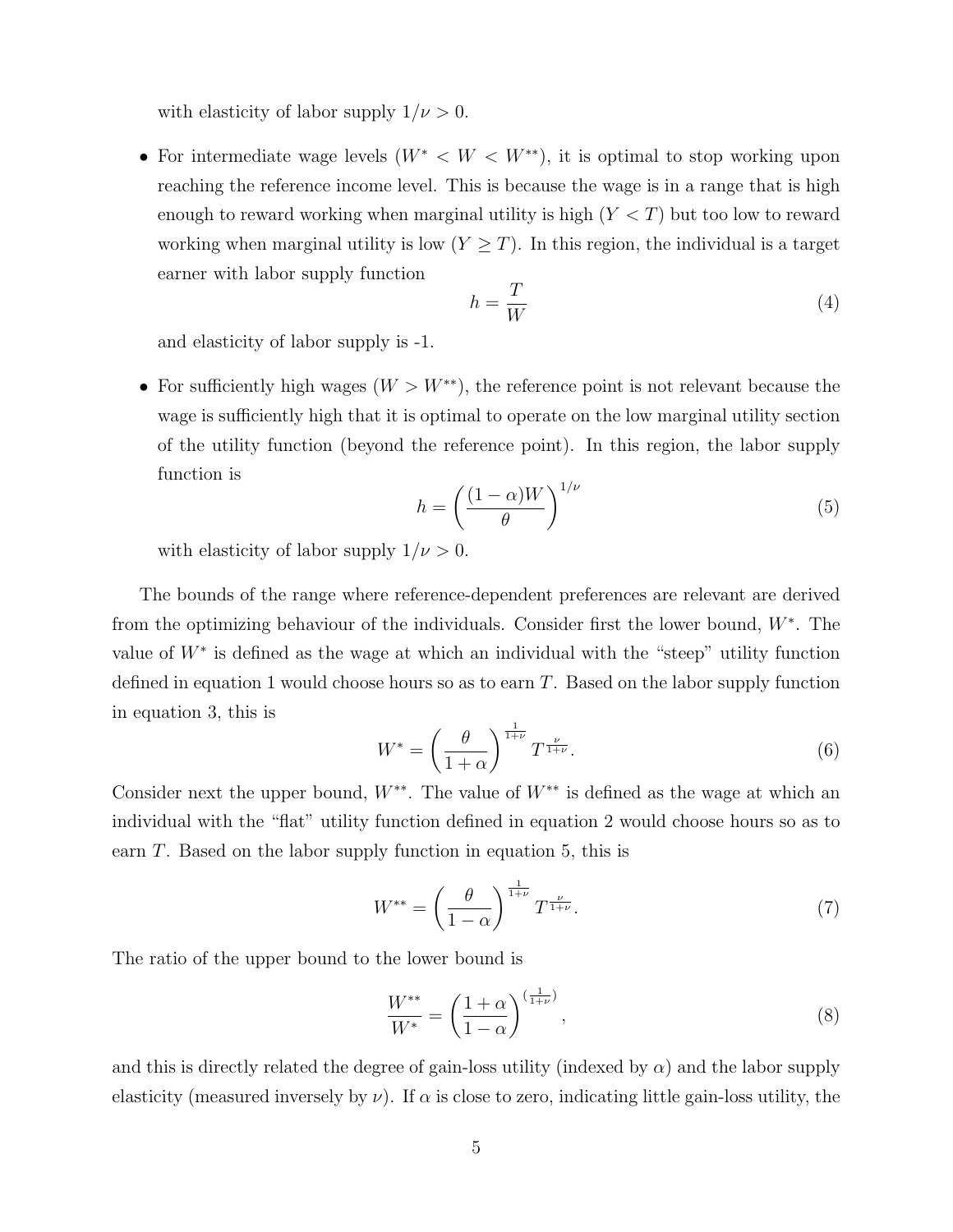range of wages where the individual is a target earner is very small, and reference dependence is not important. But as  $\alpha$  grows, reference dependence and target earnings behavior have more relevance.

Koszegi and Rabin (2006) suggest that the reference income level will be based on expected income.<sup>9</sup> Expected income will be driven by the income level generated by the expected wage and the hours choice made by the individual based on the expected wage. Defining reference points in this way, as reflecting expected income, has important implications, both for thinking about the potential importance of reference dependence in determining labor supply and in designing an empirical analysis that reflects appropriate variation.

The Koszegi-Rabin model of expectation-based reference income levels suggests importantly that labor supply will be positively related to anticipated transitory wage changes. They argue that reference dependence (gain-loss utility in their terms) is related only to unanticipated variation in the wage. In periods where high wages are expected, individuals will have higher reference points implying higher labor supply as the neoclassical model predicts. The prediction of the reference dependent preferences model, that the elasticity of labor supply is -1, is relevant only with regard to unanticipated transitory wage changes that are close to the expected wage. This limits how much of labor supply behavior can be accounted for by reference dependent preferences and suggests that much of the variability in labor supply is likely to be consistent with the neoclassical model.<sup>10</sup> Later, I decompose variation in average hourly earnings into components that are plausibly interpreted as permanent, anticipated transitory, and unanticipated transitory.

I now use the Koszegi-Rabin formulation of expectation-based reference points to derive the bounds  $(W^*)$  and  $W^{**}$  in equations 6 and 7 respectively) as a function of the expected wage. In order to simplify the exposition given the multiplicative functional forms, I work with the logarithm of the wage and hours and the expectation of the logarithms. The expected log labor supply based on the consumption part of the utility function is

$$
E(\ell n(h)) = \frac{1}{\nu} E(\ell n(W)) - \frac{1}{\nu}\theta,\tag{9}
$$

<sup>&</sup>lt;sup>9</sup> Abeler, Falk, Goette, and Huffman (2011) present experimental evidence that variation in work effort is consistent with reference points based on expectations. Crawford and Meng (2011) rely on expectation-based reference points in their analysis of taxi driver labor supply.

<sup>10</sup> Doran (2014) reaches a similar conclusion based on his analysis of a relatively small sample of shifts. Crawford and Meng (2011), building on the Koszegi-Rabin work, also recognize that the response to anticipated transitory wage changes will be neoclassical.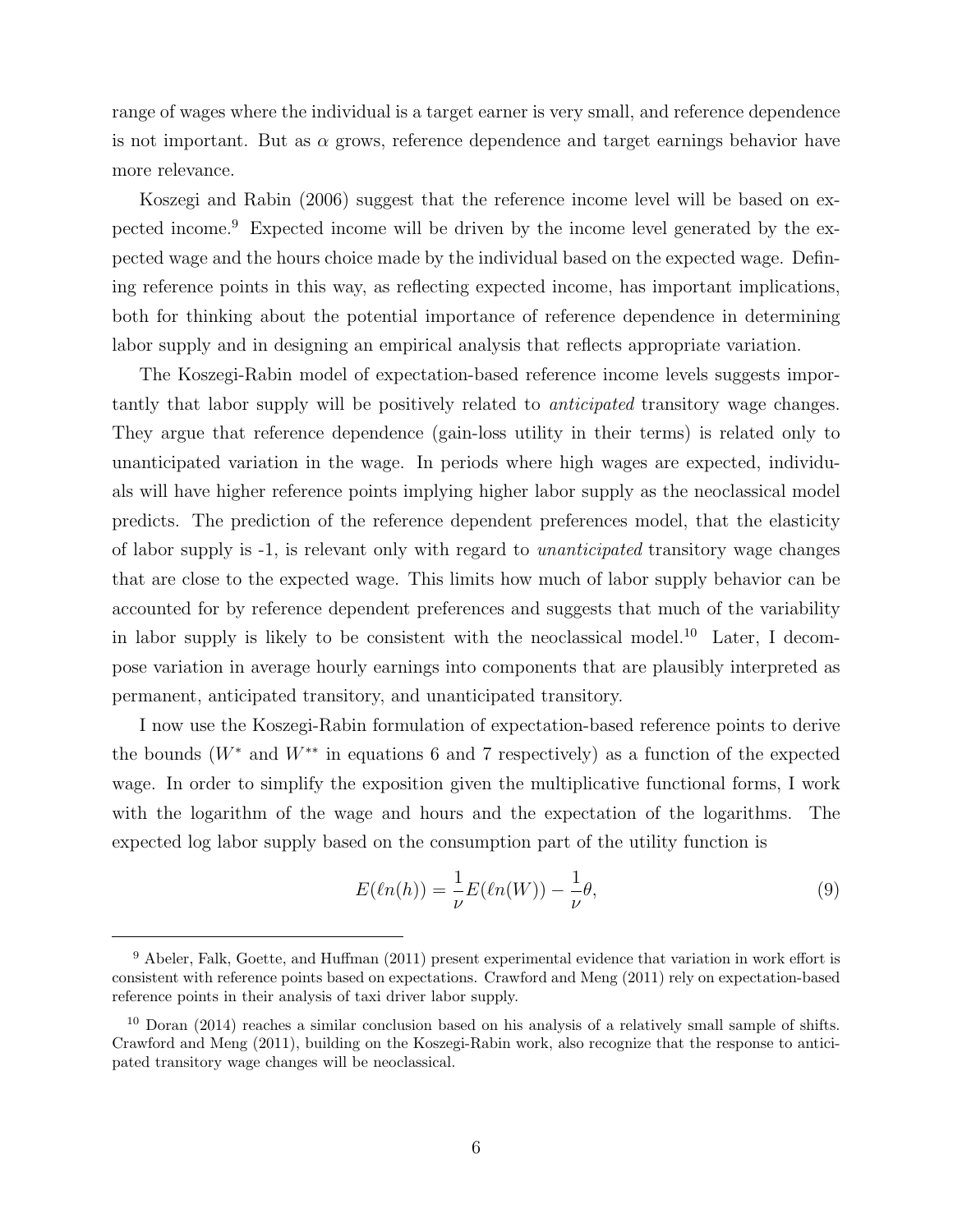and the log income reference point is

$$
\ell n(T) = E(\ell n(h)) + E(\ell n(W))
$$
  
= 
$$
\frac{1+\nu}{\nu} E(\ell n(W)) - \frac{1}{\nu} \theta.
$$
 (10)

The bounds are related to the expected wage through the reference income level. Substituting the expression in equation 10 for the log reference income level into the logarithms of equations 6 and 7 yields particularly simple expressions for the logarithms of the bounds  $(W^*$  and  $W^{**}$ ). These are

$$
\ell n(W^*) = E(\ell n(W)) - \left(\frac{1}{1+\nu}\right)\ell n(1+\alpha),\tag{11}
$$

and

$$
\ell n(W^{**}) = E(\ell n(W)) - \left(\frac{1}{1+\nu}\right)\ell n(1-\alpha). \tag{12}
$$

The likelihood that the realized wage is outside the bounds, yielding neoclassical behavior (positive labor supply elasticity) is a function of how variable the wage is around its expected value. If the wage has only small unanticipated variation (since anticipated variation is built into the reference income level through the expected wage), then behavior in response to unanticipated transitory wage variation will generally look like target earning. On the other hand, if the wage has substantial unanticipated variation, then behavior will be neoclassical.

This formulation of the labor supply model with reference dependent preferences has a direct empirical prediction: On days when the wage rate unexpectedly varies substantially from its expected value, labor supply will be more likely to vary directly with the wage rate. But on days where the wage rate is relatively close to expectation, hours worked will be more likely to vary inversely with the relatively small unanticipated wage variation.

### 3 Background and Data on Taxi Drivers

There are 13,238 taxi medallions in New York City. This number is set by regulation. Roughly speaking, there are two types of medallions.

1. Fleet medallions, of which there 7,664, are attached (literally) to taxis generally operated through a fleet garage and leased on a daily shift basis to individual drivers with hack licenses.<sup>11</sup> Owners of fleet medallions must own at least two medallions, and each

 $11$  Less commonly, taxis with fleet medallions are leased on a weekly basis.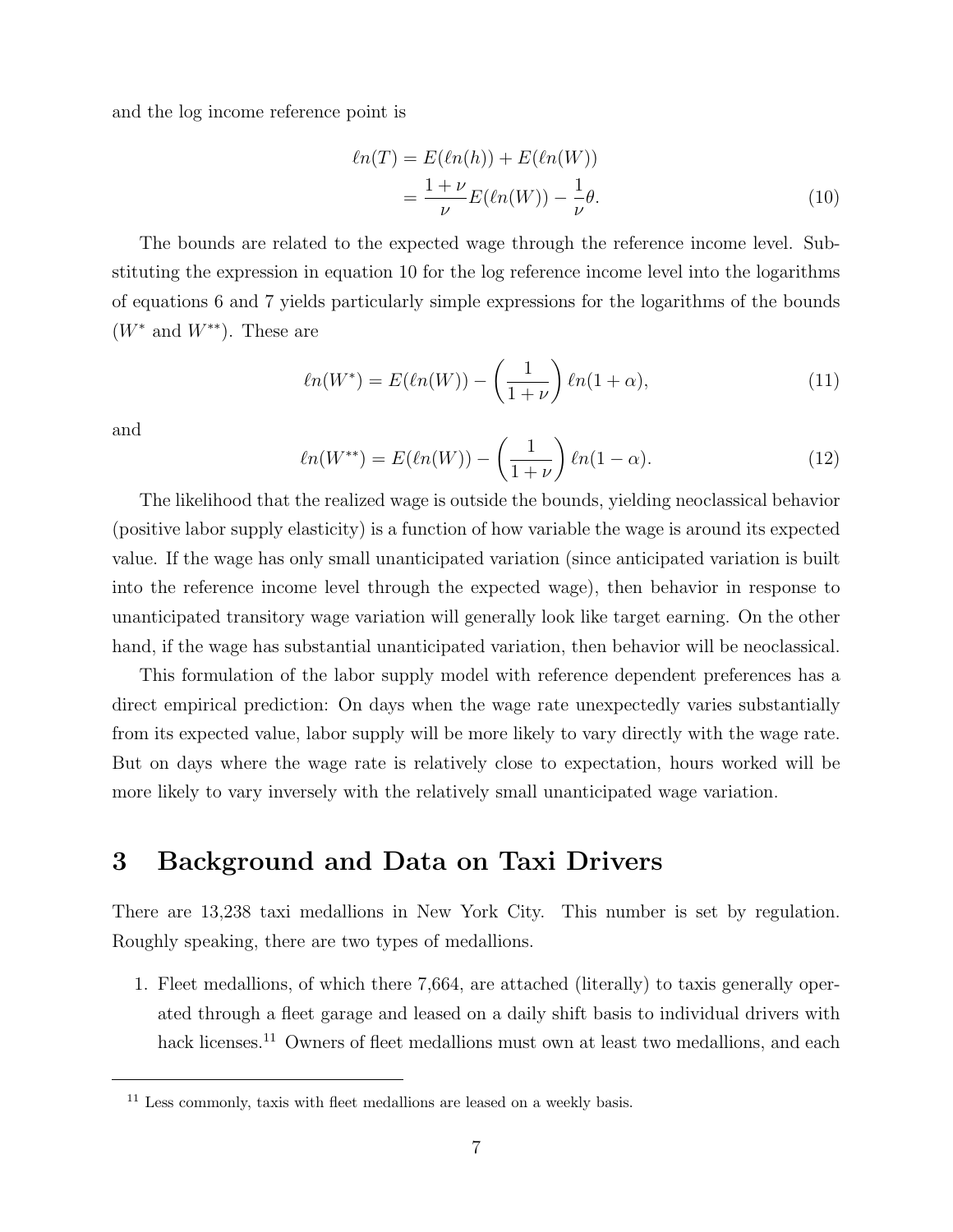fleet medallion must operate for two shifts of at least 9 hours per day. It is not clear if or how the latter requirement is enforced.

2. Independent medallions, of which there are 5,574, are owned by individuals who may own no more than one medallion. A subset of these medallions are "owner-driver" medallions, which have a requirement that a substantial number of shifts in taxis with such medallions be driven by the owner. Other independent medallions have no such restriction, and these taxis may or may not be driven by the owner. In either case, taxis with independent medallions may be leased for shifts to drivers with hack licenses who are not the owner. Again, it is not clear if or how these requirements are enforced.

The standard employment arrangement of New York City cab drivers who do not own their own cabs/medallions is that a driver leases a cab for a fixed period, usually a 12-hour shift. The driver pays a fixed fee for the cab plus fuel, and he keeps 100 percent of the fare income plus tips. The driver is free to work as few or as many hours as he wishes within a 12-hour shift. Thus, the driver internalizes the costs and benefits of working in a way that is largely consistent with an economist's first-best solution to the agency problem with risk-neutral agents. In a manner of speaking, the employer has "sold the firm to the worker." Because these drivers are free to set their hours once they have leased a taxi for a shift, analysis of their labor supply is fertile ground for learning about behavioral models.

Taxi drivers earn income only when there is a passenger in the cab. My data cover the 2009-2013 period. Prior to September 4, 2012, income was earned was earned at the rate of \$2.50 for the first one-fifth mile (the "meter drop" ) plus \$.40 per additional one-fifth of a mile when travelling at 12 miles per hour or more plus \$.40 for each minute when travelling at less than 12 miles per hour (waiting time). From September 4, 2012 through 2013, the rate for additional fifths of a mile and waiting minutes was increased from \$.40 income to \$.50. Throughout the period, there was also a night surcharge of \$.50 per trip between 8PM and 6AM and peak-hour weekday surcharge of \$1.00 Monday-Friday between 4PM and 8PM.<sup>12</sup> Clearly, a central factor in earnings is the ease/speed with which new fares are located.

The earlier studies of taxi driver labor supply were based on analysis of relatively small numbers of hand-written "trip sheets"(one per shift) that drivers were required to fill out with information on the fare and trip start and end times and locations. These sheets were

<sup>12</sup> There is a flat fare of \$52.00 (\$45.00 prior to September 4, 2012) plus tolls between Manhattan and JFK International Airport in either direction and a surcharge of \$17.50 (\$15.00 prior to September 4, 2012) on trips to Newark Liberty International Airport.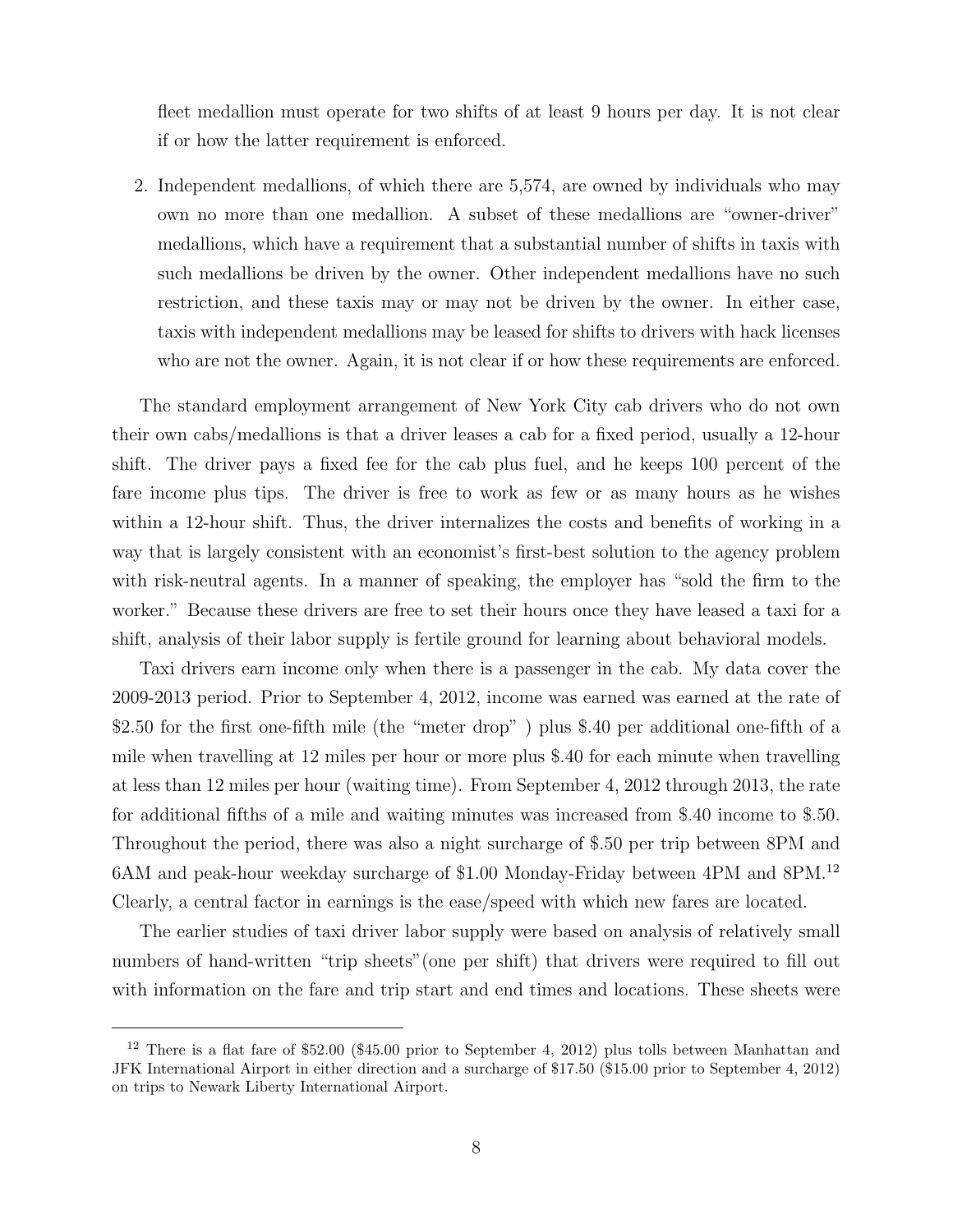difficult to read accurately, and the limited number of sheets available severely constrained analysis.

This situation has changed dramatically. The New York City Taxi and Limousine Commission (TLC), the agency charged with regulating the industry, now requires all taxis to be equipped with electronic devices that record all trip information including fares, times, and locations. The (currently two) companies that supply these devices report all this information to the TLC on a regular basis, and I have obtained full information for all trips taken in NYC taxi cabs for the five years from 2009-2013. These data, called TPEP by the TLC, identify drivers by encrypted hack license number and medallions (cabs) by encrypted medallion number.

There are approximately 180 million trips taken during approximately 8 million shifts each year in taxi cabs in NYC. About 62,000 drivers had at least one fare in a cab over the five-year period, with about 40,000 drivers in any single year. About 25,000 drivers worked in all five years. In fact, these are more data than I can use efficiently, and much of my analysis is based on a random sub-sample of 2/15 of the drivers.

An important limitation of the data is that I cannot identify fleet and independent medallions, let alone isolate the owner-driver medallions among the independent medallions.<sup>13</sup> It may be that owner-drivers face different incentives regarding labor supply than do drivers who lease their cabs, whether from a fleet owner or an individual. For this reason, it would be useful to analyze their labor supply separately. However, I am forced to use all drivers, regardless of medallion type.

Another limitation of the data is that complete information is not available on tip receipts. Data on tips are available only for fares with tips paid by credit card. While the percentage of fares paid by credit card has been increasing over time, about 46 percent of fares in the most recent year (2013) were paid in cash and so there is no tip information. Tips on credit card transactions averaged about 20 percent over the 2009-2013 period. I proceed ignoring tips due to the missing data for cash transactions, and this will not cause a problem for my analysis unless variation the rate of tipping is correlated with hourly fare income.<sup>14</sup>

<sup>&</sup>lt;sup>13</sup> The TLC knows which medallions are fleet medallions and which are independent medallions. However, they have not made this information available in a way that can be used with the detailed data on driver activity. The TLC does not have complete information on which of the independent medallions are ownerdriver medallions.

<sup>14</sup> See Haggag and Paci (2014) for an analysis of tipping behavior in NYC taxi cabs in 2009.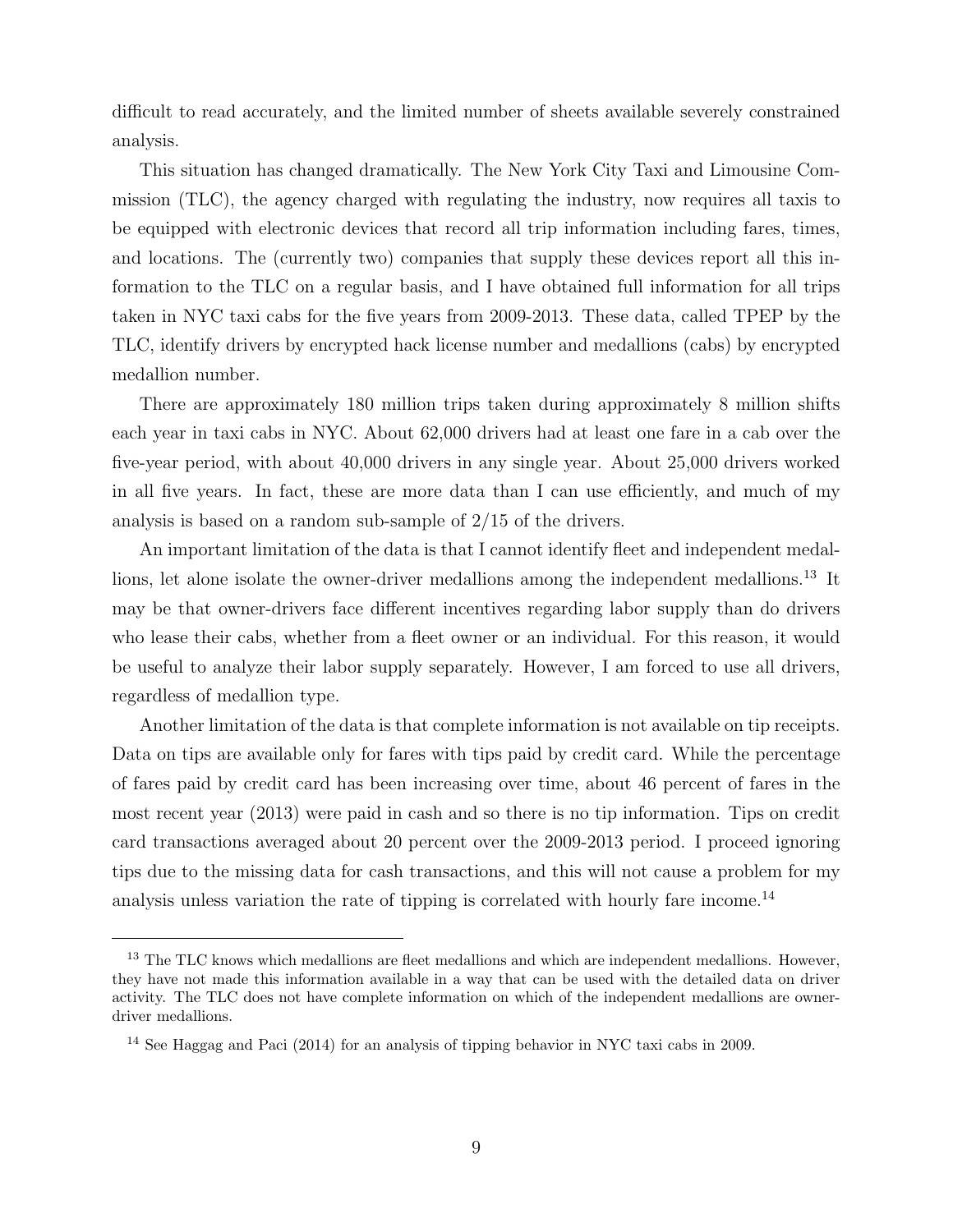## 4 Why Can't You Find a Taxi in the Rain?

I begin with a direct analysis of the question of whether or not target earnings behavior can account for some of the perceived difficulty in finding a cab in the rain. The underlying idea is that when it is raining taxi drivers earn more per unit time and so reach their daily earnings targets sooner and quit for the day.

Rain may have a number of effects on the market for taxi rides. First, it likely increases demand. This will make it easier for drivers to find passengers and increase hourly income. However, rain may decrease speed due to congestion and a deterioration in general driving conditions, which could result in lower earnings. Rain may also make driving less pleasant, implying a reduction in the number of cabs on the road having nothing to do with target earnings behavior.

For this analysis, I use a random sub-sample of the drivers in the data described above. These data include all trips taken by 2/15 of the drivers I see between 2009 and 2013. This sub-sample includes 116,177,329 trips for 8,802 drivers.

In order to examine the market, I use the trip-level data to calculate the average of income, time with a passenger in the cab, miles travelled, and number of taxis on the street for each of the 48,824 clock hours in the 5 year period from 2009-2013. I then merge these data with data on hourly rainfall in Central Park.<sup>15</sup> I calculate the hourly wage for a given driver in a given hour using the trip-level fare and time information. The hourly wage was computed by dividing each shift into minutes and assigning a "minute wage" to each minute. For minutes during trips, the minute wage is computed as the fare divided by the number of minutes for that trip. For minutes of waiting time (between fares), the minute wage is set to zero. The hourly wage for each clock hour is computed as the sum of the minute wages during that hour. I calculate time with a passenger in the cab and miles travelled during a given clock hour in an analogous fashion. The count of taxis on the street is a count of taxis who had a passenger in the cab for at least one minute during the clock hour.

A necessary condition for target earnings behavior to contribute to difficulty in finding a taxi in the rain is that hourly earnings be higher when it is raining. The first row of table 1 contains the coefficient of an hourly indicator for precipitation in Central Park from OLS regression analyses of average log hourly earnings.<sup>16</sup> The estimates in column  $(A)$  include no

<sup>15</sup> Source: National Weather Service (NWS) of the National Oceanic and Atmospheric Administration (NOA) and the Network for Environment and Weather Applications, Cornell University.

<sup>&</sup>lt;sup>16</sup> The indicator for precipitation equals one if there is any precipitation in Central Park recorded during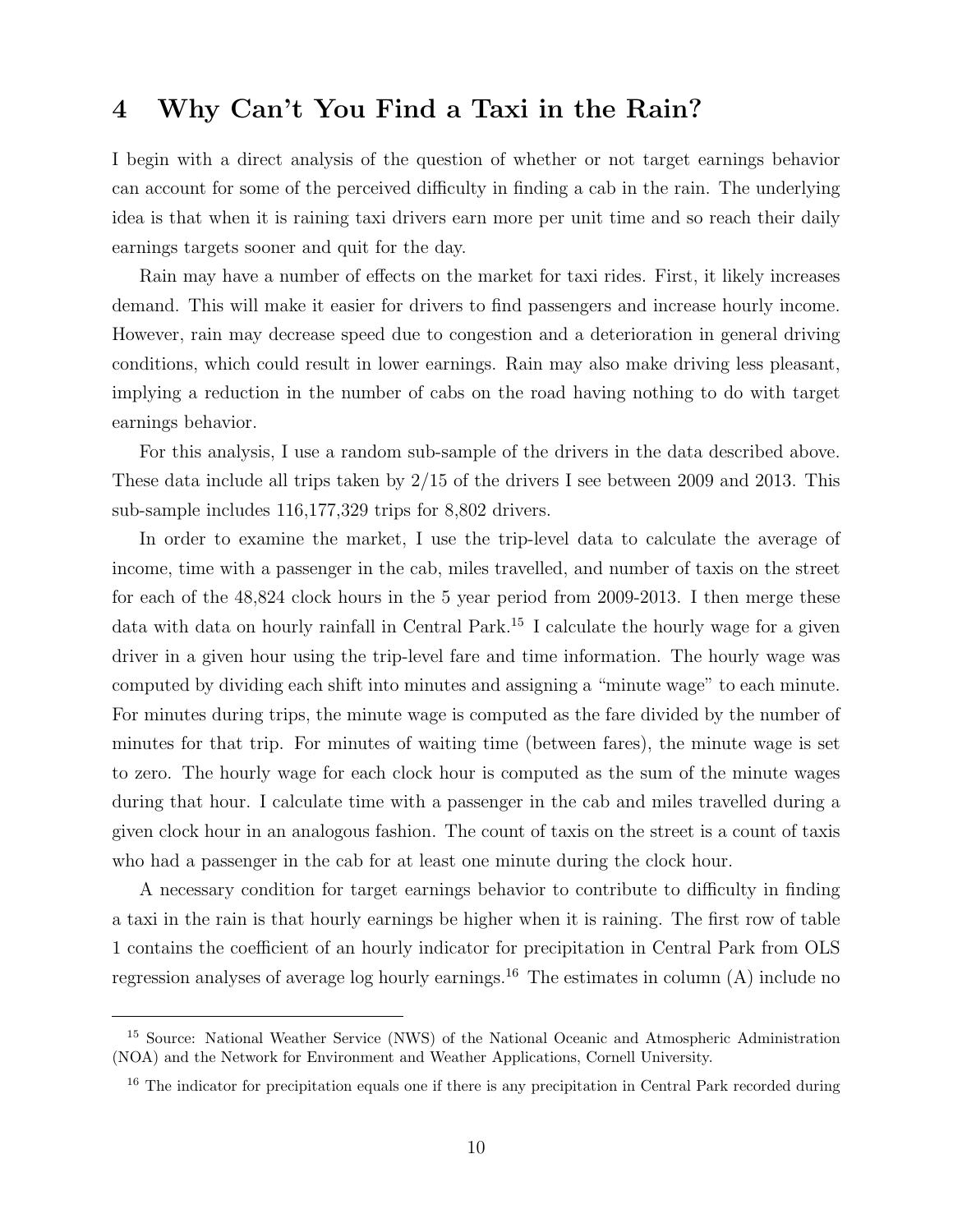| Outcome                     | (A)       | R-Squared | (B)       | R-Squared |
|-----------------------------|-----------|-----------|-----------|-----------|
| 1) Log Hourly Earnings      | $-0.0047$ | 0.000     | $-0.0003$ | 0.879     |
|                             | (0.0054)  |           | (0.0021)  |           |
| 2) Log Time $w/P$ assenger  | 0.0508    | 0.002     | 0.0475    | 0.904     |
|                             | (0.0077)  |           | (0.0028)  |           |
| 3) Log Miles $w/P$ assenger | $-0.0306$ | 0.002     | $-0.0241$ | 0.792     |
|                             | (0.0046)  |           | (0.0026)  |           |
| 4) Log Number of Hacks      | $-0.0671$ | 0.001     | $-0.0711$ | 0.878     |
|                             | (0.0149)  |           | (0.0089)  |           |
| Includes Other Controls?    | No        |           | Yes       |           |

Table 1: Effect of Rain on Hourly Taxi Market Outcomes, OLS Estimates Coefficient of *Precipitation* (=1 if Rain in Central Park During Hour)

Note: Estimated using data for each of 43,824 hours in the years 2009-2013 derived from trip-level data for the 2/15 sample of all drivers of NYC taxi cabs. This sample contains 8,802 drivers on 116,117,329 trips. Precipitation is an indicator for hours where there is positive precipitation in Central Park. Other controls include indicators for hour of day by day of week (167), week of year (51), year (4), the period subsequent to the September 4, 2012 fare increase (1), and major holiday (1). HAC standard errors are in parentheses.

other variables, while the estimates in column (B) include indicators for hour of day by day of week (167), month of year (11), year (4), the period subsequent to the September 4, 2012 fare increase (1), and major holiday  $(1).<sup>17</sup>$  The hourly wage is not significantly correlated with whether it rained in Central Park.<sup>18</sup> There is considerable systematic variation in average hourly earnings over the course of the day, week, month, and year as measured by the R-squared of the regression in column B, but whether or not it was raining does not significantly improve the fit of the model.

The finding of no relationship between earnings and rainfall is sufficient to reject the hypothesis that target earnings behavior contributes to the difficulty of finding a taxi in the rain, but it leaves a puzzle: If demand for taxis is higher in the rain, why are earnings not

the hour. The results I present are qualitatively unaffected by using a graduated measure of the quantity of precipitation. Not surprisingly, on those rare days when there is a major storm (e.g., Hurricane Sandy), dramatically fewer taxis are on the street.

<sup>&</sup>lt;sup>17</sup> Major holidays are defined as New Years Day, Easter Sunday, Memorial Day, Fourth of July, Labor Day, Thanksgiving, and Christmas Day.

<sup>18</sup> Consideration of tips does not change this conclusion. Examining the information on tips for credit card transactions, the tip rate (which averages about 20 percent of the fare inclusive of surcharges) is about 0.2 percentage points higher, on average, in hours with rain.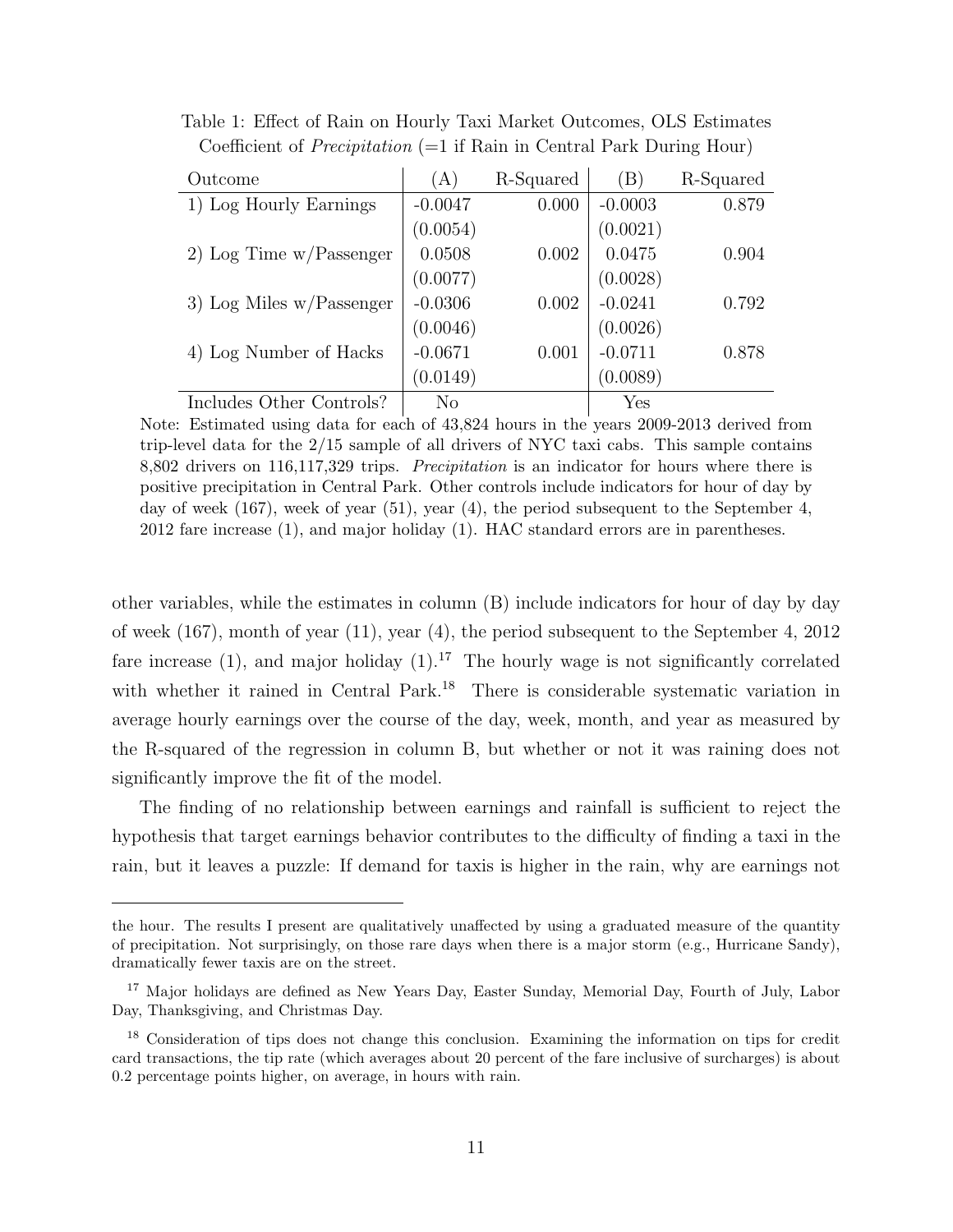higher? I investigate this by examining the relationship of other measures of taxi activity with rainfall.

The second row of table 1 contains OLS estimates of the coefficient of the precipitation indicator from a regression of average log minutes per hour spent with a passenger in the cab. This is a measure of how busy the cabs on the street are (and how easy it is for drivers to find passengers). Taxi occupancy rates are 4.8 percent higher when it is raining, accounting for systematic variation over time (column B). Since drivers make money only when passengers are in the cab, it is clear that demand is higher relative to supply when it is raining. However, this does not translate into higher earnings for drivers.

One possibility is that traffic and other driving conditions are worse when it is raining so that the taxis drive more slowly. Since income is roughly proportional to miles traveled (with some payment for idle time in traffic), this would imply lower income than would ordinarily result from higher occupancy. In order to investigate this, the third row of table 1 contains OLS estimates of the coefficient of the precipitation indicator from a regression of average log miles travelled per hour with a passenger in the cab. Miles travelled with a passenger are about 2.4 percent lower when it is raining accounting for systematic variation over time (column B). That miles traveled per hour with a passenger are lower despite the fact that the occupancy rate is higher is clear evidence that driving conditions are worse in the rain. This is the factor that offsets the increase in demand and results in no change in average hourly earnings when it is raining.

In order to investigate any supply response to rain, the fourth row of table 1 contains OLS estimates of the coefficient of the precipitation indicator from a regression of the log number of hacks that take at least one trip during the hour in question. The number of cabs on the street is about 7.1 percent lower when it is raining. This reduction in supply with no change in average earnings despite the increase in demand likely reflects added disutility of driving when it is raining. Some drivers stop, but this is not due to their reaching their income target. Some drivers stop simply because it is less pleasant to drive in the rain and there is no additional benefit in continuing to drive.

The increase in taxi utilization measured by time with a passenger of 4.8 percent is more than offset by the decline in supply of cabs of 7.1 percent. This means that the supply of rides is lower in rainy hours, and any surge in demand is unmet. One logical response would be to have a rain surcharge in order to encourage an increase in supply.<sup>19</sup>

<sup>&</sup>lt;sup>19</sup> An example of real-time adjustment of rates to meet fluctuations in demand is Uber's "surge pricing." For example, if the labor supply elasticity was 0.5, a 14.2 percent "rain surcharge" could get supply back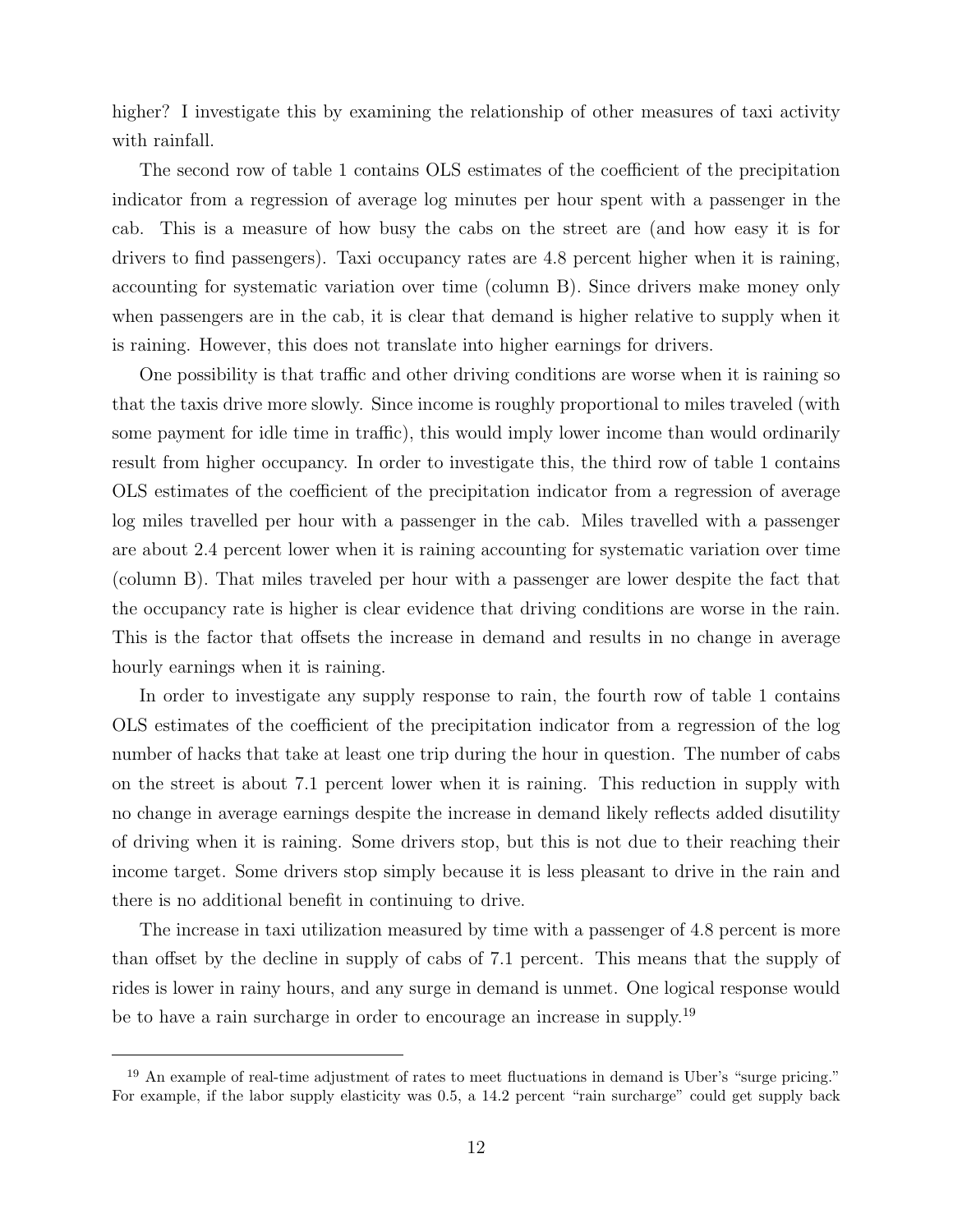## 5 Estimating the Wage Elasticity of Labor Supply

#### 5.1 How Much Wage Variation is Unanticipated?

I noted earlier that the role of reference dependence in determining labor supply is limited to the response of labor supply to unanticipated wage variation. Before proceeding with estimation of the labor supply model, I present some evidence on the magnitude of unanticipated wage variation based on the data on average earnings and number of hacks on the road by hour that I used for the analysis of taxis and rain in section 4.

Table 2 contains simple variance decompositions for the average log wage and log number of hacks by hour for the 43,824 hours from 2009-2013. This decomposition is carried out in two stages. In the first stage, I regress average log hourly earnings  $(\ell nW)$  on a set of year indicators (4) and an indicator for period subsequent to the September 4, 2012 fare increase (1). These variables capture permanent wage variation, and the variance of the predicted values from this regression is my measure of the variance of permanent wage variation. The residuals from this regression include both anticipated and unanticipated transitory wage variation. In the second stage, I regress these residuals on a set of controls including hour of day by day of week (167), week of year (51), and holiday  $(1).^{20}$  These controls capture anticipated transitory variation in the wage, and the variance of the predicted values from this regression is my measure of the variance of anticipated transitory wage variation. The residuals from this regression capture unanticipated transitory wage variation, and the variance of these residuals is my measure of the variance of unanticipated transitory wage variation.

The first row of table 2 contains the variance decomposition for the average log wage by hour. Most variation (76.8 percent of total variation) is anticipated transitory variation. This is largely variation by hour-of-day by day-of-week. 11.1 percent of total variation is permanent variation, driven largely by the September 4, 2012 fare increase. The remaining 12.1 percent of total variation is unanticipated transitory variation. This decomposition clearly limits the scope of reference dependence to account for variation in labor supply. About 7/8 of variation in average hourly earnings is anticipated so that it does not involve gain-loss utility, and its effects on labor supply are consistent with the neo-classical model.

to the dry-weather level. And one might want a larger surcharge in order to meet increased demand and offset slower driving in the rain. Of course, this depends on there being reasonable very short run elasticity of labor supply.

 $^{20}$  See footnote 17 for a list of major holidays used in defining the major-holiday indicator.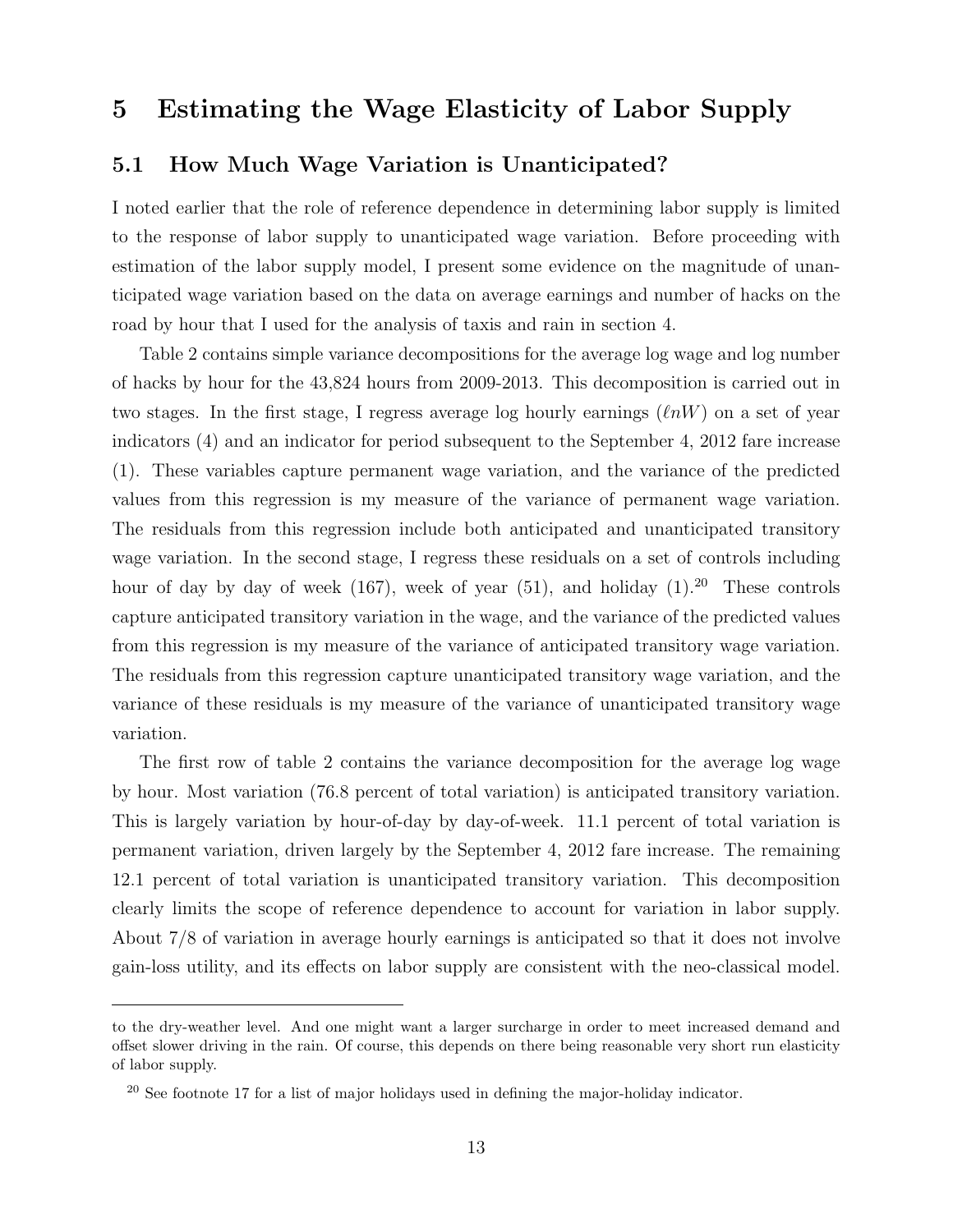|                    |               |        |                      | $\frac{1}{2}$                               |  |
|--------------------|---------------|--------|----------------------|---------------------------------------------|--|
|                    |               |        | Permanent Transitory | Transitory                                  |  |
| Variable           |               |        |                      | Total Anticipated Anticipated Unanticipated |  |
| $\ell n(W)$        | $\mid 0.0521$ | 0.0058 | 0.0400               | 0.0063                                      |  |
| $ln(Hacks)$ 0.2716 |               | 0.0011 | 0.2369               | 0.0337                                      |  |

Table 2: Variance Decomposition of Hourly Averages (Across 43,824 Hours, 2009-2013)

Note: Based on two stages: 1) OLS regression of each variable on indicators for year (4) and the period subsequent to the September 4, 2012 fare increase (1). 2) OLS Regression of the the residuals from the first regression on a set of controls including hour of day by day of week (167), week of year (51), and holiday (1). "Total" is the raw variance. "Permanent Predicted" are the variances of the predicted values from the first regression. "Transitory Anticipated" and "Transitory Unanticipated" are, respectively, the variances of the predicted values and residuals from the second regression.

Only the remaining 1/8 of total variation in average hourly earnings is due to unanticipated factors.

The second row of table 2 repeats this decomposition for variation in the log number of hacks on the road by hour. Interestingly, the decomposition yields similar results. An even larger share of total variation (87.2 percent) is anticipated transitory variation. Again, this is largely variation by hour-of-day by day-of-week. Almost no variation (0.4 percent of total variation) is due to permanent changes. The remaining 12.4 percent of total variation is unanticipated transitory variation. Only a small fraction of variation in quantity supplied (about 1/8) is due to unanticipated factors.

The clear implication of this simple decomposition is that reference dependence is not relevant for explaining the broad patterns of variation in labor supply, which largely result from anticipated variation in demand by hour of day and day of week. Only about 1/8 of total variation in the wage and labor supply could potentially be influenced by target earnings behavior due to reference dependence.

#### 5.2 Shift Definition and Creation of the Analysis Sample

In order to create an analysis sample of shifts, it is necessary to define a shift based on the available data. This was straightforward for the data used in the earlier small-sample studies, because the data were transcribed from hand-written trip sheets, each of which represented a distinct shift. The new electronic data upon which I rely is simply a running list of all trips by a particular driver. The assignment of trips to particular shifts is an analytic decision.

The definition of a shift is necessarily subjective. Given the approach here, which is to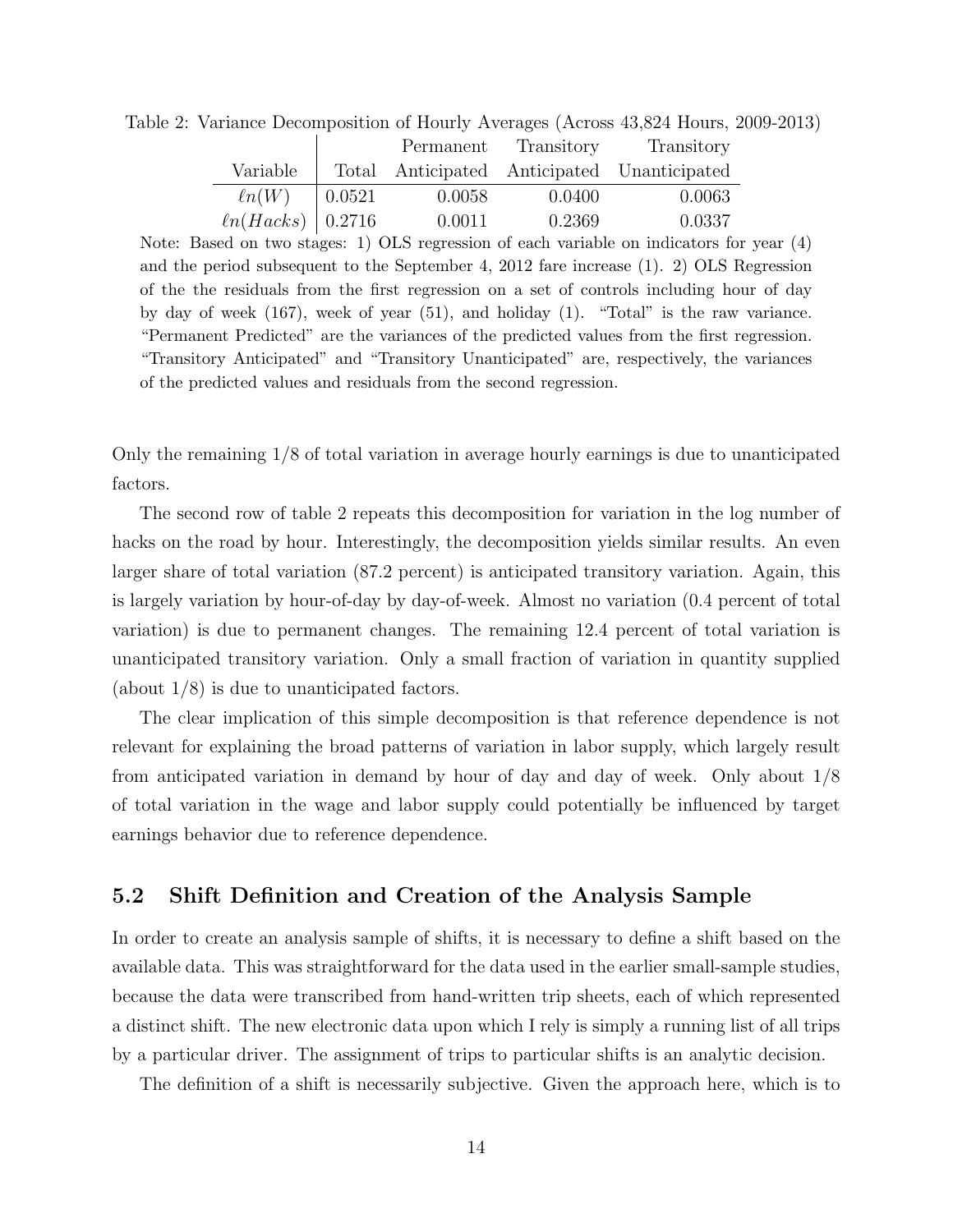model the shift-level labor supply decision of a driver (perhaps with some reference income level for the shift), it makes sense to define a shift as composed of all trips that are part of a sequence that the driver considers to be a single shift. Absent a clear guide, I define any gap between trips of more than six hours (more than 360 minutes) as marking the end of one shift and the beginning of the next. Defining shifts in this way yields a sample of 5,047,343 shifts for 8,802 drivers over the period from the 2/15 random sample of all drivers from 2009-2013. I now present some data that support this choice as a reasonable way to identify shifts.

- Figure 1 shows the distribution of shift length in hours (truncated, e.g., 8.5 hours is shown as 8). The modal shift duration is in the 9th hour, and shift durations are concentrated between hours 5 and 11 (81.6 percent). 10.7 percent of shifts are less than 6 hours, and 7.7 percent of shifts are 12 hours or longer.
- Figure 2 shows the fraction of shifts in my sample that start in each clock hour. There are two daily spikes, with a surge of shifts (44.5 percent) starting in the six-hour segment from 4AM-9:59AM and another surge (42.4 percent) in the six-hour segment from 2PM-7:59PM. Only a small fraction of shifts (4.6 percent) start in the eight hours between 8PM and 3:59AM. About 8.6 percent of shifts start in the four hours between 10AM and 1:59PM.
- Figure 3 shows average shift duration in hours by hour of shift start. Interestingly, shifts that start very early in the morning last longer on average (more than 10 hours) than those starting later in the day (8 to 9 hours). Shifts starting later in the evening (from 7PM on), last progressively less time.

Daily leases typically run for twelve hours, with two such shifts per day. The "day shift" runs from very early morning to mid- to late afternoon. The "night shift" runs from midto late afternoon until early morning. The day-shift drivers generally do not start driving at the first available moment, but they must stop no later than when their shift ends so that the night shift driver can take over. Similarly, the night-shift drivers may take over when the cab is first available but they generally stop before they are required to do so. It is clear from figure 1 that drivers who lease their cabs daily do not use the entire 12 hours to which their lease entitles them.<sup>21</sup>

 $21$  Owner-drivers and those drivers who lease by the week or month from medallion owners with owner-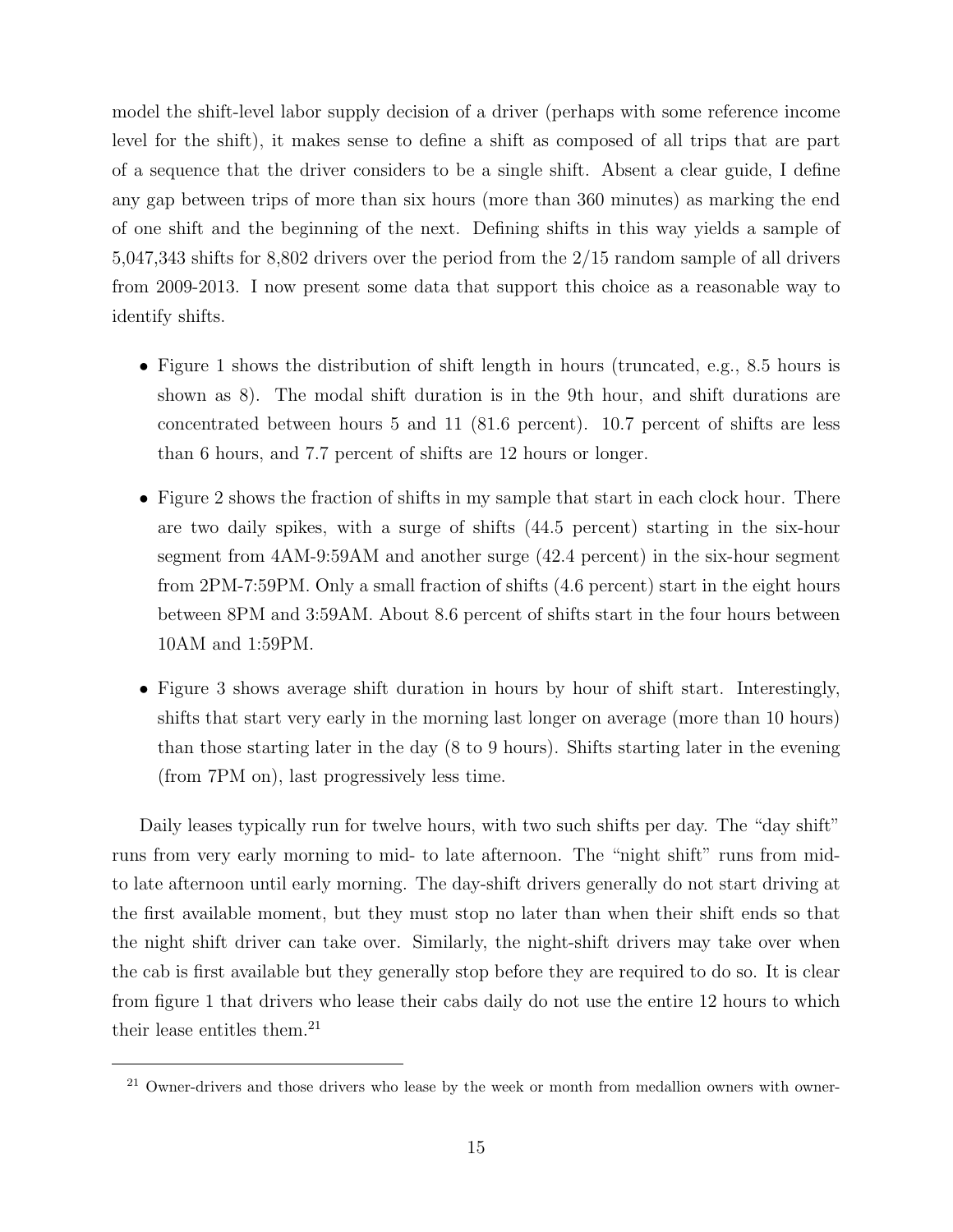

Figure 2: Distribution of Shift Start Time, by Clock Hour



Figure 3: Average Duration of Shift, by Clock Hour of Start

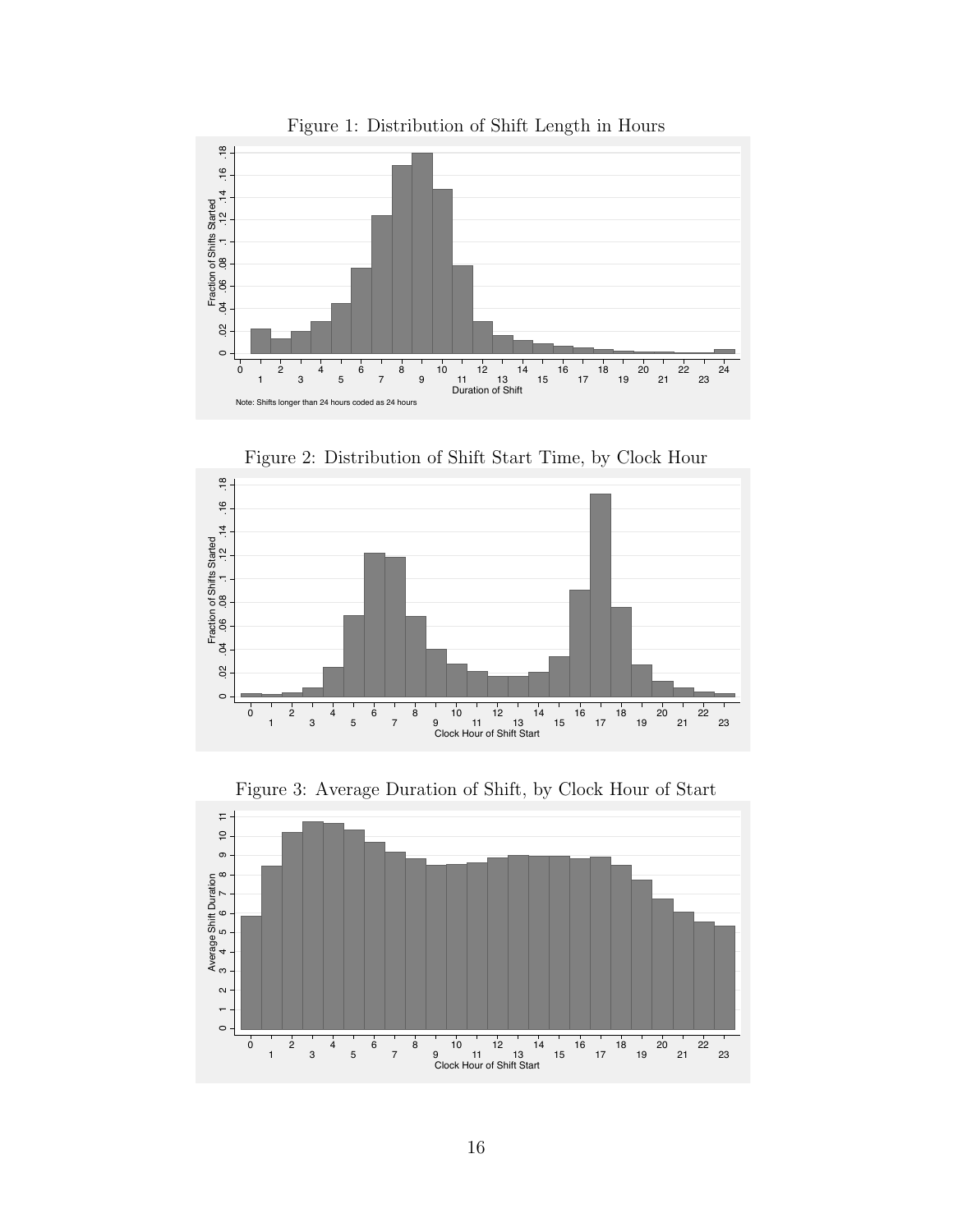I assign shifts as "day" or "night" based on the information in figures 1-3. I define shifts that start between 4AM and 9:59AM as day shifts (44.5 percent of shifts). I define shifts that start between 2PM and 7:59PM as night shifts (42.4 percent of shifts). The remaining 13.1 percent of shifts, starting between 10AM and 1:59PM or between 8PM and 3:59AM, are unclassified (not classified by me as day or night). Drivers who start in late morning or early afternoon may be day shift drivers who are getting a late start or night shift drivers who are getting an early start.

There may be an important difference in the margin on which labor supply can be adjusted on day shifts versus night shifts. Day shift drivers are more likely to be constrained at the end of their shift when the cab must be turned over to a night shift driver. This implies that day shift drivers may adjust hours by changing their start time and is consistent with the decrease in average shift duration, shown in figure 3, as the early morning progresses from 4AM through 10AM. In contrast, night shift drivers may not be able to start early but can adjust hours by changing their end time. As demand declines late at night, many of these drivers stop. The decline in demand late is reflected in the declining average duration of shifts apparent in figure 3 as starting time moves later in the evening (after 6PM). These patterns are a natural consequence of the 2-shift structure of the day.

The difference in the active margin of decision making between day and night shifts is important for analyzing labor supply. Day shift drivers often select hours before information on unanticipated daily earnings opportunities is revealed. In contrast, night shift drivers can experience the evolution of earnings opportunities and decide when to quit for the day. If labor supply is affected by unanticipated transitory variation in earnings opportunities and if information about these earnings opportunities are learned by the driver only after he has started the shift, then night shift drivers will have more opportunity than day shift drivers to adjust their labor supply in response. Operationally, this suggests that estimated labor supply elasticities could be larger for night shift drivers.

Table 3 contains mean hours, income, and average hourly earnings by shift type.<sup>22</sup> Day shifts are longer than night shifts by about 0.7 hours, but more money is earned on night shifts (about \$13 more). Average hourly earnings (the wage) is about \$3.73 higher on the night shift. All differences in means across shifts are statistically significant (p-value  $< 10^{-100}$ ).

driver medallions may not be constrained to 12 hour shifts. Their constraints depend on whether there is a second driver who leases (or sub-leases) the cab. Drivers who lease taxis with fleet medallions daily are so constrained.

 $22$  Income is defined as the sum of fare income and surcharges. Tip income is not included.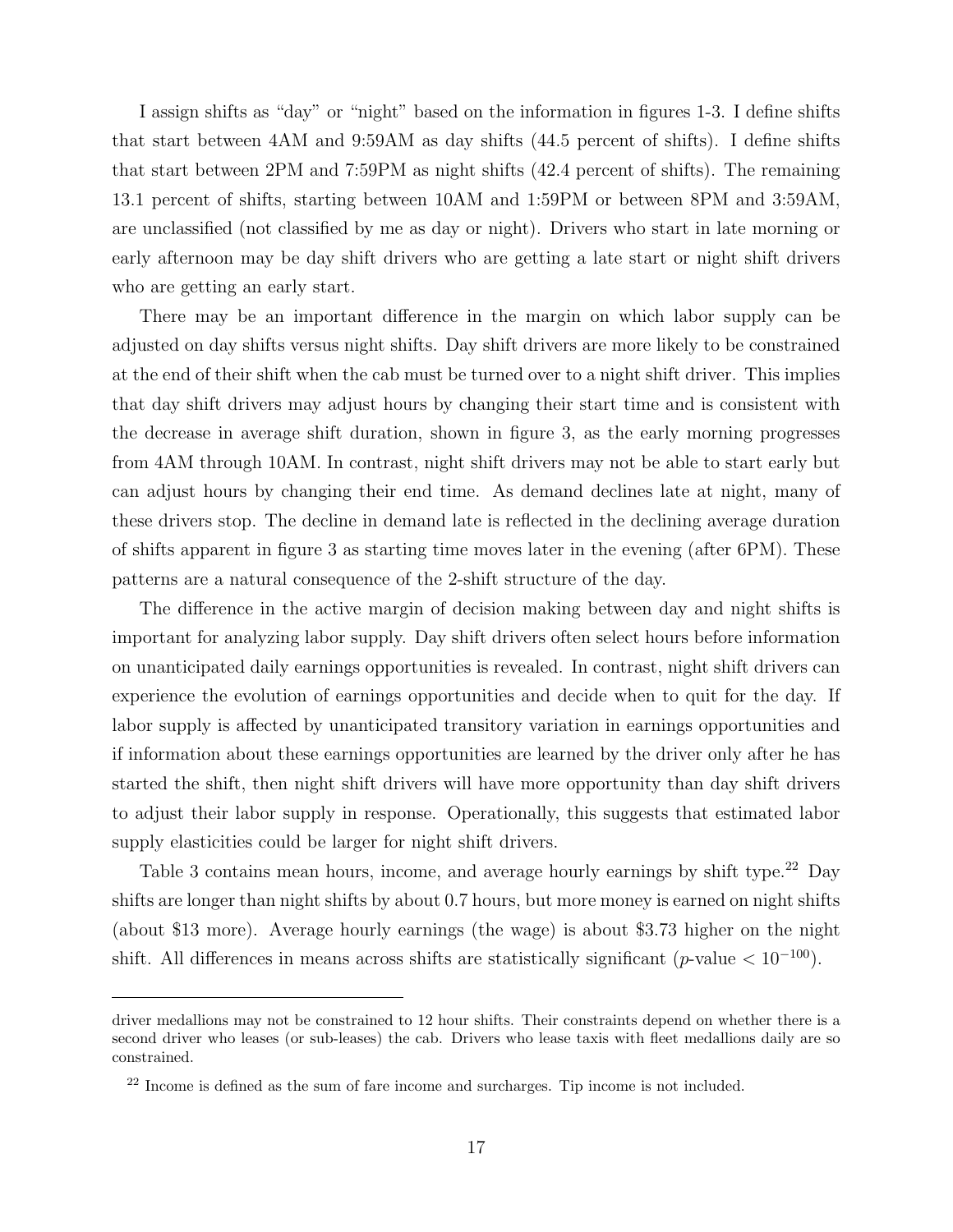| Shift      | Hours  | Income   | Wage   | $#$ Shifts |
|------------|--------|----------|--------|------------|
| Day        | 9.48   | 248.41   | 26.39  | 2247417    |
|            | (3.97) | (106.03) | (5.75) |            |
| Night      | 8.78   | 262.03   | 30.13  | 2137499    |
|            | (3.05) | (93.06)  | (6.55) |            |
| Unassigned | 8.30   | 228.12   | 28.26  | 662427     |
|            | (5.33) | (138.46) | (8.47) |            |

Table 3: Mean Hours, Income, and Average Hourly Earnings. By Shift

Note: Day shifts start between 4AM and 9:59AM. Night Shifts start between 2PM and 7:59PM. Shifts starting at other times are Unassigned. Standard deviations are in parentheses.



Figure 4: Distribution of Shift Length in Hours, by Day of Week and Shift

Labor supply and earnings have distinct patterns over the week by shift. Figure 4 contains plots of the average shift length by day of week for day and night shifts.<sup>23</sup> Day shift drivers work longest on Sundays, with average hours declining from about 10 hours on Sunday to 9 hours on Saturday. In contrast night shift drivers work their shortest days on Sunday, with average hours increasing sharply from about 8 hours per shift early in the week to about 10 hours per shift on Friday and Saturday. Day shift drivers work longer hours than night shift drivers on all days but Friday and Saturday. Total income per shift, shown in figure 5, generally follows hours: Day shift drivers earn the most on Sunday and the least on Saturday, and night shift drivers earn the least on Sunday and the most on Friday and

<sup>&</sup>lt;sup>23</sup> Some shifts span days of the week. I assign each shift to a particular day of the week based on the date of the first trip in the shift.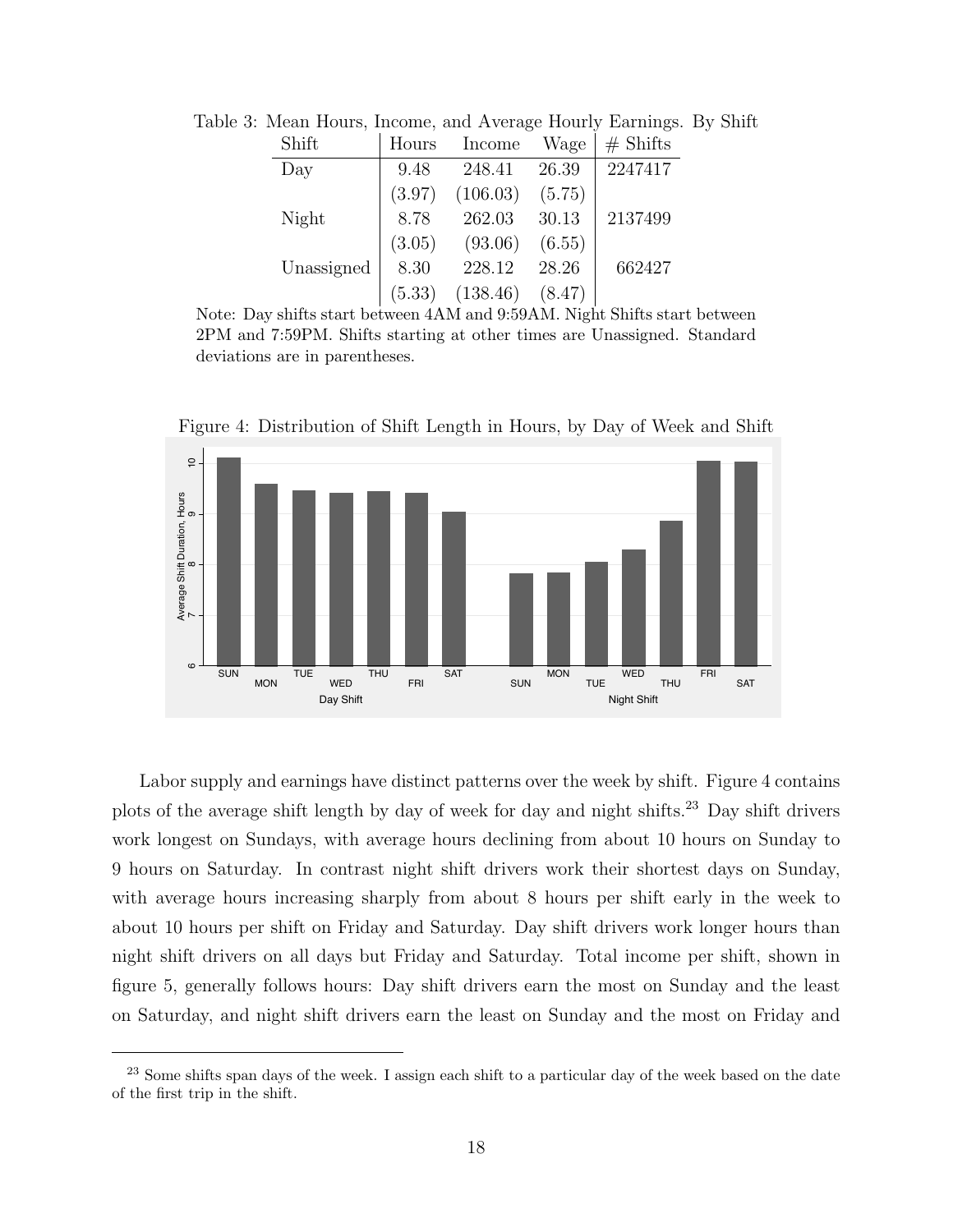

Figure 5: Distribution of Shift Income, by Day of Week and Shift

Figure 6: Average Hourly Earnings, by Day of Week and Shift



Saturday. Day shift drivers earn more than night shift drivers early in the week, while night shift drivers earn relatively more Thursday through Saturday. Average hourly earnings, are shown in figure 6. Night shift drivers earn more per hour throughout the week, with the gap being larger late in the week.

The difference in earnings patterns between day and night shift drivers over the course of the week are substantial and says something more broadly about variation in demand over the course of week. The fact that average hourly earnings are higher on night shifts throughout the week is reflected in higher caps set by the TLC on daily taxi lease rates for night shifts than for day shifts. Additionally, the cap on lease rates for night shifts are higher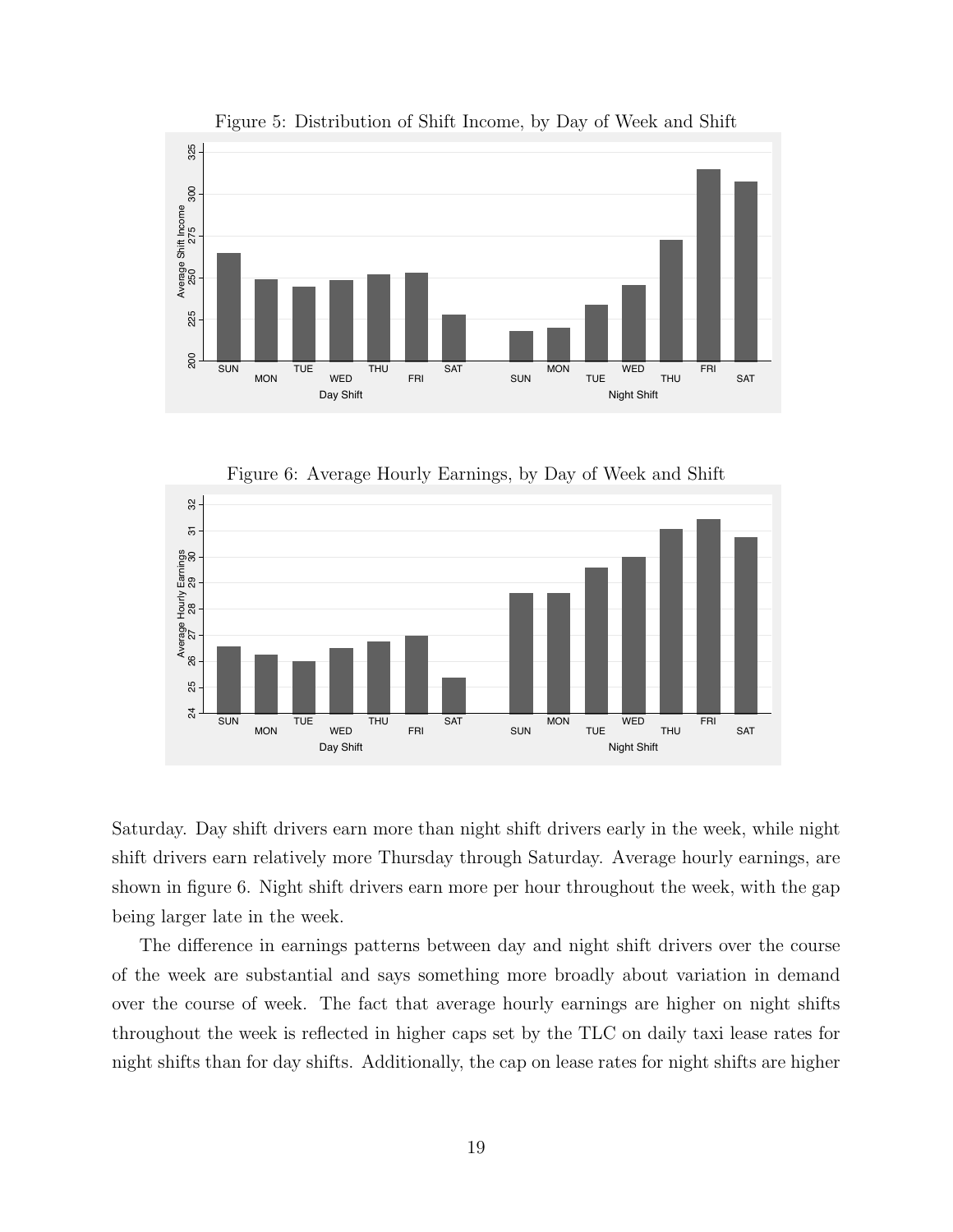later in the week than earlier in the week.<sup>24</sup>

Given the sharp differences in labor supply and earnings patterns for day shift and night shift drivers and the potential differences in available information regarding earnings opportunities when making labor supply decisions, I analyze the labor supply of day shift and night shift drivers separately in what follows.

#### 5.3 The CBLT Analysis

Because my analysis is meant as a replication and extension (with new data) of the analysis of CBLT (1997), I start with a short summary of their analysis and results. CBLT base their analysis of taxi driver labor supply on three samples:

- 1. TRIP 70 shifts for 13 drivers (8 with multiple shifts) from April 24 May 14, 1994.
- 2. TLC1 1044 shifts for 484 drivers (234 with multiple shifts) from October 29 November 5, 1990.
- 3. TLC2 712 shifts for 712 drivers (none with multiple shifts) from November 1-3, 1988.

In the simplest terms, for each of their samples, CBLT regress log hours on a given shift (defined as the difference in time between the drop-off time of the last fare and the pickup time of the first fare) on log average hourly earnings (defined as the ratio of total fare income divided by hours worked). These regressions also control for other shift characteristics including weekday vs. weekend, weather, day vs. night shift, and, in some specifications, driver fixed effects. Presumably, day-to-day variation in hourly earnings controlling for the other shift characteristics is the result of unanticipated transitory factors affecting earnings opportunities. Using OLS, the estimated labor supply elasticities found by CBLT range from -0.618 to -0.186, depending on sample used and other variables included in the model.

As CBLT recognize, the OLS estimate of the elasticity may well be downward biased due to "division bias" if there is any specification or measurement error. This is because the key explanatory variable, average hourly earnings, is calculated as the ratio of daily income to daily hours and daily hours is the dependent variable. There are several reasons to suspect measurement error. First, the data are imperfectly transcribed from potentially erroneous hand recordings of trip sheets. Second, the trip sheets do not record tip income, which likely

 $^{24}$  The lease rate cap for day shifts has been \$115 since October 2012. The lease rate cap for night shifts varies by day of week. The night shift cap since October 2012 ranges from \$128 Sunday-Tuesday to \$142 Thursday-Saturday.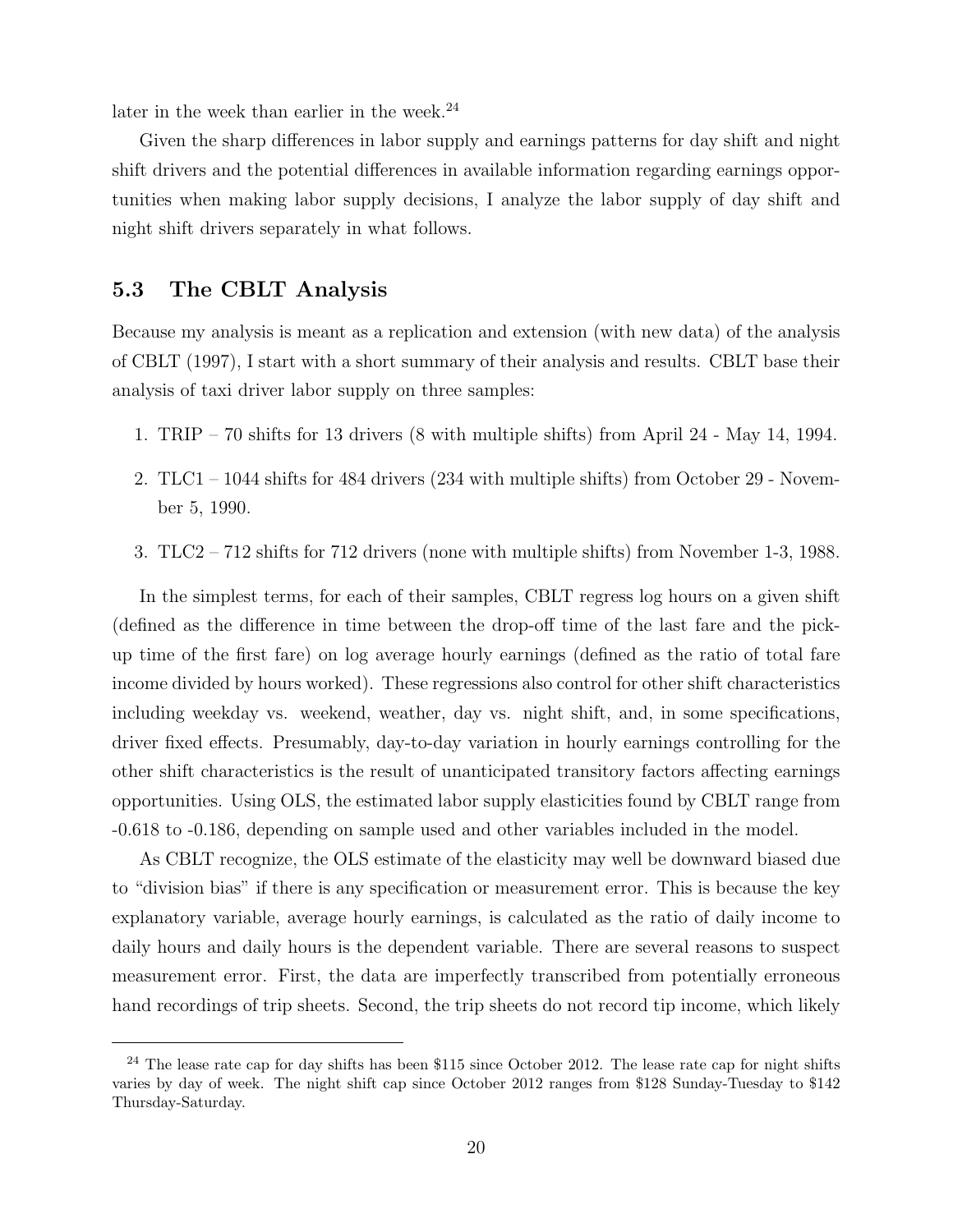varies trip-to-trip around some mean tipping rate. Third, there may be breaks taken in the middle of shifts that are not recorded as such. It is unclear how to handle these periods of time in the data. And there are likely to be other sources of error.

CBLT address this problem in a sensible way by instrumenting for average hourly earnings of a given driver with measures of the distribution of hourly earnings of other drivers on the same calendar date. An obvious choice for an instrument for average hourly earnings is the average log hourly earnings of other drivers on the same day, but this was not done. The measures CBLT use as instruments are the  $25^{th}$ ,  $50^{th}$ , and  $75^{th}$  percentiles of the otherdriver daily earnings distributions. One worry, particularly using the TRIP data, is that there cannot be very many other drivers on any given day on which to base computation of the instruments. Using their IV approach, CBLT find elasticities that are small and insignificantly different from zero for the very small TRIP data but range from -1.313 to -0.926 for the larger TCL1 and TCL2 samples. Interestingly, these IV elasticities are more negative than those found using OLS.

#### 5.4 New Estimates of the Labor Supply Elasticity

I begin by presenting OLS estimates of the labor supply elasticity based on the much larger sample of over 5 million shifts from 2009-2013. These are regressions of log shift duration on log average hourly earnings during the shift and other variables as noted below. I use four samples: 1) all shifts, 2) day shifts, 3) night shifts, and 4) other (unclassified) shifts. These samples are based on the 2/15 random sample of drivers described above, which includes 5,047,343 shifts for 8802 drivers over the 2009-2013 period. For each sample, I estimate three specifications: 1) no controls, 2) a set of controls including indicators for day of week, calendar week, year, the period subsequent to the September 4, 2012 fare increase, and major holiday, and 3) additionally including driver fixed effects.<sup>25</sup> These controls account for anticipated wage variation and leave the average hourly earnings measure to account for unanticipated transitory variation in earnings opportunities. I present the estimated coefficient of log average hourly earnings, which is interpreted as the wage elasticity of labor supply.

Table 4 contains these OLS estimates. The estimates for the entire sample, contained in the first column of the table, show elasticities that are small and insignificantly different from zero in the first two specifications. When driver fixed effects are included, the esti-

<sup>&</sup>lt;sup>25</sup> See footnote 17 for a list of major holidays used in defining the major-holiday indicator.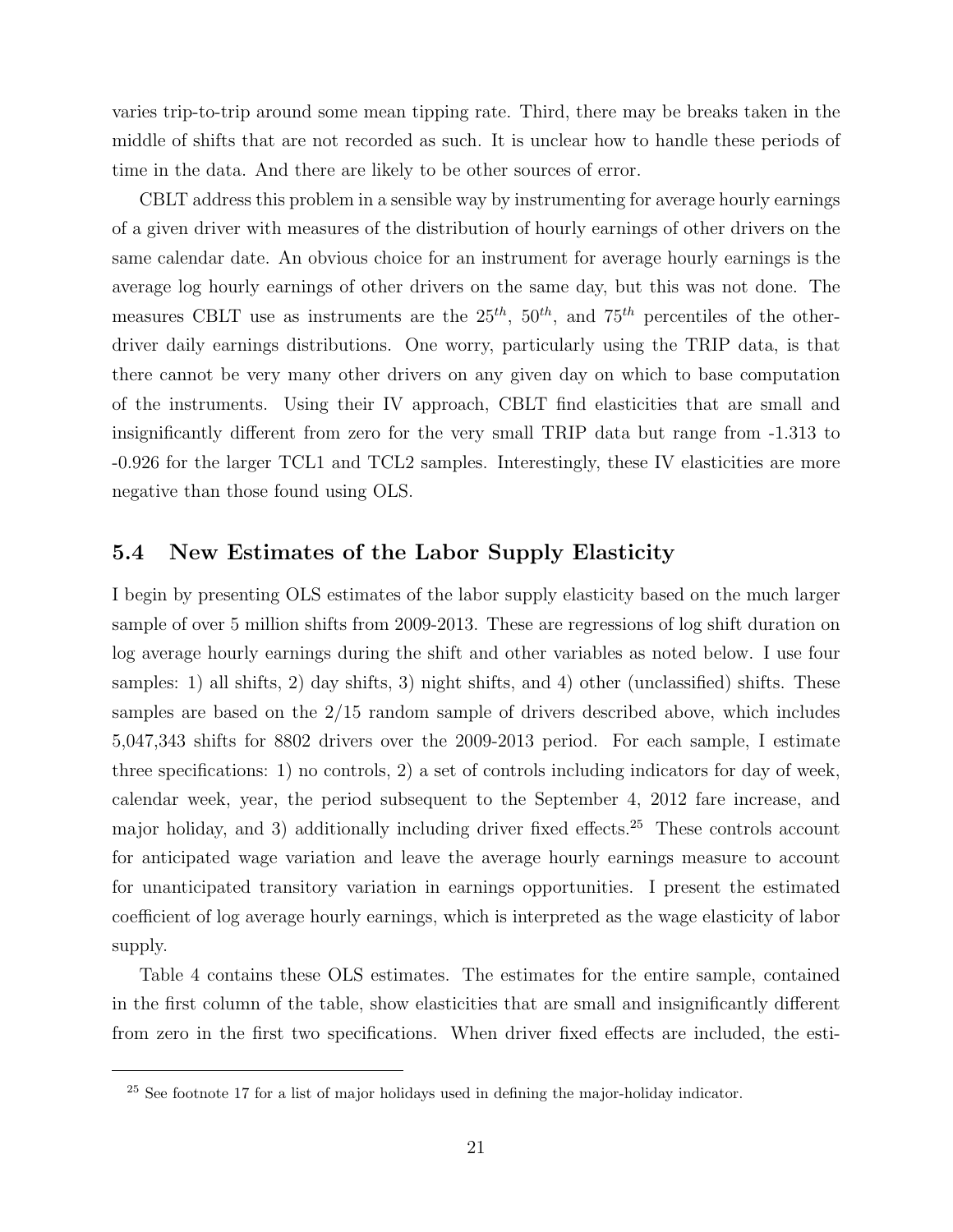|       | Table 1. <i>Wage</i> Enablishy, OLD Regression of Trenage Log Dairy Hould, by Office |                |            |            |              |              |  |  |
|-------|--------------------------------------------------------------------------------------|----------------|------------|------------|--------------|--------------|--|--|
|       |                                                                                      |                | Elasticity | Elasticity | Elasticity   | Elasticity   |  |  |
| Model | Controls                                                                             | Driver F.E's   | All Shifts | Day Shifts | Night Shifts | Other Shifts |  |  |
| (1)   | N <sub>o</sub>                                                                       | N <sub>o</sub> | 0.0159     | 0.0485     | $-0.0017$    | 0.0738       |  |  |
|       |                                                                                      |                | (0.0154)   | (0.0177)   | (0.0169)     | (0.0220)     |  |  |
| (2)   | Yes                                                                                  | N <sub>o</sub> | $-0.0034$  | 0.0505     | $-0.0784$    | 0.0606       |  |  |
|       |                                                                                      |                | (0.0177)   | (0.0203)   | (0.0210)     | (0.0240)     |  |  |
| (3)   | Yes                                                                                  | Yes            | $-0.1002$  | $-0.0615$  | $-0.1487$    | $-0.0501$    |  |  |
|       |                                                                                      |                | (0.0089)   | (0.0109)   | (0.0077)     | (0.0138)     |  |  |

Table 4: Wage Elasticity, OLS Regression of Average Log Daily Hours, by Shift

Note: Each estimated elasticity is from a separate OLS regression. "Elasticity" is the estimated coefficient of log average hourly earnings from a regression of log shift duration. "Controls" include indicators for day of week (6), calendar week (51), year (4), the period subsequent to the September 4, 2012 fare increase (1), and major holiday (1). Estimated using sample of 5,047,343 shifts for 8,802 drivers from 2009-2013. Sample sizes are listed in table 3. Robust standard errors clustered by driver are in parentheses.

mated elasticity is negative and statistically significant but relatively small at -0.1. For day shifts, the estimated elasticities are small and positive but statistically significant in the first two specifications. When driver fixed effects are included, the estimated elasticity is again negative and statistically significant though small. The pattern for night shifts is that the elasticities are significantly negative when the controls are added. The estimated elasticity when driver fixed effects are included is more negative than for the day shift. The estimates for the unclassified (other) shifts are very close to those for day shifts.

While I do find some negative elasticities, none approach minus one as suggested by reference dependence. My elasticities are much smaller than those found using OLS by CBLT or Farber (2005), which may reflect a lower level of measurement error in my administrative data compared with the data transcribed from trip sheets used in the earlier work.

Although the administrative data may have less measurement error than data derived from the paper trip sheets, it is not error free. Simple consistency checks of the data show more than a few instances of trips ending before they start and new trips starting before the previous trip ends.<sup>26</sup> Additionally, as I mentioned earlier, my income data do not include tips, which surely vary across trips as a proportion of fares (Haggag and Paci, 2014). On this basis, it makes sense to estimate the model using an instrument for average hourly earnings.

In the spirit of CBLT, I use the average across other drivers of log average hourly earnings on the day each shift started. To avoid problems using an instrument derived from the

<sup>&</sup>lt;sup>26</sup> I used some simple algorithms to adjust the data to eliminate these inconsistencies and serious outliers.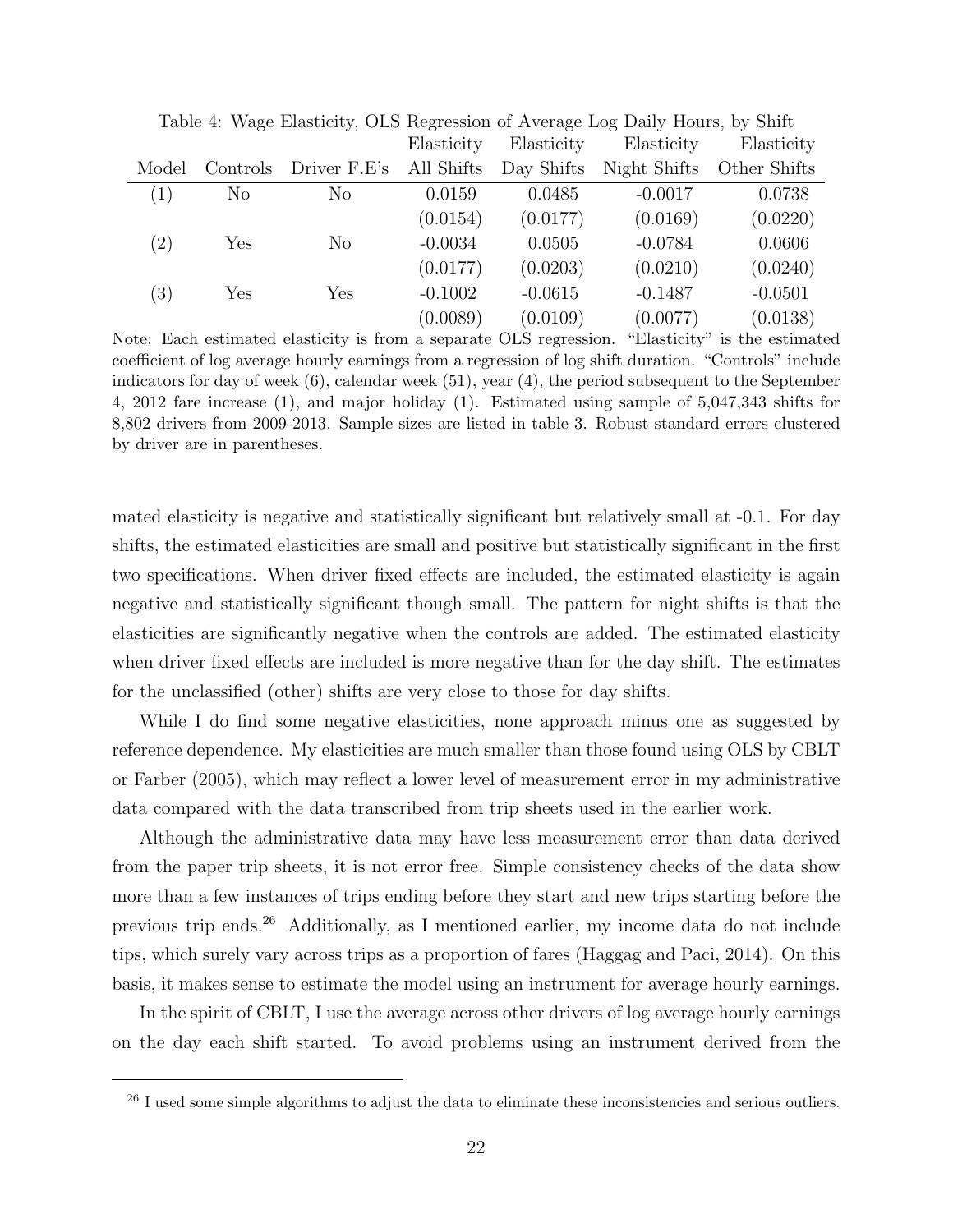|                   | Table 5. Wage Eliasticity, TV Reglession of Average Log Daily Hours, by Shift |                |            |            |              |              |  |  |  |
|-------------------|-------------------------------------------------------------------------------|----------------|------------|------------|--------------|--------------|--|--|--|
|                   |                                                                               |                | Elasticity | Elasticity | Elasticity   | Elasticity   |  |  |  |
| Model             | Controls                                                                      | Driver F.E's   | All Shifts | Day Shifts | Night Shifts | Other Shifts |  |  |  |
| (1)               | N <sub>o</sub>                                                                | N <sub>0</sub> | 0.2288     | 0.0202     | 0.3484       | 0.2913       |  |  |  |
|                   |                                                                               |                | (0.0101)   | (0.0134)   | (0.0117)     | (0.0306)     |  |  |  |
| $\left( 2\right)$ | Yes                                                                           | $\rm No$       | 0.5709     | 0.3683     | 0.6182       | 0.9383       |  |  |  |
|                   |                                                                               |                | (0.0100)   | (0.0119)   | (0.0132)     | (0.0329)     |  |  |  |
| (3)               | Yes                                                                           | Yes            | 0.5890     | 0.3672     | 0.6344       | 0.8751       |  |  |  |
|                   |                                                                               |                | (0.0099)   | (0.0112)   | (0.0124)     | (0.0281)     |  |  |  |

Table 5: Wage Elasticity, IV Regression of Average Log Daily Hours, by Shift

Note: Each estimated elasticity is from a separate IV regression. The instrument for average hourly earnings is the average of average hourly earnings for a non-overlapping sample of drivers on the same day. "Elasticity" is the estimated coefficient of log average hourly earnings from a regression of log shift duration. "Controls" include indicators for day of week (6), calendar week (51), year (4), the period subsequent to the September 4, 2012 fare increase (1), and major holiday (1). Estimated using sample of 5,047,343 shifts for 8,802 drivers from 2009-2013. Sample sizes are listed in table 3. Robust standard errors clustered by driver are in parentheses.

dependent variable in the estimation sample, I use a non-overlapping randomly selected  $2/15$  subset of the drivers to generate the instruments.<sup>27</sup> The average of log average hourly earnings of shifts starting on date t in the non-overlapping sample  $(\overline{\ell nW_t})$  serves as the instrument for the log average hourly earnings for driver  $i$  in my estimation sample for shifts that start on date t  $(\ell nW_{it})$ .<sup>28</sup>

The IV estimates of the labor supply elasticity are contained in Table 5. The results are striking in comparison with the OLS estimates in table 4. The estimated elasticities are substantially positive and strongly statistically significant. Adding the control variables raises the estimated elasticity for each sample, but controlling for driver fixed effects does not have much effect. The estimated elasticity on the day shift is about 0.36 while the elasticity on the night shift is about 0.62. The larger elasticity for the night shift is consistent with the observation that drivers on a night shift are more likely than drivers on a day shift to be able to adjust hours mid-shift in response to new information regarding earnings opportunities. Interestingly, the elasticity is even larger on unclassified shifts. It may be that these other shifts are less likely to be worked by lease drivers and more likely to be worked by owneroperators who have more flexibility in selecting hours.

 $27$  This sample contains 115,733,041 trips on 5,012,244 shifts for 8,768 drivers.

<sup>28</sup> While I do not present the first stage results, the instrument is very strong. The first-stage t-statistic on the instrument is generally greater than 100, and the coefficient on the instrument in the first stage is generally close to one.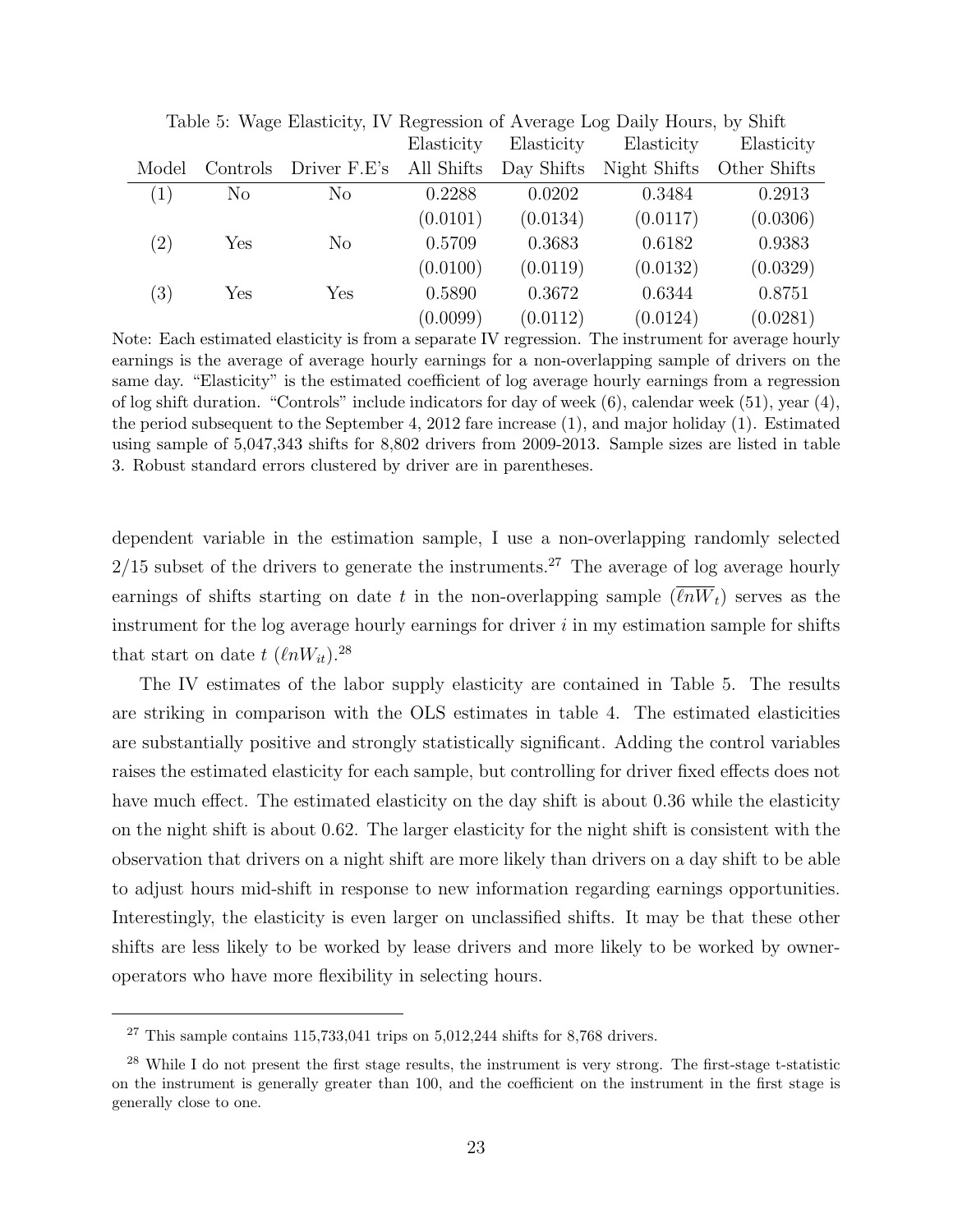Overall, the evidence presented so far is consistent with the neoclassical optimizing model. The positive estimated elasticities do not support the idea that taxi drivers have reference dependent preferences and are target earners.

## 6 Does the Labor Supply Elasticity Depend on How the Wage Compares With the Expected Wage?

The theoretical discussion in section 2 set bounds on the range within which one would expect to find target earnings behavior (an elasticity of -1). If the realized daily wage lies in the range defined by equations 11 and 12, then target earnings behavior will be observed. Otherwise, the labor supply elasticity with respect to unanticipated transitory wage variation will be positive. Intuitively, reference dependence is a local phenomenon. If the wage is far lower than what was expected, drivers will find it optimal to stop working before the reference income level is reached, and, if the wage is far higher than what was expected, drivers will find it optimal to continue working after the reference income level is reached.

I calculate the expected log wage for each day using data on mean daily log average hourly earnings for drivers in the non-overlapping sample that I used to construct the instrument for the estimation of the labor supply model in section 5.4. The expected log wage is calculated as the predicted value of log average hourly earnings from an OLS regression of the daily average log average hourly earnings on indicators for day of week, week of year, year, the period after the fare increase of September 4, 2012 and major holiday. I then calculate the difference between the observed average daily log average hourly earnings in the nonoverlapping sample and the predicted value. This difference is what I use as the deviation of the average daily log wage from its expectation.

Across the 1826 days in the sample from 2009-2013, the average deviation is zero by construction. Interestingly, the deviations appear relatively small. The average of the absolute deviation is 0.033, and the inter-quartile range of the absolute deviation runs from 0.011 to 0.043. The 90<sup>th</sup> percentile of the absolute deviation is 0.067 and the 95<sup>th</sup> percentile is 0.093. In other words, less than 5 percent of the days considers have an observed deviation from expected average hourly earnings of 10 percent or more.

The bounds on what is a sufficiently small deviation from the expected log wage are defined in equations 11 and 12. These bounds depend on the importance of gain-loss utility in the utility function (equations 1 and 2), which is controlled by the parameter  $\alpha$  and by the neoclassical labor supply elasticity, which is controlled by the parameter  $\nu$ . The parameter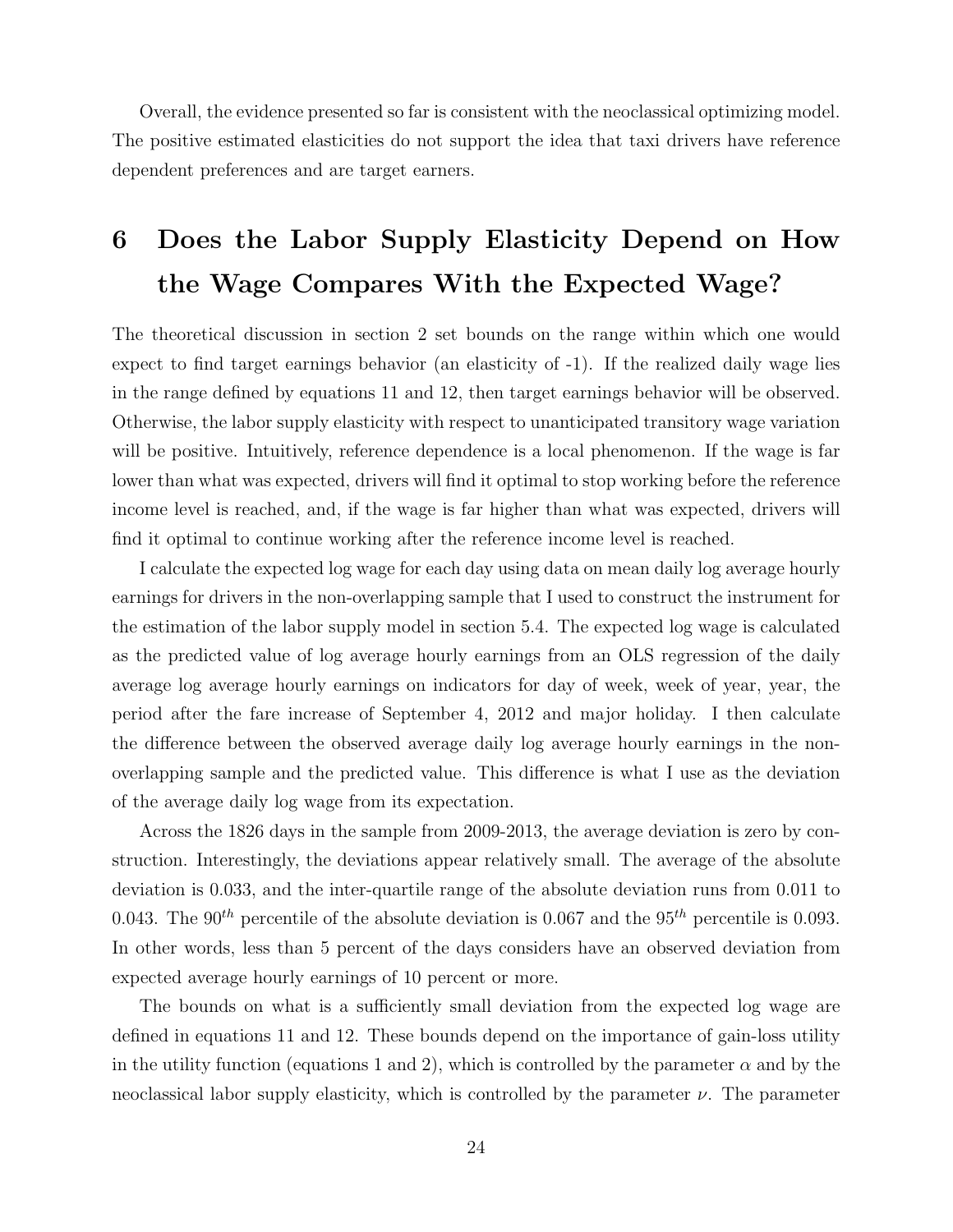$\alpha$  is directly related to the coefficient of loss aversion ( $\lambda$ ) used in the behavioral economics literature. The coefficient of loss aversion is defined as the ratio of marginal utility below the reference point to marginal utility above the reference point. In the utility specification used here (equations 1 and 2), coefficient of loss aversion is  $\lambda = \frac{(1+\alpha)}{(1-\alpha)}$  $\frac{(1+\alpha)}{(1-\alpha)}$ , which implies that  $\alpha = \frac{(\lambda - 1)}{(\lambda + 1)}.$ 

Existing evidence, mostly from laboratory experiments suggests that the coefficient of loss aversion is in the range of 1.5 to 2.5.<sup>29</sup> This implies a range on the parameter  $\alpha$  of 0.2 to 0.43. Assuming an elasticity of labor supply of 0.5,  $\alpha$  of 0.2 ( $\lambda = 1.5$ ) implies bounds of  $\ell n(W^*) = -0.15$  and  $\ell n(W^{**}) = 0.12$ . The larger value of  $\alpha$  of 0.43 ( $\lambda = 2.5$ ) implies wider bounds:  $ln(W^*) = -0.35$  and  $ln(W^{**}) = 0.24$ . A larger labor supply elasticity would lead to wider bounds.

Even the narrower of the bounds I calculate here  $(-0.15 \text{ to } +0.12)$  are quite substantial relative to the observed range of unanticipated variation in daily average hourly earnings. Only 28 of the 1826 days had unanticipated variation below -0.15 and only 11 of the 1826 days had unanticipated variation above 0.12. In other words, virtually all days (about 98 percent) saw unanticipated wage variation small enough to imply reference dependence and target earnings behavior at these reasonable parameter values. Intuitively, since most of the observed unanticipated variation in the wage is likely within the range where target earnings behavior is relevant, strong hints of such behavior ought to be observed in the full sample estimates, and the fact that the full-sample estimates of the labor supply elasticity are strongly positive suggests that reference dependence is not playing a large role in taxi driver labor supply.

These calculations not withstanding, I investigate how the estimated elasticity varies with the daily level of unanticipated wage variation by estimating separate labor supply functions for days where the deviation between average log hourly earnings and expected log average hourly earnings is very small or is larger. I focus on days where the absolute deviation between the average log wage and its expected value is below the median  $(0.0183434).^{30}$  My view is that absolute deviations from the expected wage below this limit are so small relative to the calculated bounds that they should provide the reference dependent preference model

<sup>29</sup> See, for example, Tversky and Kahneman (1991) and Abdellaoui Bleichrodt and Paraschiv (2007). A recent field study comparing taxes and bonuses as incentives for the use of reusable bags at supermarkets (Homonoff, 2014), finds a much higher value for  $\lambda$  of 5 or more in this low stakes setting.

 $30$  The distribution considered uses the date the shift started as the operative date. No adjustment is made for the fact that some shifts span calendar days, and the same distribution is used for all shifts, regardless of whether they are day or night shifts.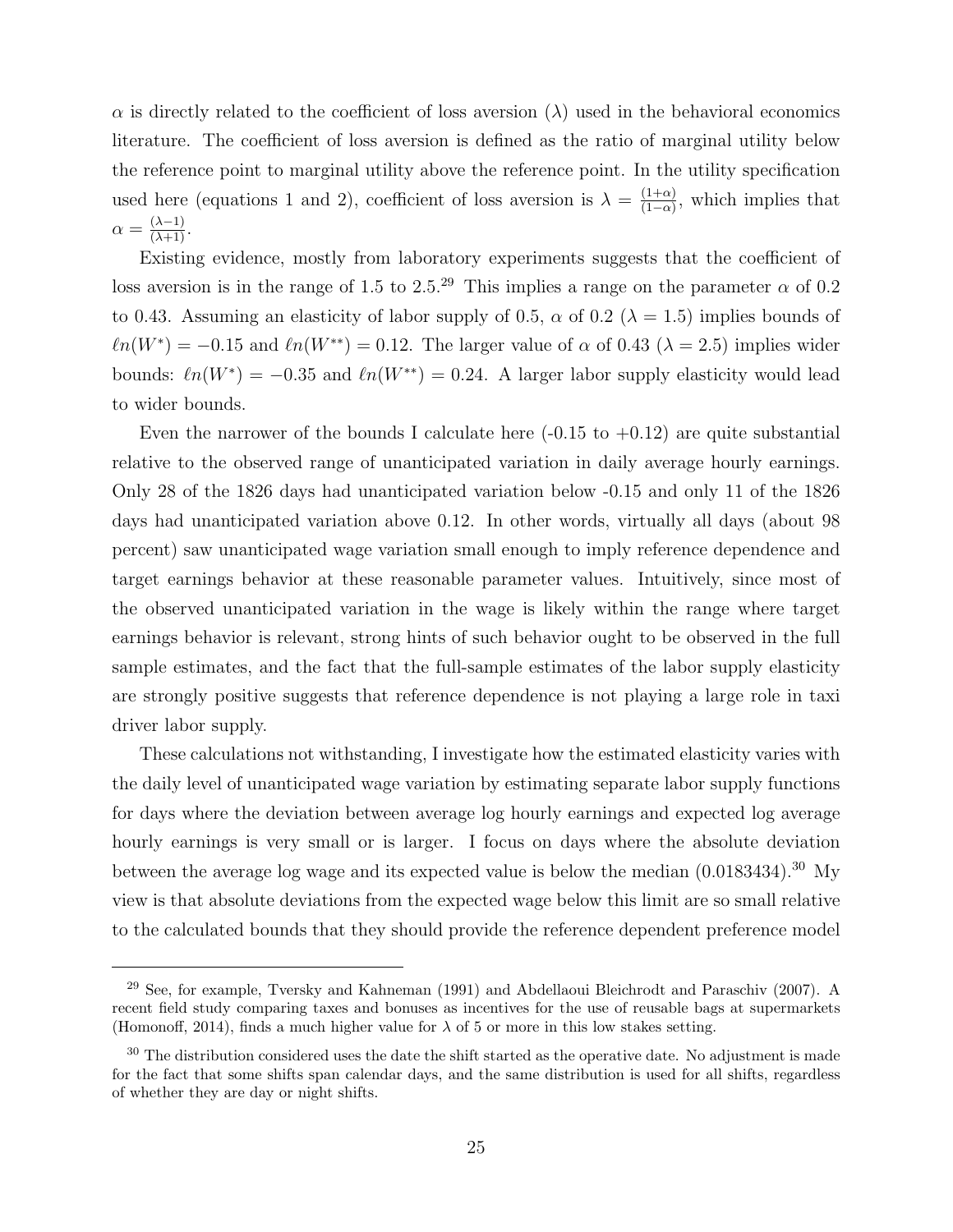|       |                                            | Elasticity | Elasticity | Elasticity   |
|-------|--------------------------------------------|------------|------------|--------------|
| Model | Sample                                     | All Shifts | Day Shifts | Night Shifts |
| (1)   | $ \ln W_t - E(\ln W_t)  \leq 0.0183434$    | 0.3769     | 0.1593     | 0.4824       |
|       | $(N = 2562601)$                            | (0.0277)   | (0.0365)   | (0.0345)     |
| (2)   | $ \ell n W_t - E(\ell n W_t)  > 0.0183434$ | 0.5809     | 0.3784     | 0.6268       |
|       | $(N = 2484742)$                            | (0.0102)   | (0.0121)   | (0.0135)     |

Table 6: Wage Elasticity, IV Regression of Average Log Daily Hours, by Shift Subsamples by Deviation of Average Daily Wage from Expected Value

Note: The sample limit (0.0183434) is the median across days of the absolute deviation of average log hourly earnings from its predicted value based on a regression of average log hourly earnings on indicators for day of week, week of year, year, the high fare period (on or after September 4, 2012), and major holiday. Each estimated elasticity is from a separate IV regression. The instrument for average log hourly earnings is the average of average log hourly earnings for a non-overlapping sample of drivers on the same day. "Elasticity" is the estimated coefficient of log average hourly earnings from a regression of log shift duration which additionally includes indicators for day of week  $(6)$ , calendar week  $(51)$ , and year  $(4)$ , the period subsequent to the September 4, 2012 fare increase (1), and major holiday (1). The listed sample is for the "All Shifts" samples based on the underlying sample of 5,047,343 shifts for 8,802 drivers from 2009-2013. Robust standard errors clustered by driver are in parentheses.

a fair chance to exhibit the predicted elasticity of -1.

Table 6 contains IV estimates of labor supply elasticities for subsamples of the sample of shifts I have been using broken down by days where the absolute deviation the average of log average hourly earnings from its daily expected value is lower or higher than the threshold described above. These estimates are calculated first using all shifts and then separately for day shifts and night shifts. The results in the first row of the table show significant positive labor supply elasticities on days where the average wages are close to the expected value. The results in the second row of the table, for the complementary set of days where the absolute deviation is above the median, show larger positive labor supply elasticities. This pattern holds not only for all shifts but also for day shifts and night shifts considered separately.

The finding that elasticities are smaller on days with small deviations than on days with large deviations suggests weakly that there may be some reference dependence on days with extremely small deviations of the wage from its expected value. However, the fact that the estimated elasticities are significantly positive even on these days makes it unlikely that gainloss utility is very important (that  $\alpha$  is very large). This reinforces the earlier conclusion that reference dependence is not playing a large role in determining the labor supply of taxi drivers.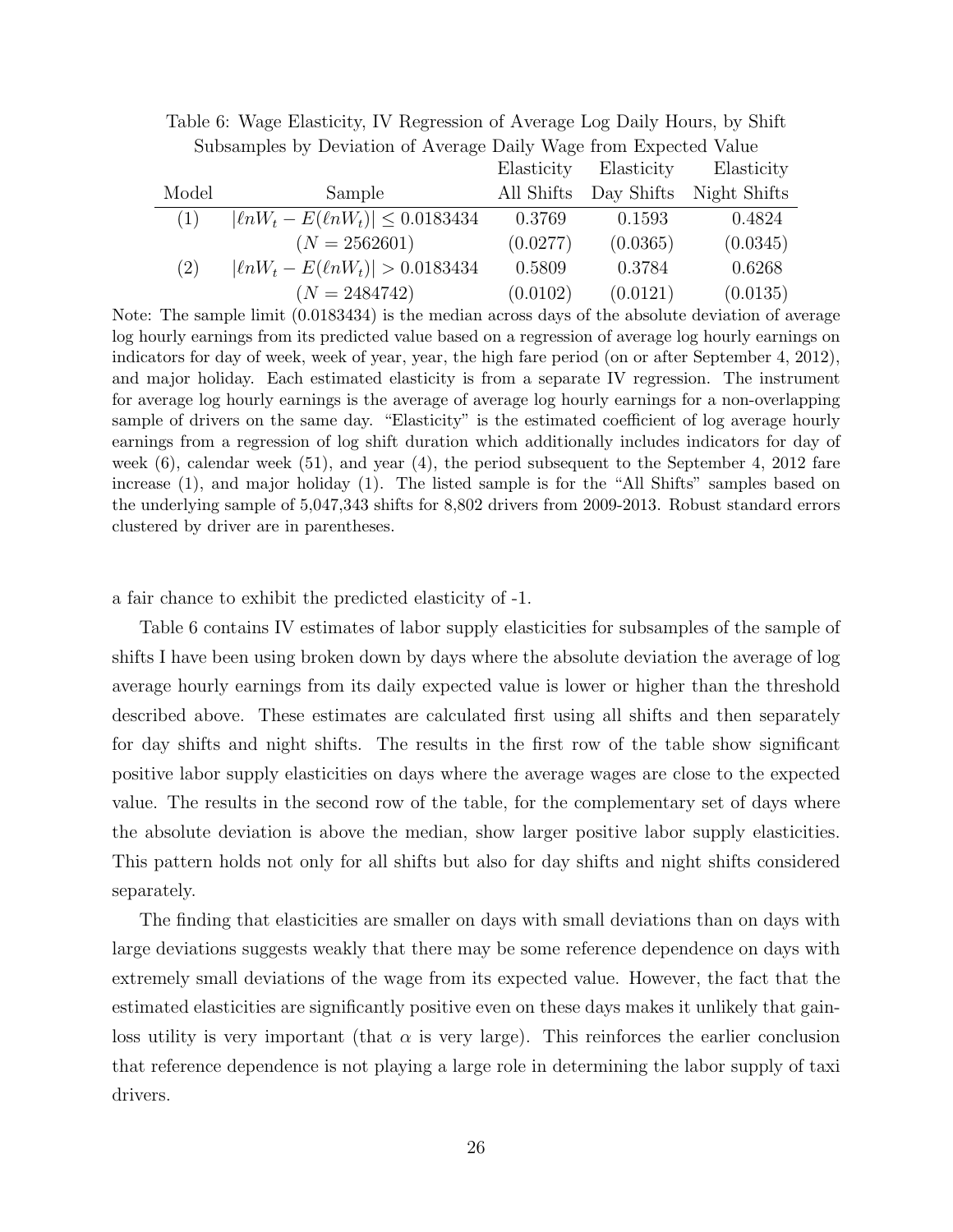## 7 Do Different Drivers Use Different Models?

Economists typically assume a single model of behavior applies to all agents and estimate the parameters of said model. The scale of the data available here makes it feasible to estimate separate labor supply models for individual drivers. It may be that some drivers exhibit reference dependent preferences (substantial negative labor supply elasticities) while others are optimizers (positive labor supply elasticities).  $31$ 

In this section, I estimate separate labor supply models by driver for the large number of drivers who are observed on a substantial number of shifts. Given the difference in decision making margins and estimated elasticities for day shifts and night shifts, I make a distinction between "day shift drivers" and "night shift drivers." Call drivers who work at least 750 day shifts between 2009 and 2013 day shift drivers, and call drivers who work at least 750 night shifts between 2009 and 2013 night shift drivers. There are 1267 day shift drivers and 1205 night shift drivers in the 2/15 random sample. While most drivers are observed working different shifts over the period, drivers do tend to specialize. For example, there are only two drivers who are classified as both day shift and night shift. The mean number of night shifts for day shift drivers is 46.6 and the mean number of day shifts for night shift drivers is 55.8. I proceed estimating separate labor supply models for the day shifts of the day shift drivers and for the night shifts of the night shift drivers.

The left panel of figure 7 contains kernel density estimates of the distributions across day shift and night shift drivers of the wage elasticity of labor supply estimated from separate IV regression models for each driver.<sup>32</sup> The density estimates are weighted by the inverse sampling variance of the individual estimated elasticities. The right panel of the figure contains the cumulative distribution function implied by the kernel density estimates. It is clear from the figure that there is substantial variation across drivers in estimated labor supply elasticities which reinforces the value of having sufficient data and variation to estimate separate models.<sup>33</sup>

 $31$  Doran (2014) discusses some estimates that allow for a driver-specific relationship accumulated between income and the probability of stopping for a sample of 66 drivers who are observed for at least 500 trips (about 20 shifts). He finds that about half of these drivers respond to a positive transitory income shock with an increase in the likelihood of stopping, implying a negative wage elasticity of labor supply.

<sup>&</sup>lt;sup>32</sup> Each model, a regression for each driver of log shift hours on log average shift hourly earnings, also includes indicators for day of week, week of year, year, the period subsequent to the September 4, 2012 fare increase, and major holiday. The instrument used is as described earlier and used in Table 5: the average of average hourly earnings for a non-overlapping sample of drivers on the same day and shift.

<sup>&</sup>lt;sup>33</sup> The variance of these estimated distributions are overstated as measures of the variance of the distri-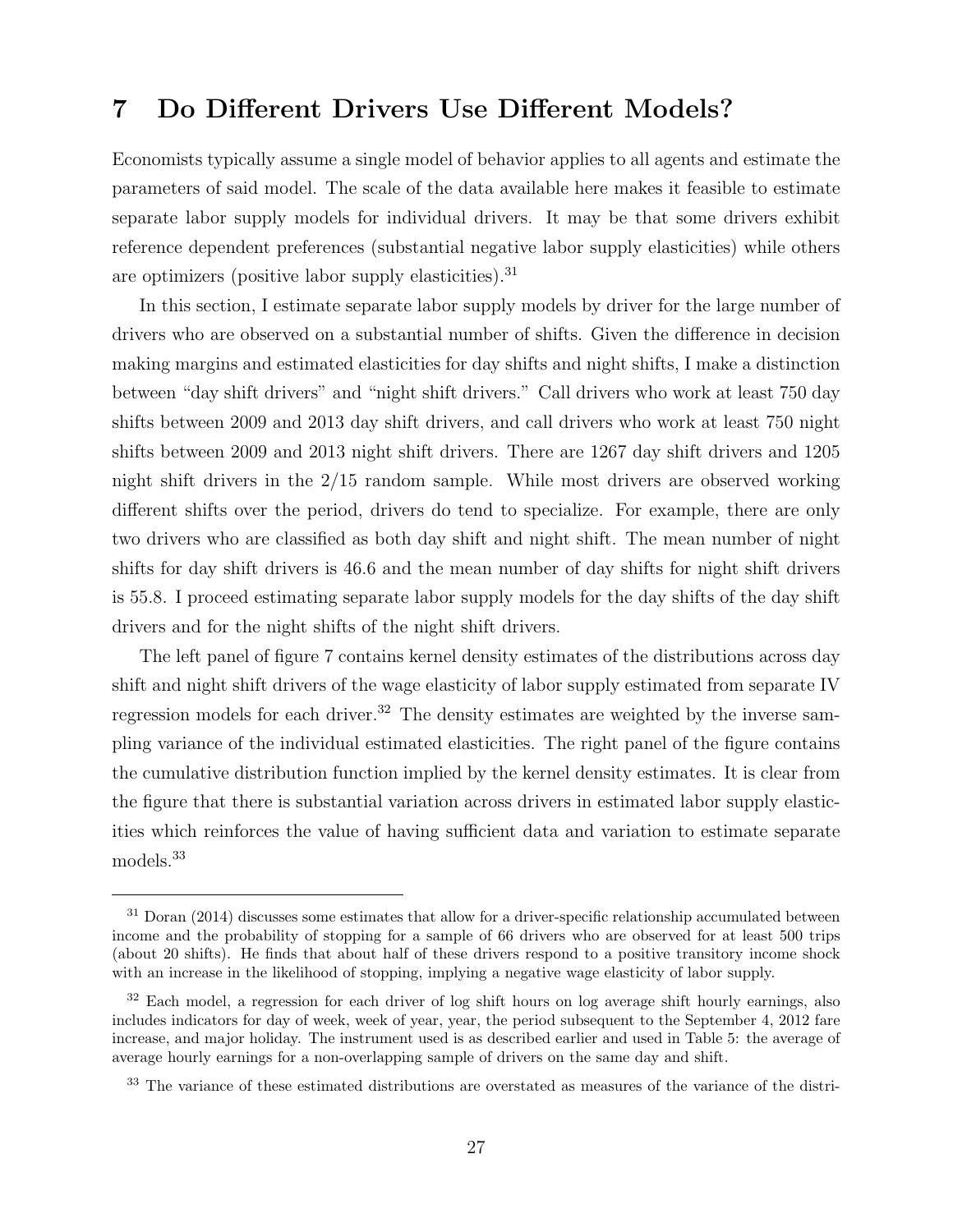

Figure 7: Kernel Density Estimates of Distribution of Estimated Elasticities Over Individual Drivers, Separately for Day Shift and Night Shift Drivers

Examination of the distributions of elasticities summarized in Figure 7 yield two strong conclusions. First, there is little evidence of a substantial number of individual drivers having the strongly negative labor supply elasticities implied by reference dependence. Only 0.12 percent of day shift drivers and 0.04 percent of night shift drivers are estimated to have elasticities less than -0.5 and less than 2.1 percent of day shift drivers and 0.24 percent of night shift drivers are estimated to have elasticities less than -0.25. About 25 percent of day shift drivers and 11 percent of night shift drivers are estimated to have negative elasticities.<sup>34</sup> The average elasticity (weighted by inverse sampling variance) is 0.105 for day shift drivers and 0.321 for night shift drivers.

The second conclusion from figure 7 is that night shift drivers generally have larger elasticities than day shift drivers. In fact, the plot of the two CDFs indicates that the

bution of the underlying elasticities due to the fact that the sampling errors in estimating the elasticities is included. Given the positive mean of the distribution of elasticities, this implies that the fraction negative is overstated.

<sup>&</sup>lt;sup>34</sup> These proportions are calculated weighted by the inverse sampling variance of the estimated elasticities.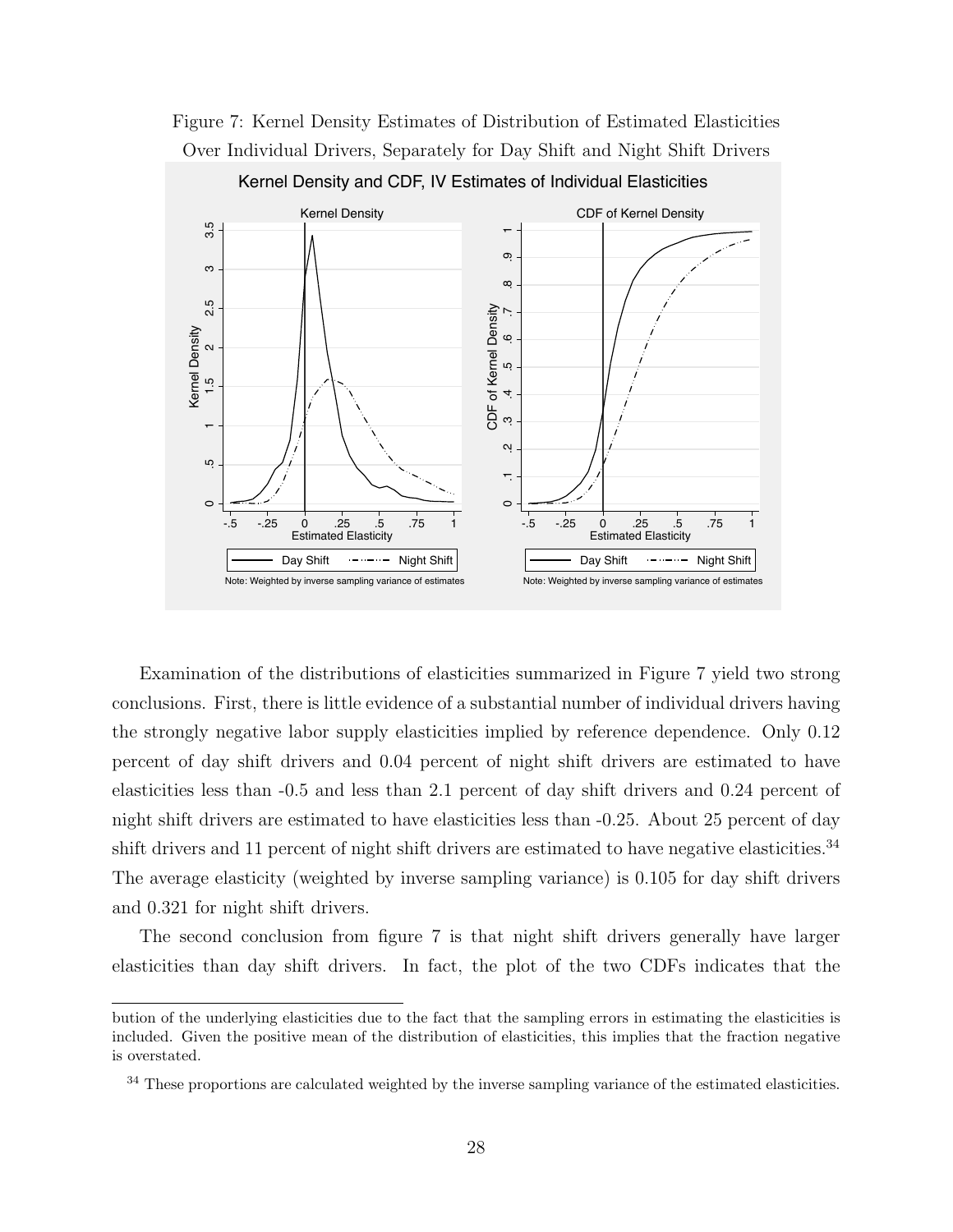distribution of elasticities for night shift drivers stochastically dominates the distribution for day shift drivers. The generally larger elasticities for night shift drivers is consistent with these drivers being more likely to be able to adjust hours to unanticipated changes in earnings opportunities revealed during the shift. Note that with reference dependence, these same considerations would imply that elasticities would be more strongly negative for night shift drivers as they could work longer when wages are unexpectedly low in order to reach the daily earnings reference point while drivers on day shifts may have more limited ability to extend their shifts.

## 8 Do Drivers Learn to Optimize?

It is clear that optimizing behavior dominates reference dependence in the sense that individuals who set labor supply optimally will earn more money working fewer hours than individuals who set labor supply as a result of reference dependence. Drivers who are optimizers will work relatively more hours on days when the wage is high, while drivers with reference dependent preferences will work relatively more on days when the wage is low. It may be that experience helps taxi drivers take advantage of high wage days, by teaching them not only to behave as optimizers rather than target earners but also to take better advantage of earnings opportunities by modifying their driving strategies.<sup>35</sup>

Given the importance of labor income and the time commitment of taxi drivers, the value of learning how to optimize well is potentially very large in this industry.<sup>36</sup> In order to investigate the importance of learning, I analyze the labor supply of new taxi drivers and how it changes as they accumulate experience. The first step is to identify new drivers. This would be relatively straightforward if the actual hack license numbers of the drivers were available since these numbers are assigned in sequence. However, the hack license numbers are available only in encrypted form. As a result, I identify drivers as new if they were not observed driving for some period from January 2009 forward.

In order to determine a reasonable period of non-observation to consider a driver a new entrant, I analyzed the labor supply patterns over time in the 2/15 random subsample that I

<sup>&</sup>lt;sup>35</sup> Learning to be an optimizer is not a new idea. List (2003) studied two markets for collectibles and found that experience resulted in a reduction in the importance of the endowment effect. This is related to reference dependence in that both the endowment effect and reference dependence flow from loss aversion.

<sup>36</sup> Haggag, McManus, and Paci (2014) find substantial learning among New York City taxi drivers about how to find fares efficiently.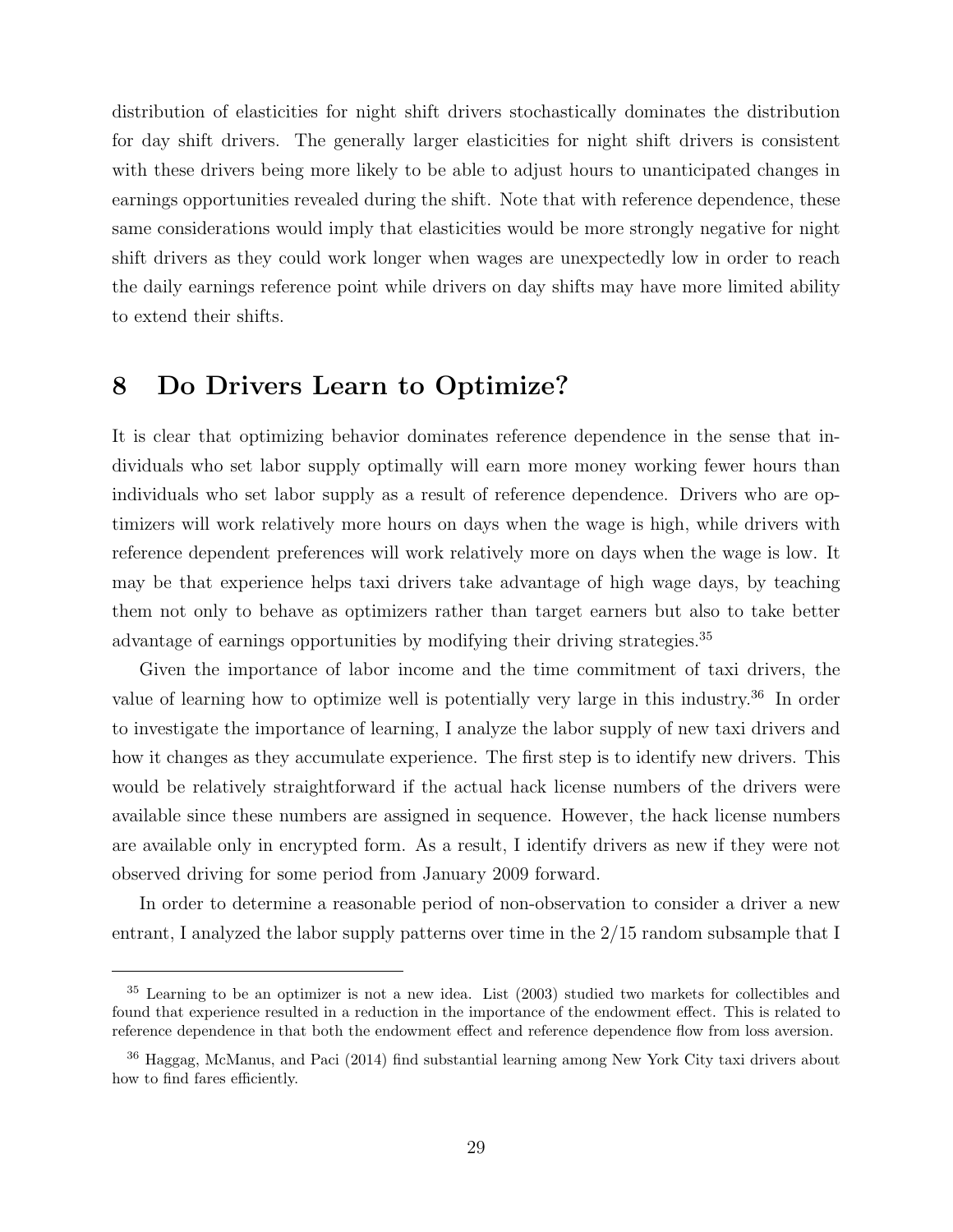relied on above. It turns out that there is a fair amount of entry, exit, and reentry among taxi drivers. For example, about 27 percent of the 8802 drivers in my sample did not drive for at least one three-month period and then returned to driving. About 14 percent did not drive for a six-month period and returned to driving. After not driving for a year, about 5 percent of drivers returned, after 18 months of not driving about 3 percent of drivers returned, and after two year of not driving, about 1.5 percent of drivers returned.

Conservatively, I define new drivers to be those are not observed driving for a full year at the start of my data. In other words, while my data start in January 2009, I use the 2009 data only to identify drivers who are observed driving at some point in the 2010-2013 period but did not drive in 2009. Without a better method to identity new drivers, I live with the likelihood that about 5 percent of drivers I classify as new are, in fact, experienced to a greater or lesser extent. The restriction to drivers who did not have any shifts in 2009 eliminates about 64 percent of drivers and about 87 percent of shifts. In order to ensure a sufficient sample, I use the full sample of drivers who did not have any shifts in 2009 for this analysis, rather than only those in the 2/15 random subsample I have been using.

The sample of new entrants contains 4,814,278 shifts for 24,114 drivers. However, fully 7,038 (29 percent) of these drivers are observed for only a single shift, and 4,555 of these single shifts have only a single trip. While it is possible that 29 percent of new drivers go through the procedure of getting a hack license only to quit after a single trip or shift, it may also be that these are simply data anomalies. In what follows, I delete the 7,038 drivers and their associated 7,038 shifts from the analysis. The remaining analysis sample contains 4,807,240 shifts for 17,076 drivers.

I define experience based on number of shifts driven rather than by the passage of time, and I divide experience into ten categories. I then estimate separate labor supply models for each of the ten categories. Table 7 contains average characteristics of shifts by experience category. There are some interesting patterns. Average hours worked increases early with experience (from weeks 1 to 3) then declines after 6 months. Income per shift increases sharply between weeks 1 and 2 and continues to increase as experience accumulates. Average hourly earnings increases sharply with experience, by about 22 percent between the first week and year 3 or later. Finally, it appears that new drivers are relatively more likely than more experienced drivers to be on day shifts and, conversely, more experienced drivers are relatively more likely than less experienced drivers to be on night shifts. As the data in figure 6 show, average hourly earnings are higher on night shifts, but further analysis (not shown here) suggests that movement toward night shifts accounts for very little of the growth in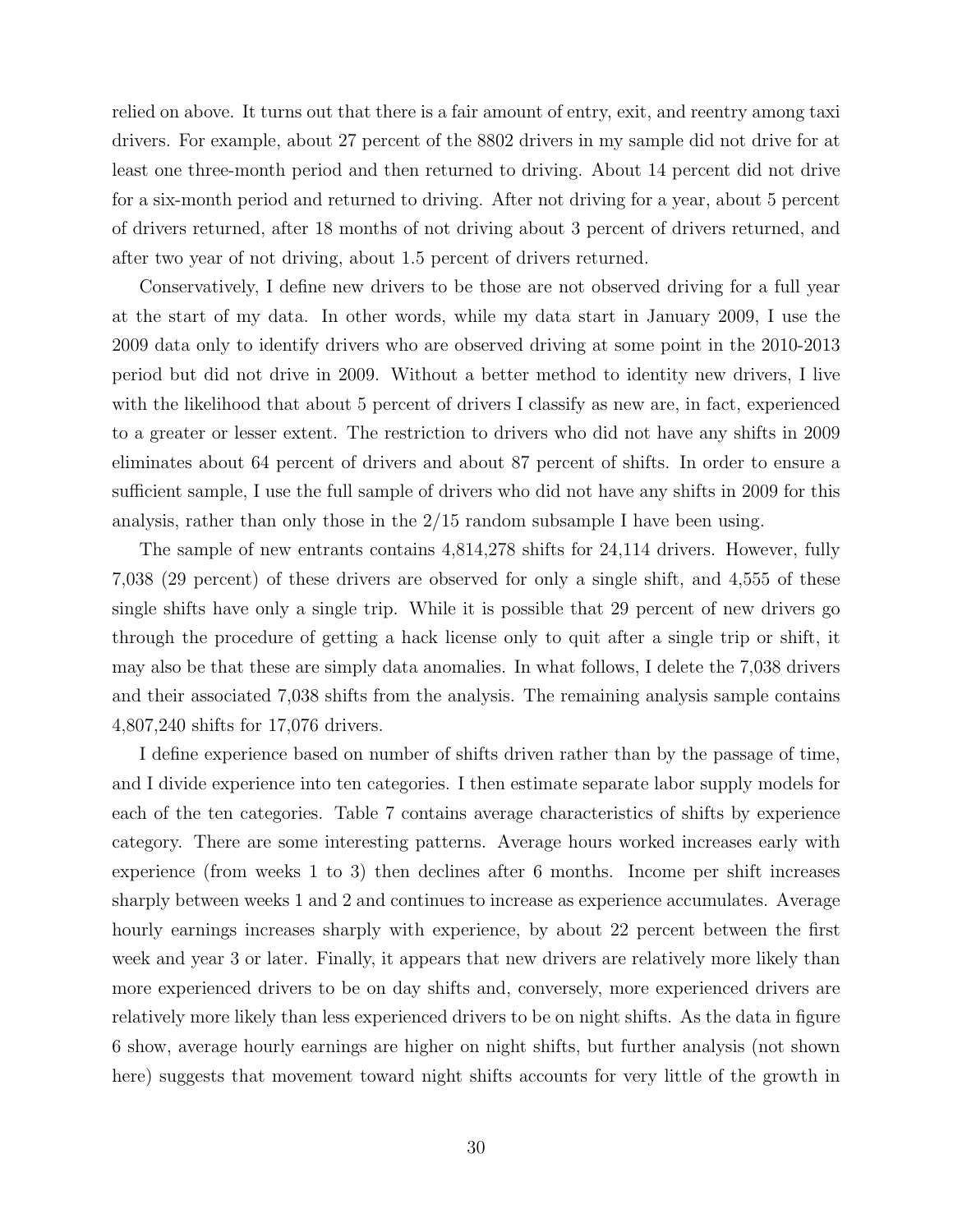| Experience    | Hours  | Income | AHE    | Day    | Night  | N       |
|---------------|--------|--------|--------|--------|--------|---------|
| Week 1        | 9.06   | 227.08 | 24.97  | 0.53   | 0.39   | 112387  |
|               | (0.01) | (0.34) | (0.02) | (0.00) | (0.00) |         |
| Week 2        | 9.55   | 252.85 | 26.56  | 0.53   | 0.41   | 102625  |
|               | (0.01) | (0.36) | (0.02) | (0.00) | (0.00) |         |
| Week 3        | 9.61   | 258.80 | 27.05  | 0.51   | 0.42   | 98241   |
|               | (0.01) | (0.37) | (0.02) | (0.00) | (0.00) |         |
| Week 4        | 9.63   | 262.16 | 27.38  | 0.50   | 0.43   | 95217   |
|               | (0.01) | (0.37) | (0.02) | (0.00) | (0.00) |         |
| Month 2       | 9.61   | 266.28 | 27.87  | 0.49   | 0.43   | 358312  |
|               | (0.01) | (0.19) | (0.01) | (0.00) | (0.00) |         |
| Month 3       | 9.52   | 268.54 | 28.42  | 0.47   | 0.45   | 406779  |
|               | (0.01) | (0.18) | (0.01) | (0.00) | (0.00) |         |
| Month 4-6     | 9.44   | 271.84 | 29.05  | 0.45   | 0.46   | 891679  |
|               | (0.00) | (0.12) | (0.01) | (0.00) | (0.00) |         |
| Month 7-12    | 9.29   | 273.80 | 29.77  | 0.44   | 0.47   | 1243343 |
|               | (0.00) | (0.10) | (0.01) | (0.00) | (0.00) |         |
| Year 2        | 9.03   | 277.16 | 31.01  | 0.44   | 0.46   | 1216563 |
|               | (0.00) | (0.10) | (0.01) | (0.00) | (0.00) |         |
| $\geq$ Year 3 | 8.70   | 275.25 | 31.97  | 0.46   | 0.43   | 282094  |
|               | (0.01) | (0.22) | (0.01) | (0.00) | (0.00) |         |

Table 7: Mean Shift Characteristics, by Experience Level

Note: Means from the set of all shifts from 2010-2013 for drivers first observed in 2010 or later. Standard deviations of means in parentheses. Means for Day and Night are fraction of shifts that are day shifts and night shifts respectively. The column headed AHE contains mean average hours earnings. The last column (N) contains the number of shifts for each experience level. I define Month 2 as 5-8 weeks, Month 3 as 9-13 weeks, Months 4-6 as 27-52 weeks, and Year 2 as 53-104 weeks, and  $\geq$  Year 3 as at least 105 weeks. A week is defined as seven shifts, rounding up.

average hourly earnings with experience.<sup>37</sup>

What I am interested in here is whether drivers learn to be optimizers as they gain experience. Evidence for this would be labor supply elasticities that are less likely to be negative and are on average larger positive values as experience accumulates. I estimated separate IV regressions for each of the 10 experience categories using the model with controls

<sup>&</sup>lt;sup>37</sup> Haggag, McManus, and Paci (2014) use the 2009 TPEP data to investigate learning by New York City taxi drivers and their results suggest that experienced drivers are more productive because they are able to earn more after ending a trip in an area and at a time where new earnings opportunities are less promising.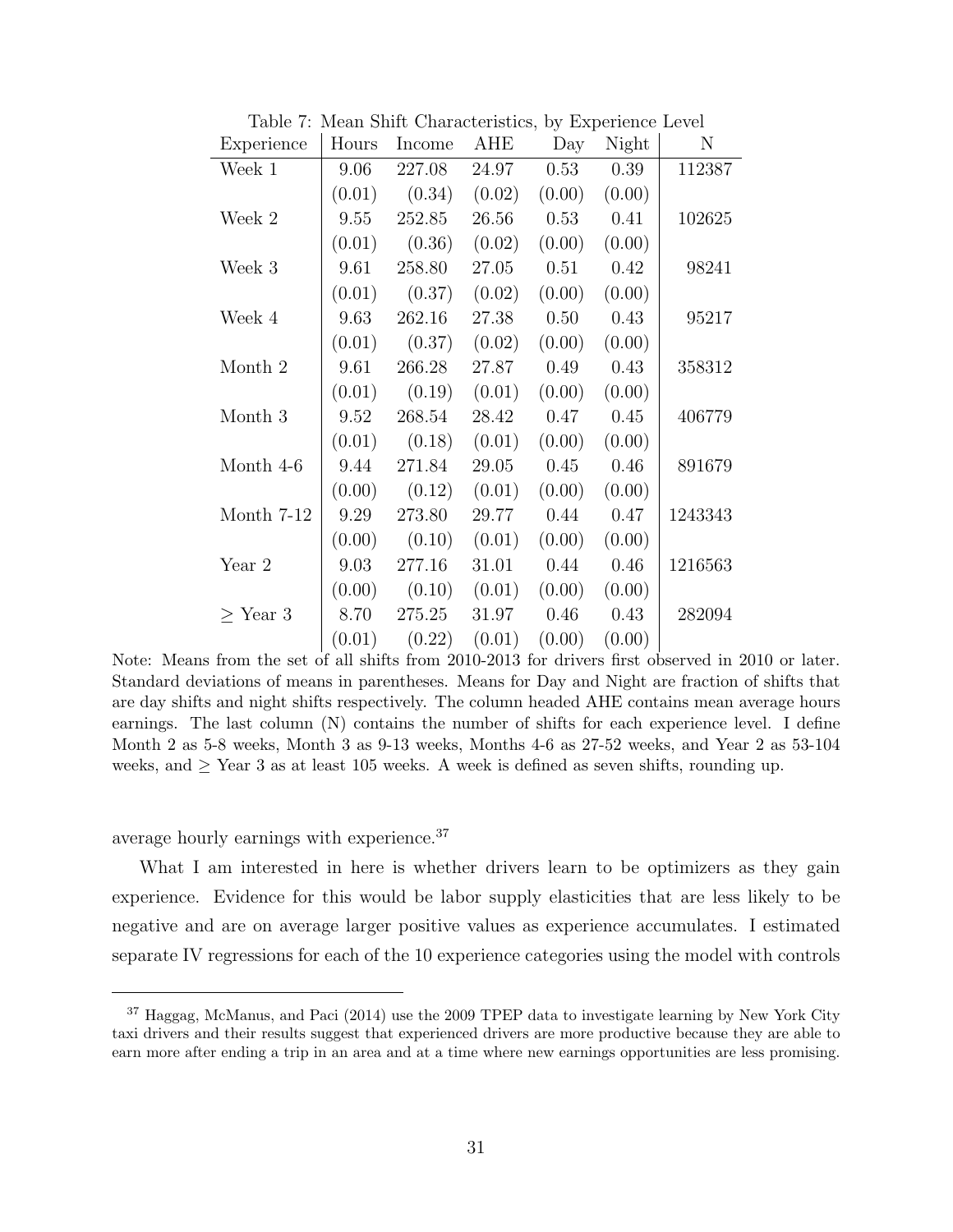described in the note to table 5 and without driver fixed effects.<sup>38</sup> The top panel of Figure 8 contains a plot of the estimated elasticities for each experience group with the associated 95 percent confidence intervals. The estimated elasticity in the first week is positive and grows steadily from 0.3 in week 2 to about 0.6 after 6 months and to about 0.7 in the third and later years.

I showed earlier that there are substantial differences in labor supply elasticities by shift. The second and third panels of Figure 8 contains plots of the estimated labor supply elasticities by level of experience separately for day and night shifts. The second panel of the figure shows small positive elasticities on day shifts that grow from about 0.1 early on to about 0.45 by year 2. The pattern for night shifts, in the third panel of the figure is more dramatic. The estimated elasticity is about 0.15 in the first week but increases to a significantly positive 0.35 by week 3 and grows further to 0.75 by year 2 and to 0.8 in year 3 or later. This confirms the earlier finding that elasticities are larger on night shifts as drivers can adjust hours more easily after learning about earnings opportunities.

The conclusion from this analysis is that drivers become more responsive to earnings opportunities as they accumulate experience but there is no evidence, even early, of the negative elasticities implied by reference dependence. The general pattern of elasticities increasing with experience suggests that drivers do learn to become better optimizers.

## 9 Selection: Do Inefficient Drivers Quit Driving Taxis?

Sample selection is an alternative explanation for the patterns of variation of outcomes with experience found in the previous section. Drivers who do not have a substantial positive labor supply elasticity with respect to unanticipated wage changes will find it harder to earn money as a taxi driver. Such drivers (those drivers with small positive labor supply elasticities as well as those drivers with reference dependent preferences yielding negative labor supply elasticities) may be relatively likely to quit the business (stop being taxi drivers). The result will be a sample of drivers that becomes progressively composed of drivers with substantial positive labor supply elasticities as experience accumulates while no particular driver has a growing labor supply elasticity.

I start with an investigation of whether the patterns of means by experience found in

<sup>&</sup>lt;sup>38</sup> I do not to include driver fixed effects when estimating separately by experience category results because inclusion of driver fixed effects in the models whose estimates are shown in Table 5 had only marginal effects on the estimated elasticities.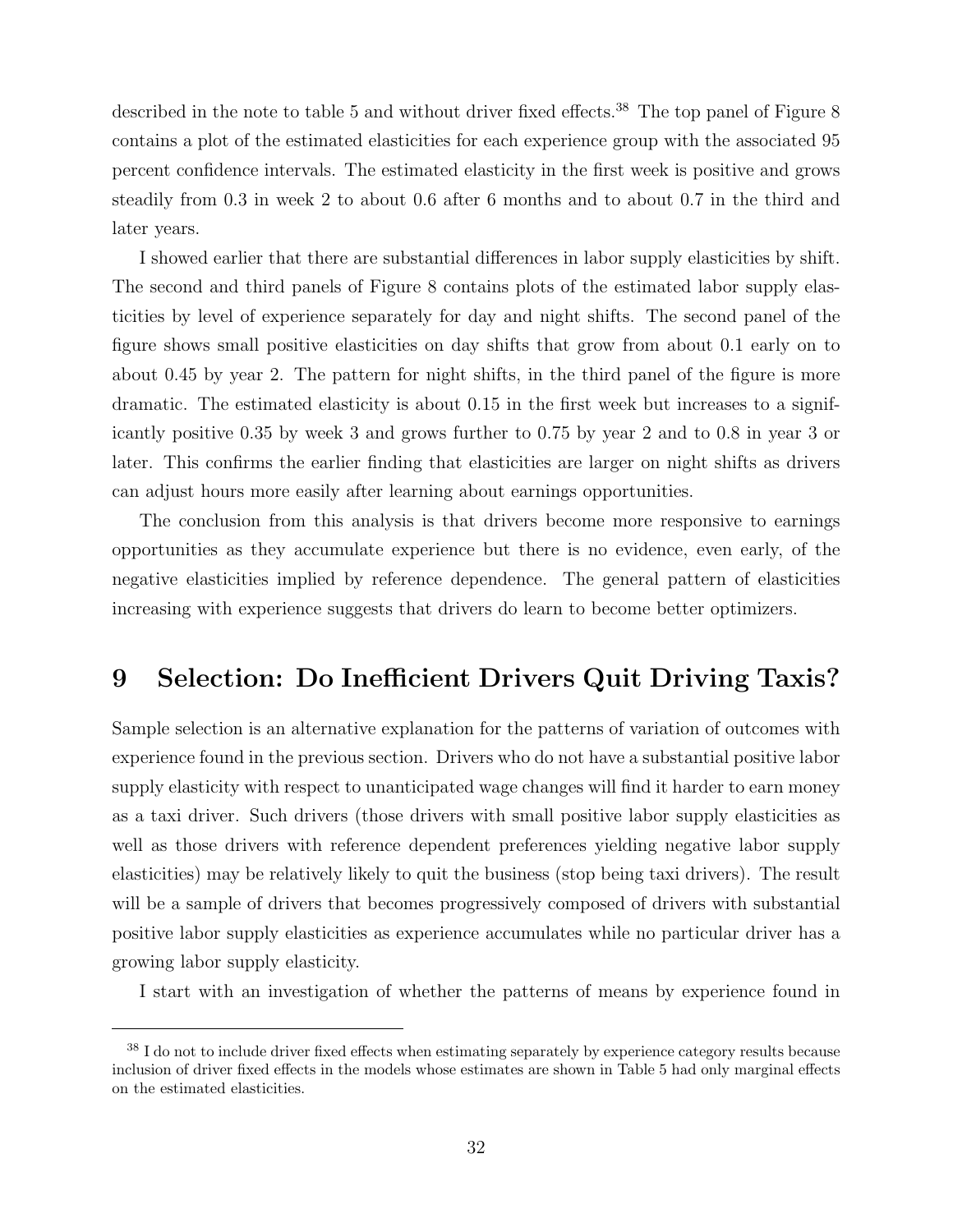

Figure 8: Wage Elasticity of Labor Supply, IV Estimates by Experience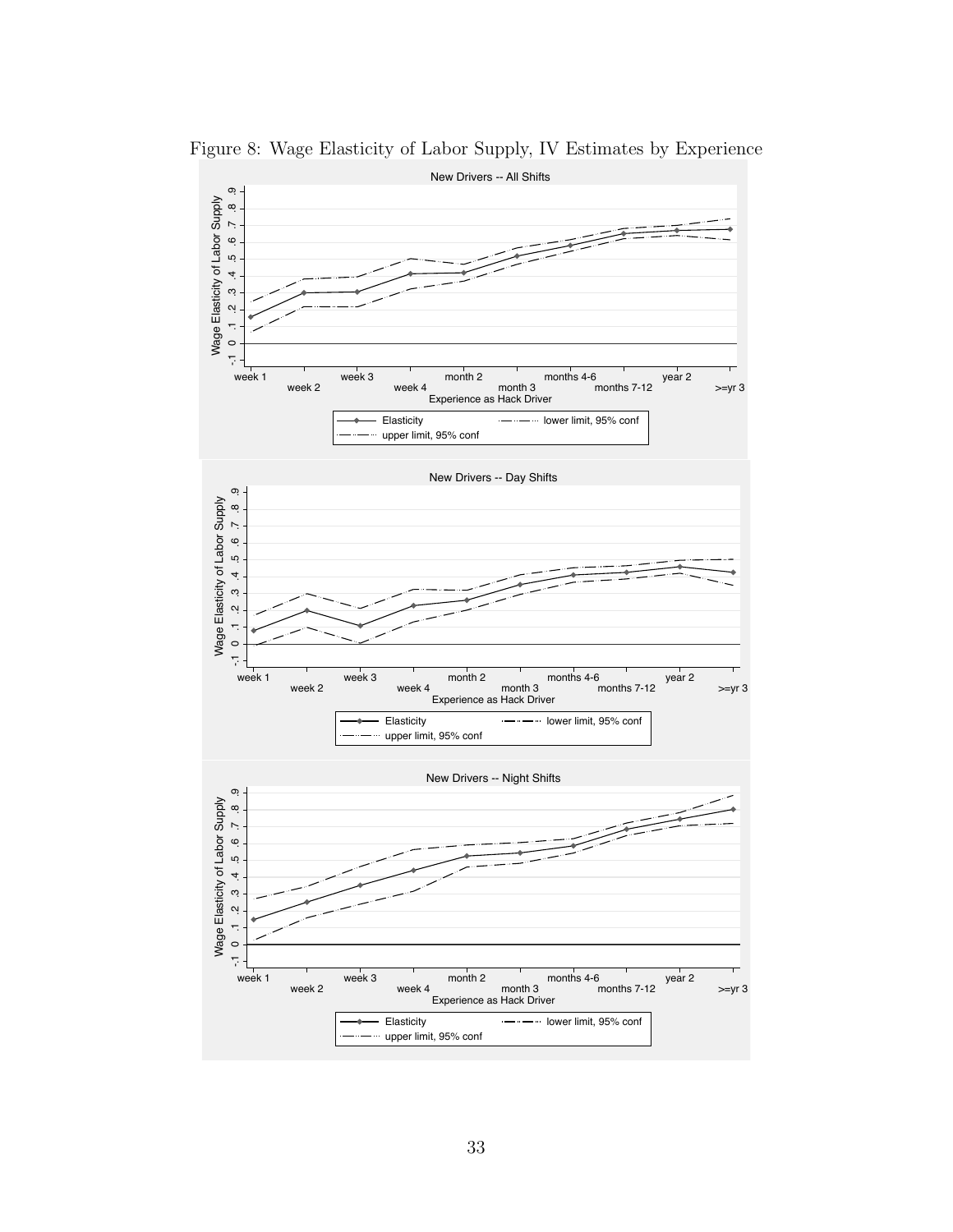| Drivers with more than 52 weeks Total Driving Experience |        |        |        |        |        |         |  |
|----------------------------------------------------------|--------|--------|--------|--------|--------|---------|--|
| Experience                                               | Hours  | Income | AHE    | Day    | Night  | N       |  |
| Week 1                                                   | 9.31   | 222.65 | 23.90  | 0.55   | 0.39   | 35597   |  |
|                                                          | (0.02) | (0.57) | (0.03) | (0.00) | (0.00) |         |  |
| Week 2                                                   | 9.69   | 243.89 | 25.30  | 0.54   | 0.41   | 35597   |  |
|                                                          | (0.02) | (0.57) | (0.03) | (0.00) | (0.00) |         |  |
| Week 3                                                   | 9.72   | 248.99 | 25.75  | 0.52   | 0.42   | 35597   |  |
|                                                          | (0.02) | (0.57) | (0.03) | (0.00) | (0.00) |         |  |
| Week 4                                                   | 9.81   | 253.76 | 26.06  | 0.51   | 0.43   | 35597   |  |
|                                                          | (0.02) | (0.57) | (0.03) | (0.00) | (0.00) |         |  |
| Month 2                                                  | 9.75   | 256.73 | 26.53  | 0.50   | 0.43   | 150388  |  |
|                                                          | (0.01) | (0.29) | (0.02) | (0.00) | (0.00) |         |  |
| Month $3\,$                                              | 9.61   | 258.36 | 27.07  | 0.48   | 0.44   | 187985  |  |
|                                                          | (0.01) | (0.26) | (0.02) | (0.00) | (0.00) |         |  |
| Month 4-6                                                | 9.48   | 262.87 | 27.96  | 0.47   | 0.45   | 488761  |  |
|                                                          | (0.01) | (0.16) | (0.01) | (0.00) | (0.00) |         |  |
| Month $7-12$                                             | 9.29   | 270.78 | 29.45  | 0.44   | 0.46   | 977522  |  |
|                                                          | (0.00) | (0.11) | (0.01) | (0.00) | (0.00) |         |  |
| Year 2                                                   | 9.03   | 277.16 | 31.01  | 0.44   | 0.46   | 1216563 |  |
|                                                          | (0.00) | (0.10) | (0.01) | (0.00) | (0.00) |         |  |
| $\geq$ Year 3                                            | 8.70   | 275.25 | 31.97  | 0.46   | 0.43   | 282094  |  |
|                                                          | (0.01) | (0.21) | (0.01) | (0.00) | (0.00) |         |  |

Table 8: Mean Shift Characteristics, by Experience Level Drivers with more than 52 Weeks Total Driving Experience

Note: Means from set of all shifts from 2010-2013 for drivers with more than 52 weeks total driving experience first observed in 2010 or later. Standard deviations of means in parentheses. See note to table 7 for detailed definitions.

table 7 are due to systematic exit of drivers at low levels of experience. In order to explore this possibility, table 8 contains mean shift characteristics by experience for the subsample of drivers who are first observed in 2010 and have more than 52 weeks total driving experience. This subsample has 3,453,701 shifts for 5,371 drivers. The general pattern of variation of each outcome with experience for this sample of very experienced drivers is identical to that for the sample of all drivers shown in table 7. This is evidence that systematic exit from the industry is not driving the patterns seen in table 7, and the fact that average hourly earnings is growing with experience suggests that drivers do learn with experience.

The key question is whether or not drivers who exit early have negative or smaller positive labor supply elasticities than do drivers who do not exit early, and I turn now to an analysis of that question. I define exit understanding that a gap in driving does not necessarily imply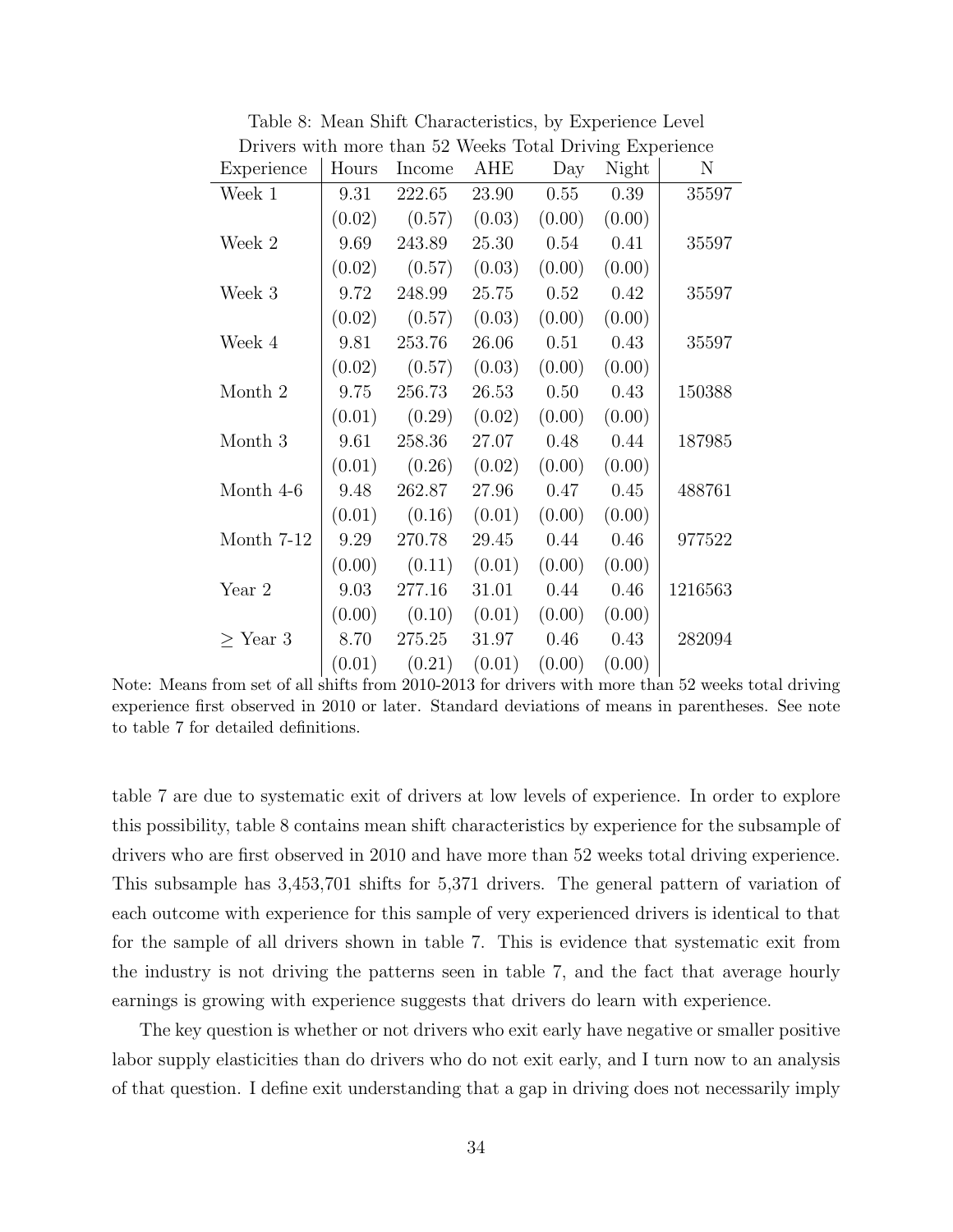exit. I use the same algorithm I used earlier in determining who is a new driver to calculate the fraction of new drivers with a gap of various sizes who were observed driving earlier (before the gap). After dropping the 7,038 new drivers who are observed only for a single shift, about 25.5 percent of the remaining 17,076 drivers in my sample of new drivers did not drive for at least one three-month period and then returned to driving. About 12.1 percent did not drive for a six-month period and returned to driving. After not driving for a year, 4.8 percent of drivers returned.

In order to minimize errors in determining who is a short-term driver, I require a full year of observation subsequent to the last observed shift to classify a driver as having exited. For this reason, I drop from the analysis 4,399 drivers who entered the industry on or after January 1, 2013. There are 12,677 drivers who entered between January 2010 and December 2012. Of these, 1,352 (10.7 percent) drove 7 or fewer shifts, and 2,268 (17.9 percent) drove 28 or fewer shifts. 7,064 of these drivers are observed driving in December 2013.

Table 9 contains IV estimates of labor supply elasticities from a model that interacts log average hourly earnings with a set of indicators for longevity of the driver (total number of shifts recorded for the driver). In order to focus on differences in elasticity at the start of the driving career, this analysis uses only shifts early in the career even for drivers who are observed much longer. The first three columns contain estimates of elasticities on the first 12 shifts recorded for each driver.<sup>39</sup> These elasticities reflect the responsiveness of labor supply to unanticipated wage variation at the very beginning of a driver's experience. The estimates show that drivers who will quit driving with 12 or fewer shifts have a statistically significantly lower elasticity than drivers in any category with a greater number of total shifts  $(p$ -value  $\leq$  0.01 for all tests). These patterns hold for day shifts and night shifts considered separately as well as for all shifts. Note further that considering up to the first 12 shifts, elasticities are larger on night shifts than on day shifts at every longevity, but these differences by shift are not significantly different from zero at conventional levels.

The next three columns of table 9 columns contain estimates of elasticities on up to the first 30 shifts recorded for each driver.<sup>40</sup> The pattern of results is qualitatively identical to those for the first 12 shifts. Drivers who will quit driving with 12 or fewer shifts have a statistically significantly lower elasticity on than drivers in any category with a greater level of total shifts (*p*-value  $\leq 0.01$  for all tests). When considering up to the first 30 shifts, night

<sup>&</sup>lt;sup>39</sup> Drivers who are observed for fewer than 12 shifts necessarily have fewer than 12 observations.

 $^{40}$  Again, drivers who are observed for fewer than 30 shifts necessarily have fewer than 30 observations.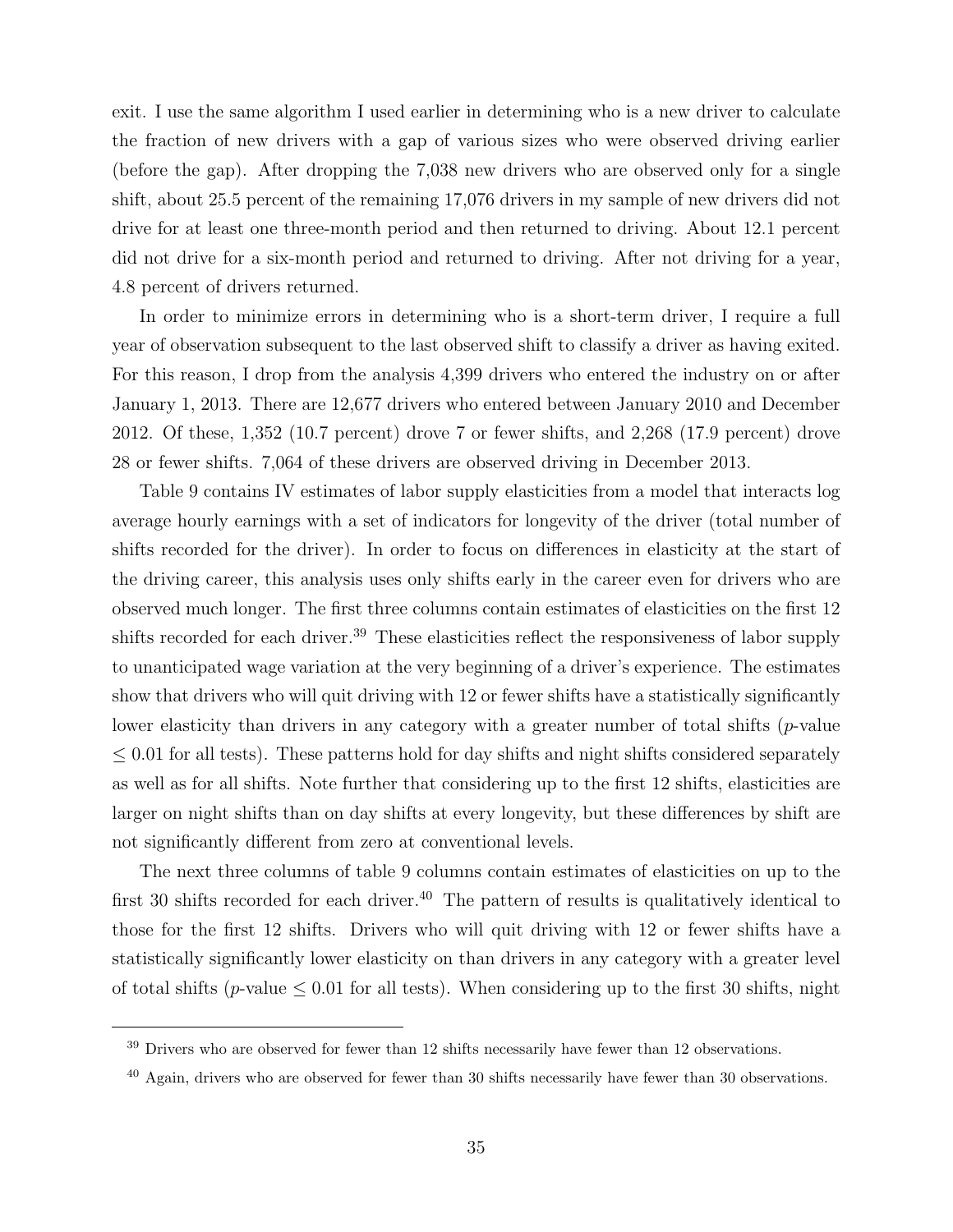|                |          | First 12 Shifts |          | First 30 Shifts |               |          |  |
|----------------|----------|-----------------|----------|-----------------|---------------|----------|--|
| Longevity      | All      | Day             | Night    | All             | Day           | Night    |  |
| (Total Shifts) | Shifts   | Shifts          | Shifts   | <b>Shifts</b>   | <b>Shifts</b> | Shifts   |  |
| $2 - 12$       | 0.0807   | 0.0361          | 0.0965   | 0.1752          | 0.1027        | 0.1719   |  |
|                | (0.0441) | (0.0477)        | (0.0499) | (0.0304)        | (0.0336)      | (0.0367) |  |
| 13-30          | 0.2036   | 0.1063          | 0.2065   | 0.2912          | 0.1674        | 0.2771   |  |
|                | (0.0416) | (0.0457)        | (0.0474) | (0.0282)        | (0.0321)      | (0.0347) |  |
| 151-300        | 0.2262   | 0.1240          | 0.2381   | 0.3188          | 0.1903        | 0.3114   |  |
|                | (0.0411) | (0.0452)        | (0.0466) | (0.0276)        | (0.0313)      | (0.0337) |  |
| 31-60          | 0.2101   | 0.1086          | 0.2213   | 0.3021          | 0.1713        | 0.2953   |  |
|                | (0.0419) | (0.0462)        | (0.0469) | (0.0284)        | (0.0323)      | (0.0340) |  |
| 61-90          | 0.2111   | 0.1123          | 0.2201   | 0.3025          | 0.1734        | 0.2957   |  |
|                | (0.0420) | (0.0466)        | (0.0471) | (0.0284)        | (0.0326)      | (0.0339) |  |
| 91-150         | 0.2299   | 0.1270          | 0.2367   | 0.3195          | 0.1898        | 0.3092   |  |
|                | (0.0411) | (0.0450)        | (0.0467) | (0.0277)        | (0.0313)      | (0.0337) |  |
| > 301          | 0.2287   | 0.1245          | 0.2375   | 0.3228          | 0.1921        | 0.3124   |  |
|                | (0.0412) | (0.0451)        | (0.0468) | (0.0276)        | (0.0311)      | (0.0337) |  |
| Number Drivers | 12677    | 8722            | 7318     | 12677           | 9159          | 8091     |  |
| Number Shifts  | 139690   | 74253           | 54878    | 331434          | 171103        | 135871   |  |

Table 9: Wage Elasticity, IV Regression of Average Log Daily Hours By Longevity (Total Number of Shifts as Taxi Driver)

Note: Each column presents estimated elasticities from a single IV regression. The elasticities the coefficients of the interaction of  $\ell nW$  with a set of indicators for total shifts observed for each driver. The instrument set is the interaction for average hourly earnings is the average of average hourly earnings for a non-overlapping sample of drivers on the same day with the set of indicators for total shifts observed for each driver. All models include a set of indicators for day of week (6), calendar week  $(51)$ , year  $(3)$ , the period subsequent to the September 4, 2012 fare increase  $(1)$ , and major holiday (1). Robust standard errors clustered by driver are in parentheses.

shift elasticities are significantly greater than day shift elasticities at every longevity  $(p$ -value  $< 0.05$  for all tests). While not shown here, I repeated this analysis for the first 60 shifts, and the pattern of results is the same.

To summarize, there is no evidence of the negative elasticities associated with reference dependence even for drivers who quit after a small number of shifts, but it does appear that drivers who quit the business quickly are less responsive to unanticipated wage changes.

The estimates in table 9 show that the estimated elasticities for drivers who remain for the long term, while significantly positive, are relatively small (in the 0.1 to 0.25 range) early in their experience. This suggests that the selective exit of low-elasticity new drivers is not an important factor in the growth of elasticity with experience shown in figure 8. To get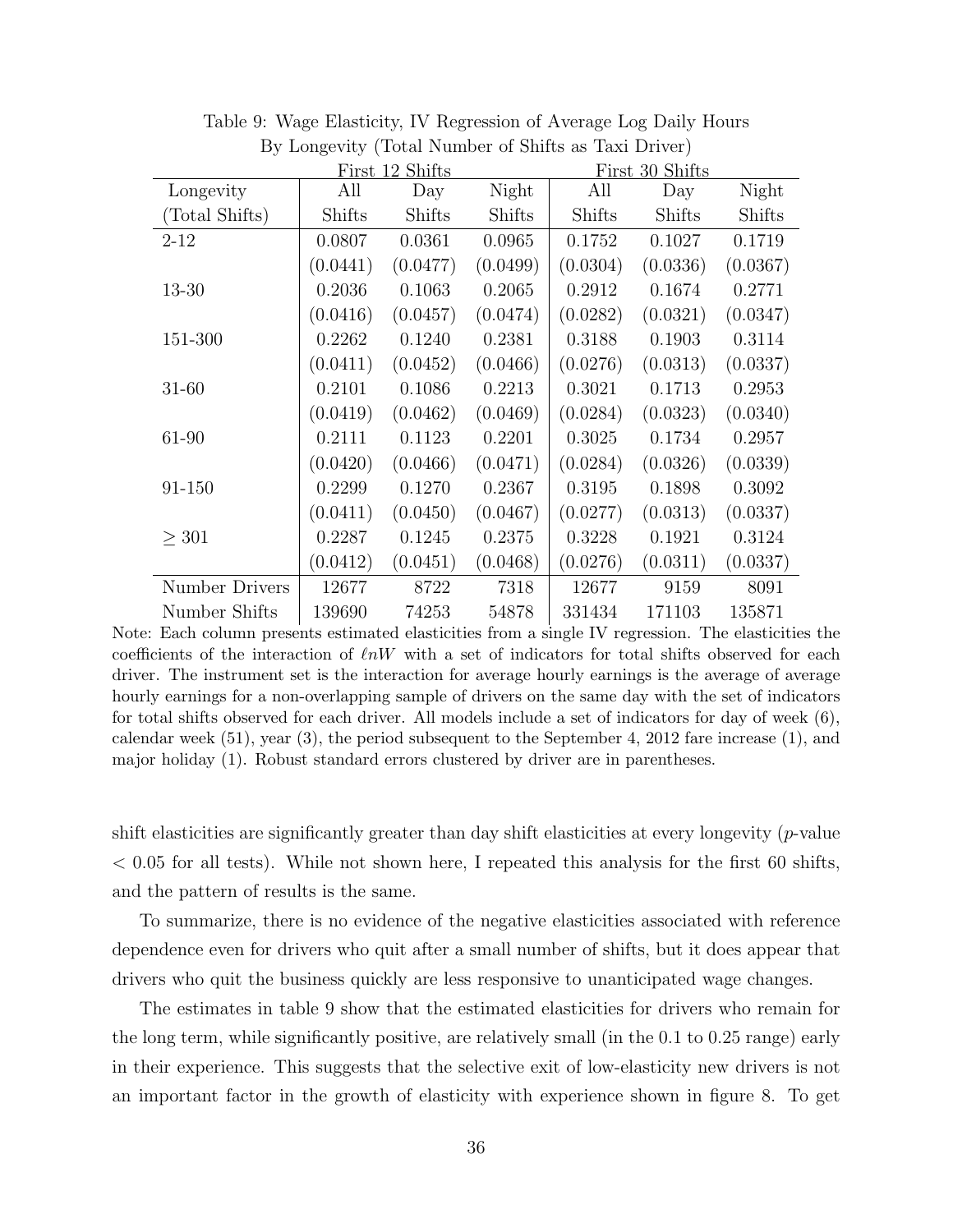at this directly, I computed IV estimates of the wage elasticities by experience for longerterm drivers. To identify a group of longer-term drivers, I note that most exit happens very quickly, with 12 percent driving 7 or fewer shifts, 15.6 percent driving 12 or fewer shifts, and 22 percent driving 28 or fewer shifts.<sup>41</sup> The rate of exit slows down substantially after 28 shifts, and I use this value to demarcate longer-term drivers.

The top panel of figure 9 shows IV estimates of the wage elasticities by experience for longer-term drivers, defined as those who are observed to drive more than 28 shifts. These estimates shows the same pattern of increasing labor supply elasticity as was seen in figure 8. The second and third panels of figure 9 contain plots of the estimated labor supply elasticities by level of experience separately for day and night shifts. The general pattern is the same as is shown in figure 8 for the combination of long-term and short-term drivers. Elasticities grow with experience for both day shift drivers and night shift drivers, but they grow more rapidly for night shift workers and wind up at a much higher level. These estimates support the conclusion that drivers, in fact, learn to optimize and that the increase in elasticity with experience is not an artifact of selection.

To summarize, there is clear evidence that drivers with low labor supply elasticity tend to exit the industry early. Short-term drivers exhibit significantly lower elasticity of labor supply than do long-term drivers at the same (low) level of experience. The evidence on long-term drivers, that the labor supply elasticity grows with experience over the first few years of driving, is consistent with the view that these drivers learn to optimize over time by learning (how) to adjust their daily labor supply positively in response to unanticipated variation in daily earnings opportunities. There is no evidence in these data that drivers, either those who exit early or those who are longer-term, exhibit reference dependence in their labor supply decisions.

## 10 Final Remarks

Following on the work of Camerer, Babcock, Loewenstein, and Thaler (1997), I evaluated the role of reference dependence vs neoclassical optimizing behavior in determining daily hours decisions of taxi driver in New York City using the complete driving records of all NYC taxi drivers over the 2009-2013 period. The high-level conclusion is that there is little evidence that reference dependence is an important factor determining the labor supply of

<sup>&</sup>lt;sup>41</sup> This tabulation is based on the 17,076 new drivers who drive for more than a single shift. The 7,038 drivers who are observed for a single shift are not considered.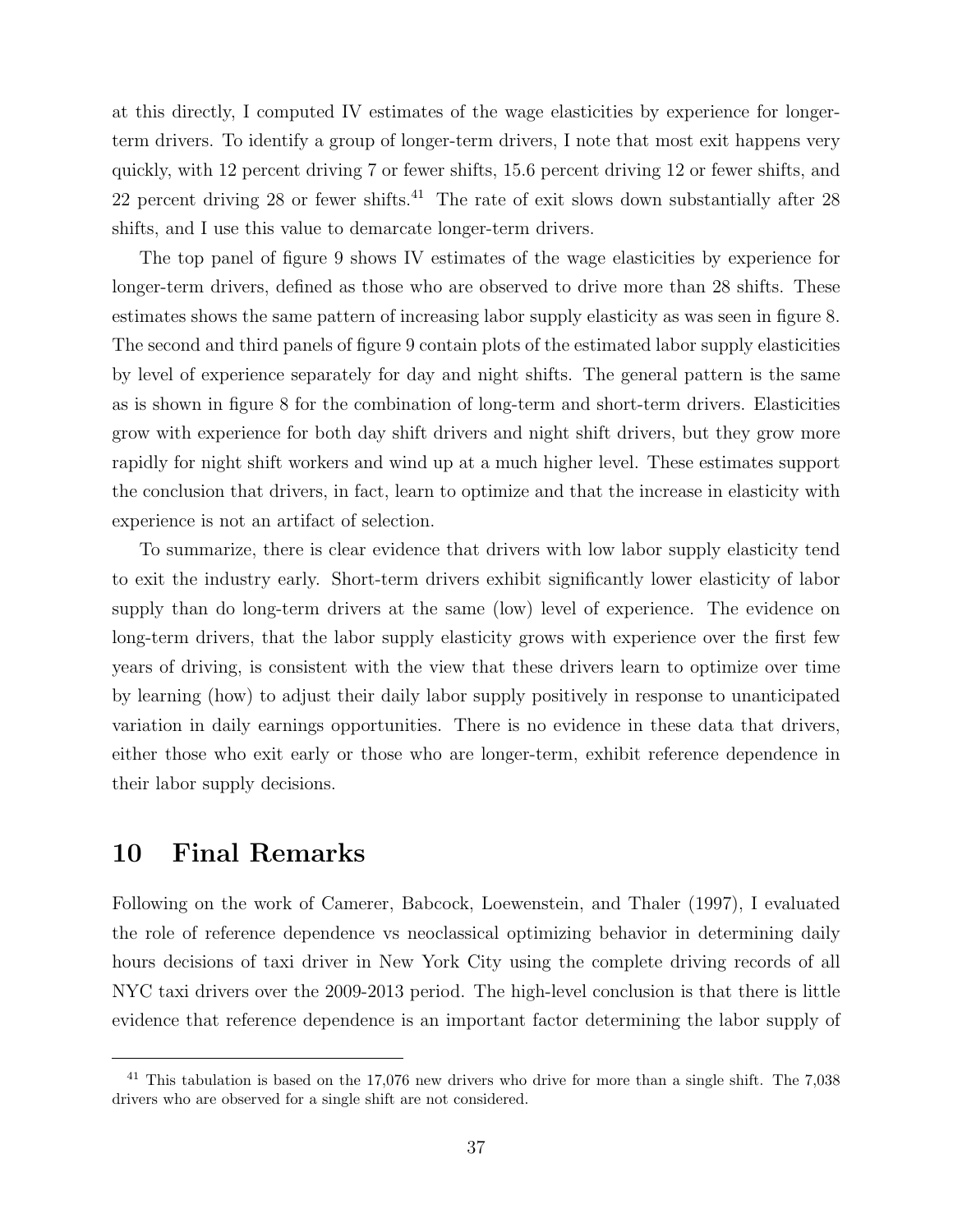

Figure 9: Wage Elasticity of Labor Supply, IV Estimates by Experience (New Drivers With More Than 28 Shifts)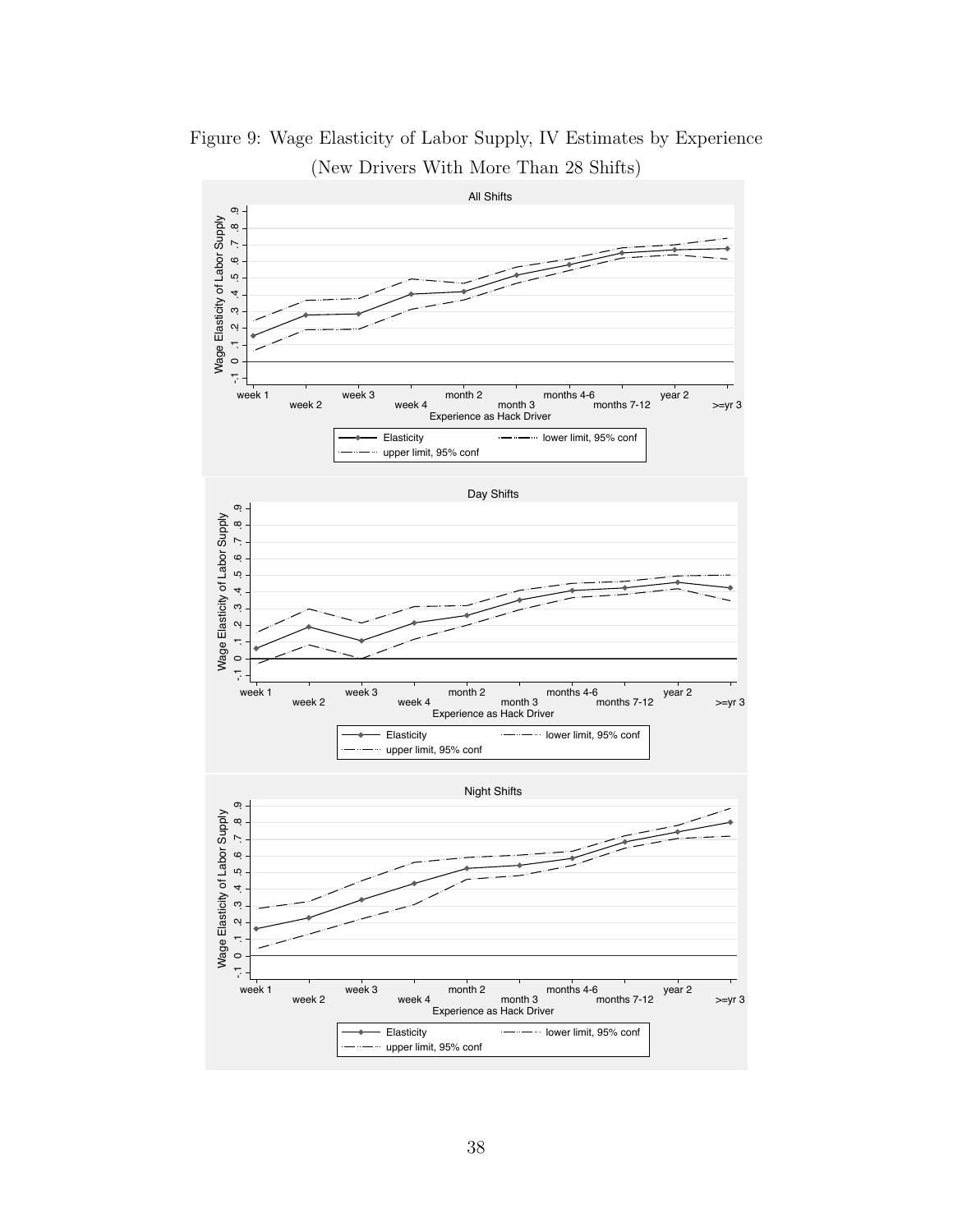NYC taxi drivers. This conclusion rests on several pieces of evidence:

- Koszegi and Rabin's (2006) model of expectations-based reference points implies that reference dependence is relevant only for unanticipated wage movements in the wage. However, only about one-eighth of total hourly wage variation is unanticipated. Thus, most variation in wages (the seven-eighths that is anticipated) affects labor supply neoclassically.
- Instrumental variable estimates of labor supply elasticities, based on a very large sample of about 5 million shifts for 8,802 drivers, are strongly positive and range from 0.4 to 0.8, depending on shift. There is no evidence of negative labor supply elasticities or target earnings behavior (a prediction of the reference dependence model).
- The model further predicts that reference dependence will be relevant when unanticipated transitory wage variation is small and not relevant when this variation is large. However, there is no evidence of target earnings behavior even on days where unanticipated wage variation is very small.
- Allowing individual drivers to have their own labor supply elasticities yields a range of estimated elasticities of labor supply, but the large majority of elasticities are estimated to be positive, and only a tiny fraction of drivers are estimated to have substantial negative elasticities.

Behaving as a target earner is an inefficient way to earn money. Important questions are 1) whether new drivers learn to take advantage of strong earnings opportunities by working more on high wage days and less on low wage days and 2) whether new drivers who start with negative or small positive labor supply elasticities quit the business. The answer to both questions is yes. The estimated labor supply elasticity grows substantially with experience, and new drivers with small labor supply elasticities are more likely to quit. Those who remain have growing elasticity with experience. In other words, new drivers who continue in the industry learn how to be better optimizers (respond more positively to wage variation). There is no evidence of negative labor supply elasticities for new drivers even at the start.

To summarize, the overall pattern is clear. Drivers tend to respond positively to both anticipated and unanticipated increases in earnings opportunities. This is consistent with the neoclassical optimizing model of labor supply, and I conclude that reference dependence does not play an important role in determining the labor supply of taxi drivers in New York City.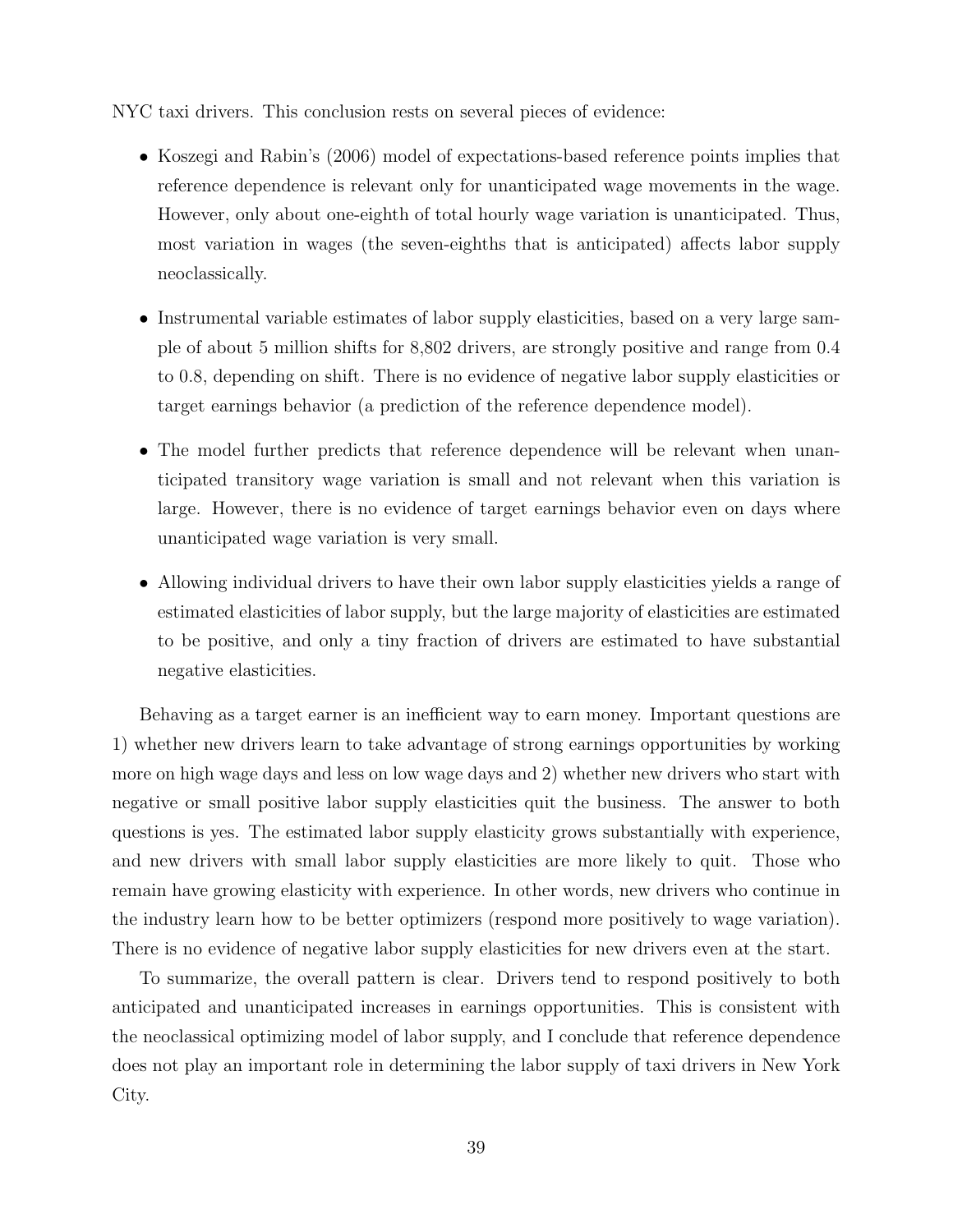## References

- Abdellaoui, Mohammed, Han Bleichrodt, and Corina Paraschiv. "Loss Aversion under Prospect Theory: A Parameter-Free Measurement," Management Science 53(10) (October 2007) pp. 1659-1674.
- Abeler, Johannes, Armin Falk, Lorenz Goette, and David Huffman. "Reference Points and Effort Provision," American Economic Review 101(2) (2011) pp. 470-92
- Agarwal, Sumit; Mio Diao; Jessica Pan; and Tien Foo Sing, "Labor Supply Decisions of Singaporean Cab Drivers," mimeo, University of Singapore, October 2013.
- Ashenfelter, Orley, Kirk Doran, and Bruce Schaller. "A Shred of Credible Evidence on the Long-run Elasticity of Labour Supply," Economica 77 (2010) pp. 637-650.
- Blundell, Richard and Thomas MaCurdy. "Labor Supply: A Review of Alternative Approaches," in Handbook of Labor Economics, O. Ashenfelter and D. Card, eds. Amsterdam, North Holland, vol 3a. 1986: pp. 1559-1695.
- Camerer, Colin, "Taxi Drivers and Beauty Contests." Engineering & Science, California Institute of Technology, 1997, pp. 10-19.
- Camerer, Colin."Prospect Theory in the Wild: Evidence from the Field," in Choices, Values, and Frames. D. Kahneman adn A. Tversky, eds. Cambridge UK: Cambridge University Press, 2000, pp. 288-300.
- Camerer, Colin; Linda Babcock; George Loewenstein; and Richard Thaler, "Labor Supply of New York City Cabdrivers: One Day at a Time," Quarterly Journal of Economics 112 (May 1997), pp. 407 – 441.
- Chou, Yuan K. "Testing Alternative Models of Labor Supply: Evidence from Taxi Drivers in Singapore." The Singapore Economic Review 47 (2002).
- Crawford, Vincent P. and Juanjuan Meng. "New York City Cab Drivers Labor Supply Revisited: Reference-Dependent Preference with Rational Expectations Targets for Hours and Income," American Economic Review 101 (2011) pp. 1912-1932.
- Doran, Kirk. "Are Long-Term Wage Elasticities of Labor Supply More Negative than Short-Term Ones?" Economic Letters 122 (2014) pp. 208-210.
- Farber, Henry S. "Is Tomorrow Another Day? The Labor Supply of New York City Cab Drivers," Journal of Political Economy 113 (February 2005), pp. 46-82.